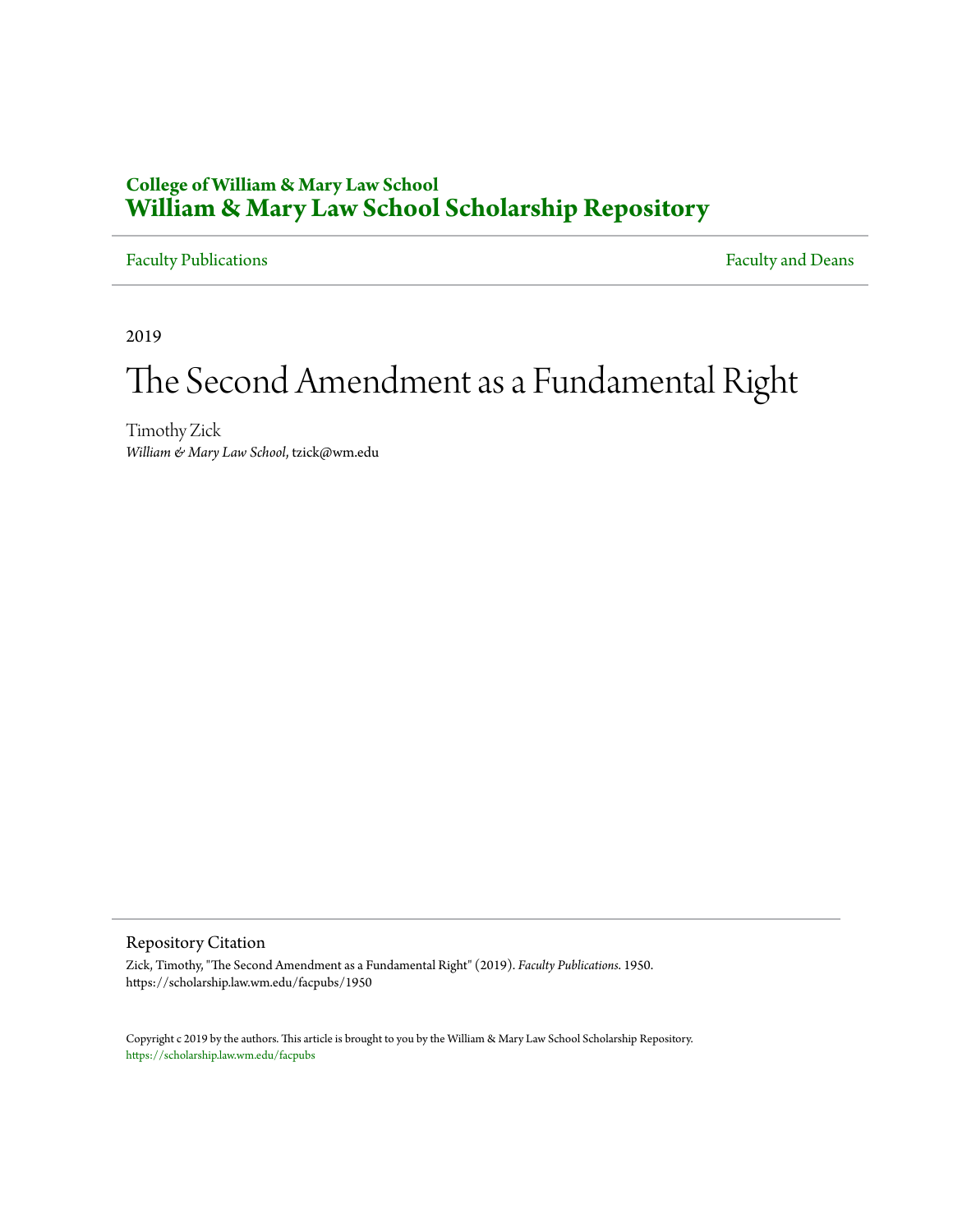# The Second Amendment as a Fundamental Right

# by TIMOTHY ZICK<sup>1\*</sup>

# **Introduction**

The Second Amendment has been suffering from an inferiority complex. Litigants, scholars, and judges have complained that the right to keep and bear arms is not being afforded the respect and dignity befitting a "fundamental" constitutional right. They have asserted that, both on its own terms and relative to rights in the same general class, the Second Amendment has been disrespected, under-enforced, and orphaned. They have argued that courts have treated the Second Amendment as "peripheral," "fringe," "anachronistic," "second rate," and "second-class."<sup>2</sup> The Second Amendment has been described as "the Rodney Dangerfield of the Bill of

 <sup>\*</sup> John Marshall Professor of Government and Citizenship, William & Mary Law School. I would like to thank Joseph Blocher and Eric Ruben for providing thoughtful comments on a draft of the Article. I would also like to thank the Giffords Law Center and the *Hastings Constitutional Law Quarterly* for organizing the symposium "*Heller* at 10: A Symposium on the Last – and Next – Decade of the Modern Second Amendment."

 <sup>1.</sup> *See*, e.g., Silvester v. Becerra, 138 S. Ct. 945, 952 (2018) (Thomas, J., dissenting) ("The right to keep and bear arms is apparently this Court's constitutional orphan."); Peruta v. California, 137 S. Ct. 1995, 1999 (2017) (Thomas, J., joined by Gorsuch, J., dissenting) (arguing that the Second Amendment has been treated less favorably than other constitutional rights); Amicus Curiae Brief of National Rifle Association of America in Support of Petitioner at 22, Walker v. United States, 136 S. Ct. 2387 (2016) (No. 15-1027) ("The rights secured by the Second Amendment are not second-class rights, and this Court should grant certiorari to ensure that they are not relegated to that disfavored status.").

 <sup>2.</sup> *See* Mance v. Sessions, 896 F.3d 390, 395–96 (5th Cir. 2018) (Willet, J., dissenting) ("Constitutional scholars have dubbed the Second Amendment 'the Rodney Dangerfield of the Bill of Rights.' As Judge Ho relates, it is spurned as peripheral, despite being just as fundamental as the First Amendment. It is snubbed as anachronistic, despite being just as enduring as the Fourth Amendment. It is scorned as fringe, despite being just as enumerated as the other Bill of Rights guarantees."); Robert J. Cottrol, *Taking Second Amendment Rights Seriously,* 26 HUM. RTS. 5, 5 (Fall 1999) ("[T]he Second Amendment has become the Rodney Dangerfield of the Bill of Rights . . . ."). Note that the Cottrol article was published a decade *before* the Supreme Court recognized an individual's right to keep and bear arms. For those unfamiliar with the comedian Rodney Dangerfield and his "no respect" routine, *see Rodney Dangerfield*, WIKIPEDIA, https://en.wikipedia.org/wiki/Rodney\_Dangerfield (last visited January 28, 2019).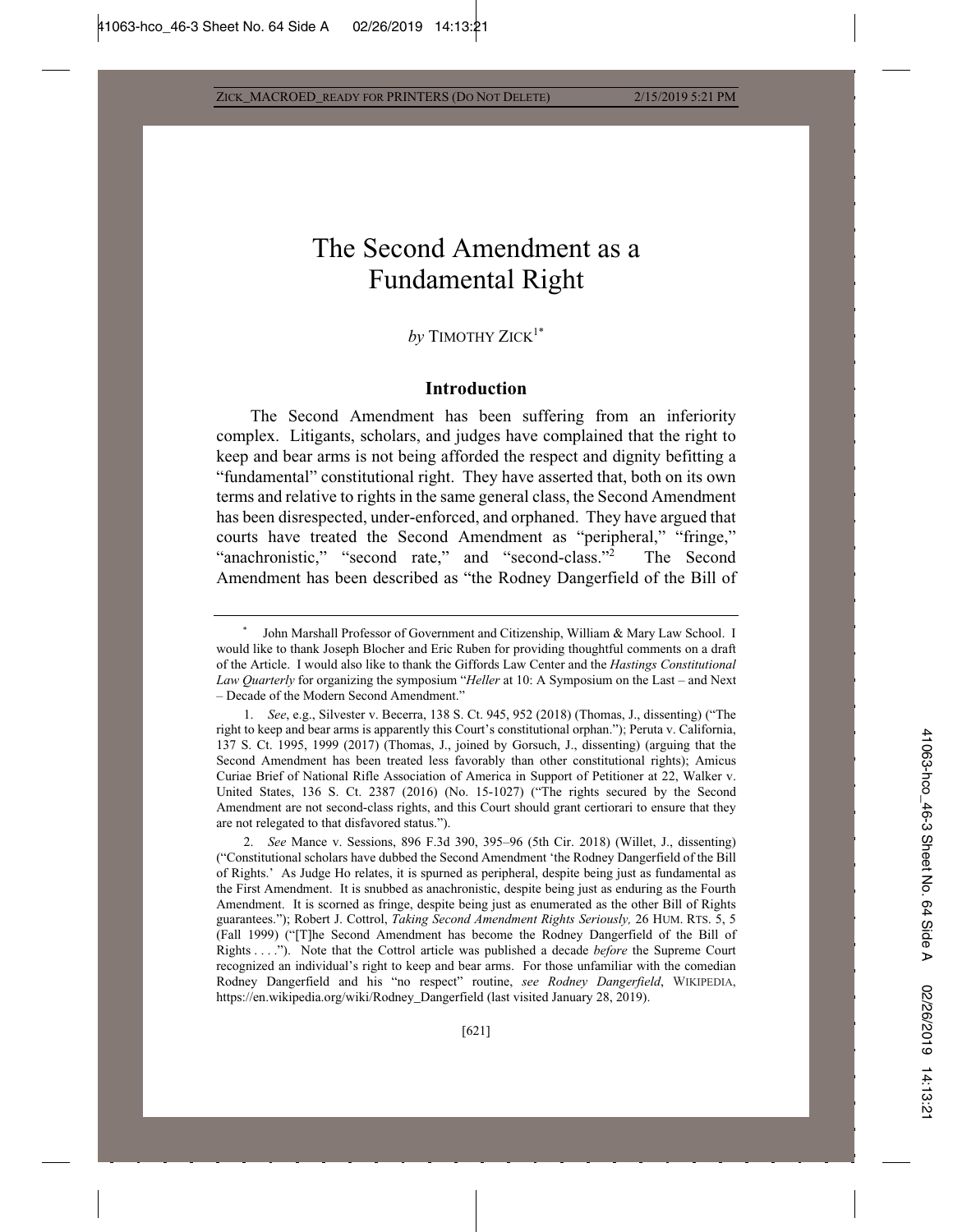Rights" and even compared to Rosa Parks––i.e., a constitutional right that is forced to sit at "the back of our constitutional bus."3

This Article assesses the full range of "second-class" claims. I concede at the outset that comparisons across constitutional provisions, which most "second-class" claims invite or entail, are a complicated exercise.<sup>4</sup> Among other things, they suggest some agreed-upon normative basis for determining whether or when particular rights are being disrespected or under-enforced. The baselines for making such claims are far from clear, and they involve contested normative judgments.<sup>5</sup> However, judged according to all of the benchmarks at our disposal––conceptual, qualitative, quantitative, and doctrinal––"second-class" claims generally fall short.

Indeed, reviewing the available evidence, the Article generally rejects "second-class" claims as either false or significantly overstated. Many of the claims are based on false premises, including the notion that the Supreme Court and lower courts immediately and aggressively expand the scope of fundamental rights once they are recognized, that all fundamental rights are created and enforced equally, that the absence of strict scrutiny is demonstrative of lower-class status, and that low success rates demonstrate under-enforcement.<sup>6</sup> As recognized in *District of Columbia v. Heller*<sup>7</sup> and interpreted in the lower courts, the Second Amendment exhibits all the hallmarks of a fundamental constitutional right. It is a non-economic, individual dignity right that is considered "implicit in the concept of ordered liberty."<sup>8</sup>

 5. *Id.* at 36–37 ("Inescapably, whether you think the Second Amendment is being over- or under-enforced, or optimally enforced, is a normative judgment dependent on other factors.").

 6. *See, e.g.,* Richard H. Fallon, Jr., *Strict Judicial Scrutiny*, 54 UCLA L. REV. 1267 (2007) (observing that strict scrutiny has not been a reliable or consistent indicator of fundamentality); Eric Ruben & Joseph Blocher, *From Theory to Doctrine: An Empirical Analysis of the Right to Keep and Bear Arms After Heller*, 67 DUKE L. J. 1434 (2018) (examining success rates in Second Amendment cases).

 <sup>3.</sup> *See* Cottrol, *supra* note 2. *See also* John Yoo & James C. Phillips, *The Second(-Class) Amendment*, NAT'L REV. (Nov. 19, 2018), https://www.nationalreview.com/2018/11/supremecourt-second-amendment-rights/.

 <sup>4.</sup> *See* Darrell A. H. Miller, *Romanticism Meets Realism in Second Amendment Adjudication*, 68 DUKE L.J. ONLINE 33, 37 (2018) (observing that among other things such comparisons require controlling for variations among rights and rendering them "interchangeable").

 <sup>7. 554</sup> U.S. 570 (2008).

 <sup>8.</sup> *See id.* at 628–29. *See also* McDonald v. Chicago, 561 U.S. 742, 761, 767 (2010) (quoting Washington v. Glucksberg, 521 U.S. 702, 721 (1997)).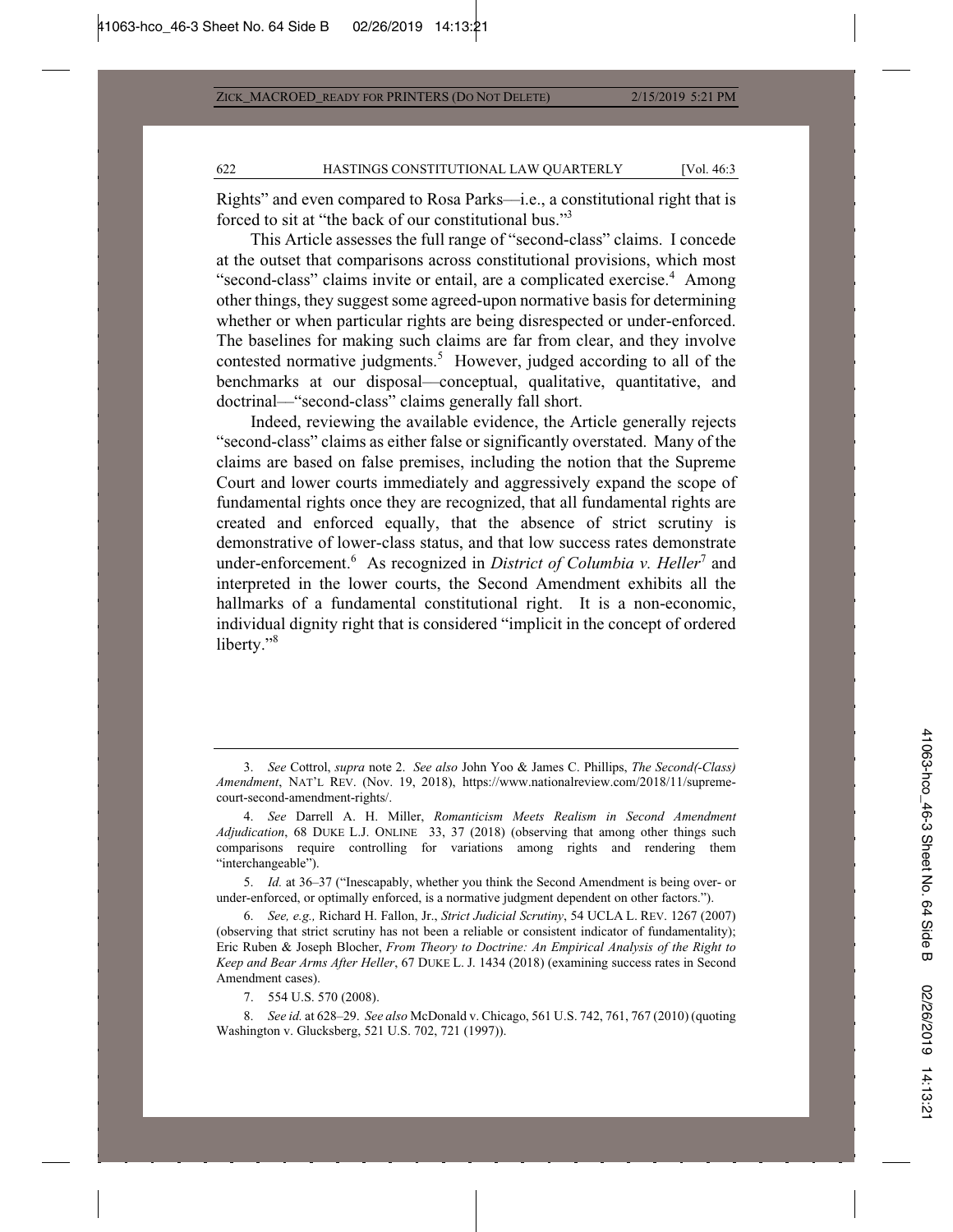Constructed in the image of the Free Speech Clause and analogized in those terms by many courts,<sup>9</sup> the right to keep and bear arms exerts a powerful influence on constitutional discourse and political outcomes.10 To be sure, success rates for Second Amendment claims have been low, and lower courts have not generally interpreted *Heller* broadly. However, the available evidence does not show that either the results or the restraint are the product of judicial hostility, resistance, or political ideology.<sup>11</sup> Indeed, many "second-class" claims appear to be disagreements with the merits of lower court interpretations of *Heller* or criticisms of the manner in which the Court itself defined and limited the right to keep and bear arms in the first place. While it is true that *Heller* has been "narrowed from below," it is not true that this narrowing was either unauthorized by the Supreme Court or unreasonable.<sup>12</sup> Indeed, as Richard Re has observed, "even if lower courts have not adhered to the best reading of *Heller*, they have interpreted the decision reasonably."13

As this Article is going to print, one of the standard "second-class" claims—that the Supreme Court has abandoned or "orphaned" the Second Amendment—has already been answered.<sup>14</sup> While the Supreme Court has indeed been silent for a decade, thus leaving to lower courts the task of constructing Second Amendment doctrines, the Court has recently granted certiorari in a Second Amendment case.15 Even before the Court granted review, it was clear that the Court had not abandoned the Second Amendment for all time.<sup>16</sup> Indeed, its decade-long silence was not exceptional. Other fundamental rights have experienced greater

11. *See infra* Parts II and III.

 12. Richard Re, *Narrowing Supreme Court Precedent from Below*, 104 GEORGETOWN L.J. 921, 961 (2016).

13. *Id.* at 962.

 14. *See* Sanford Levinson, *Comment on Ruben and Blocher: Too Damn Many Cases, and an Absent Supreme Court*, 68 DUKE L.J. ONLINE 17, 20 (2018) ("The oracular Court has maintained a resolute silence now for nearly a decade, while the notionally 'inferior' priesthood has been charged with providing answers to a plethora of concrete cases.").

 15. N.Y. State Rifle & Pistol Ass'n v. City of New York, 883 F.3d 45 (2d Cir. 2018), cert. granted, WL 271961.

 16. *See* Josh Blackman, *Justice Thomas: Second Amendment is not a 'Second-Class Right,*' NAT'L REV. (Dec. 8, 2015), http://www.nationalreview.com/article/428173/justice-thomassecond-amendment-not-second-class-right-josh-blackman ("By refusing to intervene when lower courts disregard the right to keep and bear arms, the Supreme Court has done exactly what Chicago wanted, and abdicated this cornerstone of the Bill of Rights.").

 <sup>9.</sup> *See Heller*, 554 U.S. at 582, 595 (invoking First Amendment); David B. Kopel & Joseph G.S. Greenlee, *The Federal Circuits' Second Amendment Doctrines*, 61 ST. LOUIS U. L.J. 193 (2017) (discussing court's reliance on First Amendment in Second Amendment decisions).

 <sup>10.</sup> *See generally* Joseph Blocher, *Gun Rights Talk*, 94 B.U. L. REV. 813 (2014).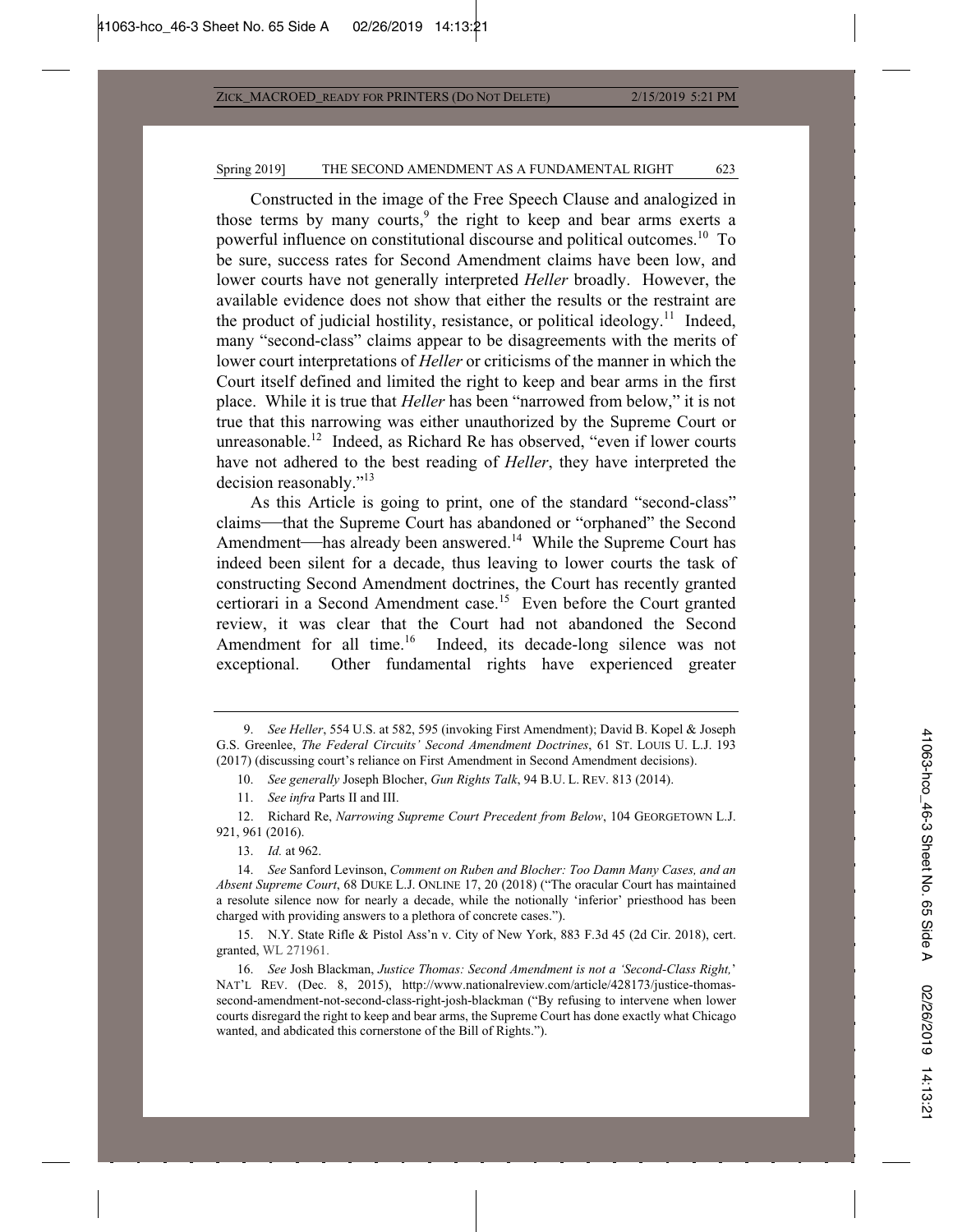abandonment, and some even apparent exile. Thus, nothing about the Supreme Court's post-*Heller* treatment of the Second Amendment suggested its "second-class" status.<sup>17</sup>

In short, if there were a "Rodney Dangerfield Award" for fundamental constitutional rights, the Second Amendment would not currently be a very strong contender. In any event, our experience with fundamental rights shows that what courts have made of the Second Amendment in its first decade will not dictate what the right will become in subsequent decades. For firearms proponents, there are reasons to be optimistic in this regard. The Second Amendment's inferiority complex has led to calls for recognition of a kind of super-right, one defined in absolute terms and buttressed by the most rigid standards.<sup>18</sup> In light of the Second Amendment's actual status, such exhortations represent a significant and ultimately unwise over-compensation. Whatever it becomes, by whatever dynamics will ultimately affect it, the Second Amendment's path should be determined according to an accurate assessment of both its actual and relative status among fundamental constitutional rights. Its development should not be the product of over-compensation by the Supreme Court.

Part I provides a basic typology of the various "second-class" claims that have been advanced by litigants, scholars, and judges. "Second-class" arguments may be largely strategic or rhetorical—a means of goading, or perhaps guilting, the Supreme Court into reviewing and invalidating laws that burden Second Amendment rights.<sup>19</sup> Part I instead treats the claims as substantive and normative. It identifies four types of "second-class" claims: conceptual, doctrinal, enforcement-related, and attitudinal. Critics complain that the Second Amendment has not been properly conceptualized or defined as a fundamental right, has been subjected to "second-class" doctrinal treatment, has been under-enforced by courts; and has been marginalized and disrespected owing to judicial bias. The remainder of the Article challenges these four general claims.

 <sup>17.</sup> *See*, *e.g.*, Ilya Shapiro & Matthew Larosiere, *The Supreme Court is too Gun-Shy on the Second Amendment*, WALL ST. J. (Jan. 2, 2019), https://www.wsj.com/articles/the-supreme-courtis-too-gun-shy-on-the-second-amendment-11546473290. The claim that the Supreme Court has "abandoned" the Second Amendment is discussed in Part V.D.

 <sup>18.</sup> *See*, *e.g.*, Todd E. Petty, *The N.R.A.'s Strict Scrutiny Amendments* (U. Iowa Legal Studies Research, Paper No. 2018-17, 2018), https://papers.ssrn.com/sol3/papers.cfm?abstract\_id=324408 1&download=yes (analyzing N.R.A. proposals to amend state constitutions to provide that Second Amendment burdens must survive strict scrutiny and describing them as an attempt to build "an iron wall around" gun rights).

 <sup>19.</sup> *See* Darrell A. H. Miller, *The Second Amendment and Second-Class Rights*, HARV. L. REV. BLOG (Mar. 5, 2018), https://blog.harvardlawreview.org/the-second-amendment-andsecond-class-rights/ (suggesting that such claims may be rhetorical).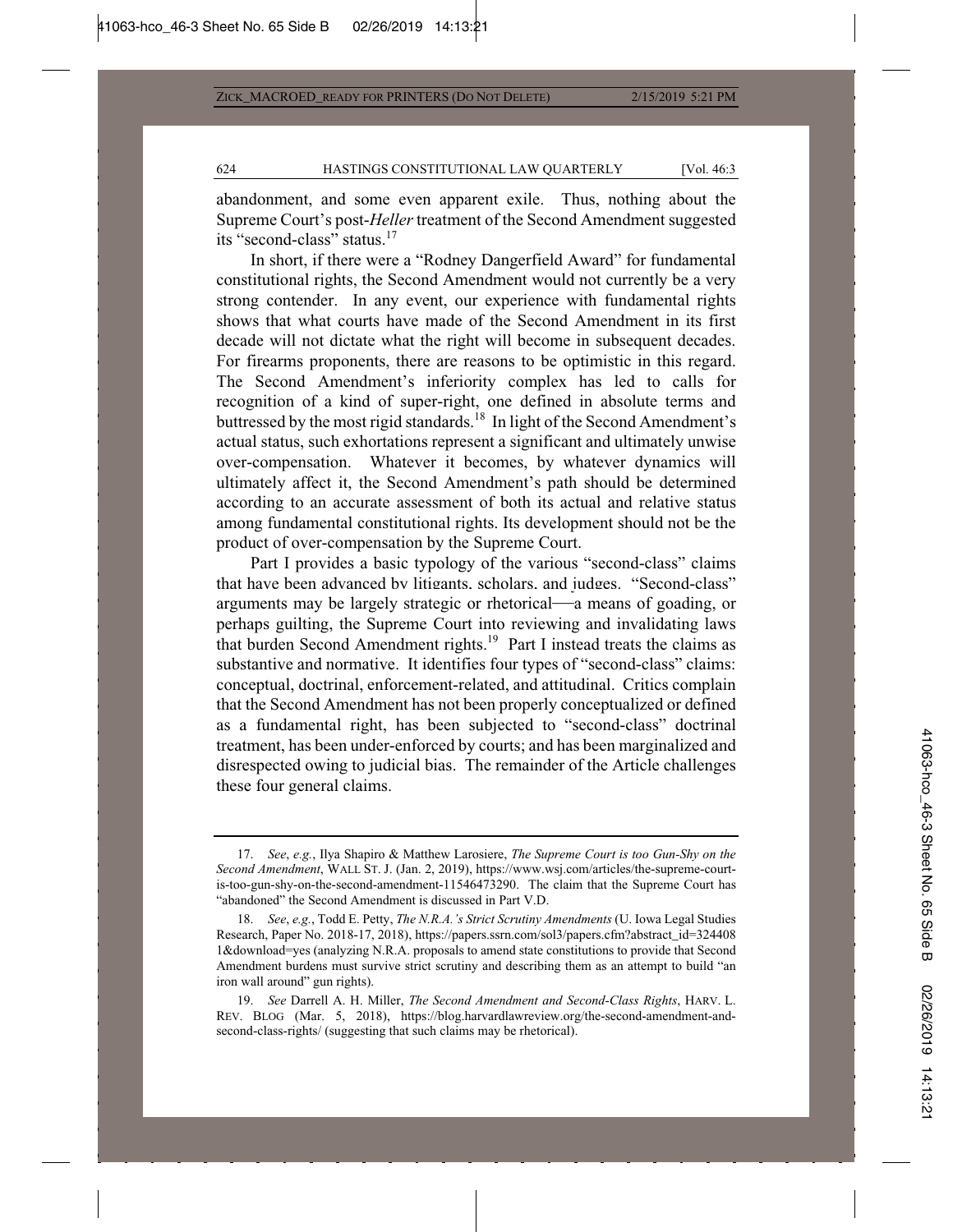Part II argues that judged according to traditional indicia of constitutional rights in general, and fundamental rights in particular, the Second Amendment has been conceived and defined as a fundamental right. In *Heller* itself and post-*Heller* lower court decisions, the Second Amendment has been conceptualized as a non-absolute, but strongly constituted, constitutional right that can sometimes trump ordinary policy concerns. In these basic and minimal respects, at least, the Second Amendment bears the hallmarks of a fundamental constitutional right.

Part III focuses on "second-class" enforcement claims. It carefully reviews all of the available qualitative and quantitative literature on the subject of Second Amendment enforcement and concludes that the available evidence does not support several "second-class" enforcement claims. The evidence does not support claims of outright hostility and widespread resistance to *Heller* or to Second Amendment claims and claimants. It is the case that some lower court decisions express the sort of institutional concerns that sometimes indicate under-enforcement of constitutional norms.<sup>20</sup> However, these statements are equally likely to be associated with principles of judicial restraint or judicial minimalism. Further, *Heller*'s own ambiguities may be responsible for lower court reticence to expand Second Amendment rights beyond the parameters the Court established. The data show that Second Amendment success rates are notably low.<sup>21</sup> However, that fact alone does not demonstrate either under-enforcement of the right to keep and bear arms itself or a comparative disadvantage with regard to other constitutional rights.<sup>22</sup> Evidence of ideological or attitudinal bias affecting Second Amendment claims is also weak.<sup>23</sup> Finally, the evidence shows that in Second Amendment cases, courts are using standards and methodologies that are common to fundamental rights claims.<sup>24</sup> The available data strongly suggest that the Second Amendment is being legalized and normalized as part of the Constitution's existing system of fundamental rights. That process will continue as the Supreme Court and lower courts decide more Second Amendment cases.

Part IV more directly addresses claims that the Second Amendment has been treated as "second-class" *relative to other fundamental constitutional* 

 <sup>20.</sup> *See generally* Lawrence Gene Sager, *Fair Measure: The Legal Status of Underenforced Constitutional Norms*, 91 HARV. L. REV. 1212 (1978).

 <sup>21.</sup> *See*, *e.g.*, Ruben & Blocher, *supra* note 6.

 <sup>22.</sup> *See* discussion *infra* Part IV.B.

 <sup>23.</sup> *See generally* Adam M. Samaha & Roy Germano, *Are Commercial Speech Cases Ideological? An Empirical Inquiry*, 25 WILL.&MARY BILL RTS. J. 827 (2017) (observing that available empirical evidence does not support the claim that gun rights cases are politically charged).

 <sup>24.</sup> *See* Ruben & Blocher, *supra* note 6.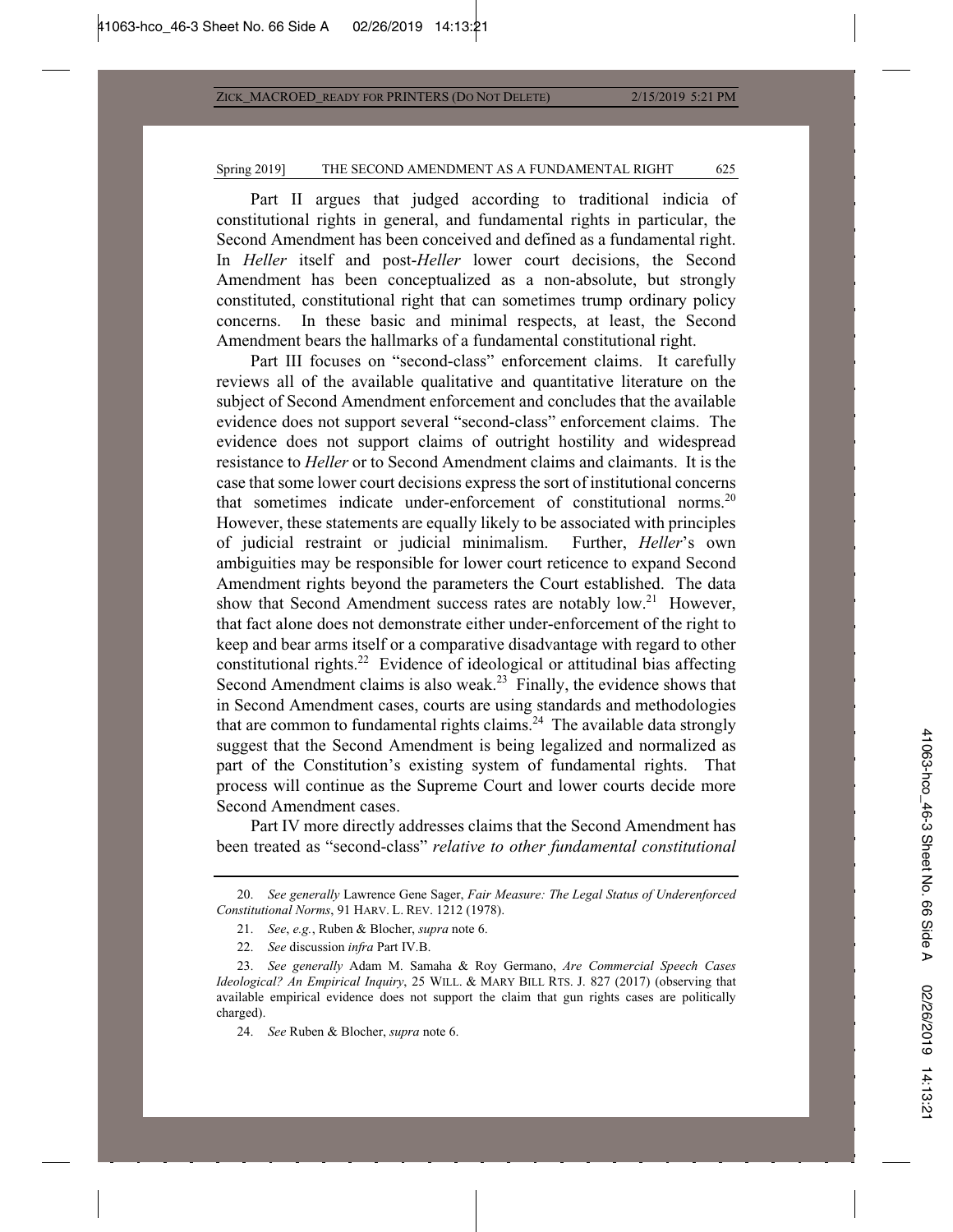*rights*. The claim that all fundamental rights are created and enforced on equal terms is demonstrably false. Moreover, within the existing rights hierarchy, both on its own terms and relative to other fundamental rights in its class, the Second Amendment is hardly a B-list right. To sharpen the comparative lens, the Part focuses in particular on a favorite comparator for Second Amendment "second-class" claimants—the Free Speech Clause. It first compares the two rights in their respective first decades of enforcement. It then assesses "second-class" claims against contemporary free speech and other fundamental rights standards. These comparisons offer important, but perhaps surprising, insights in terms of current arguments for "first-class" status on behalf of the Second Amendment. One insight is that the real source of "second-class" claimants' angst is *Heller* itself, which appears to articulate a rather narrow conception of the right to keep and bear arms. Another is that treating every law or regulation that incidentally burdens Second Amendment rights as subject to heightened scrutiny would provide *favored*, not equal, treatment for the right to keep and bear arms. In short, it would produce an anomaly in the fundamental rights hierarchy: a kind of super-right. The Part concludes with a critical assessment of the claims that the Second Amendment has been orphaned, abandoned, or neglected, particularly relative to other fundamental rights. In this sense, as in others, "second-class" claims overreach.

The Article's Conclusion briefly looks forward to the Second Amendment's second decade and beyond. The substance and status of fundamental rights can change markedly over time. The scope and meaning of the Second Amendment has not been settled in its first post-recognition decade, any more than the Free Speech Clause was forever defined by the same era. The Supreme Court will soon clarify, and likely expand, the scope of the right to keep and bear arms. However, like other rights in its class, the Second Amendment is not likely to become the absolute right that some advocates desire. The right to keep and bear arms is likely to operate much as freedom of speech and other fundamental rights do—as a strong trump in some cases, but a right that is subject to certain limits in the name of other rights or public interests. Those limits and interests ought to be carefully considered against a backdrop that paints an accurate picture of the Second Amendment in its first decade.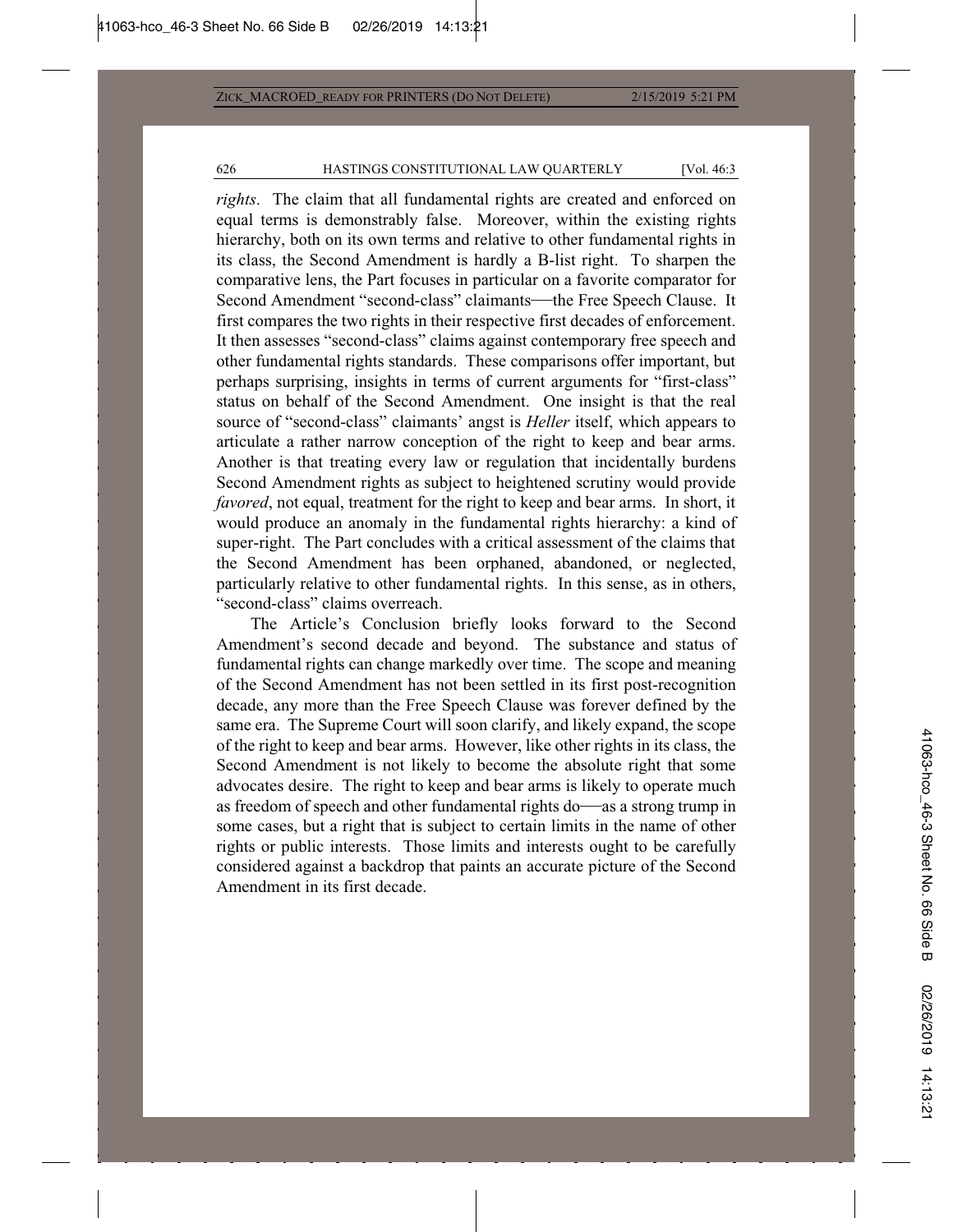# **I. A Typology of "Second-Class" Claims**

The claim that the Second Amendment is, or has been treated as, a "second-class" constitutional right takes many forms.<sup>25</sup> This Part develops a basic typology of such claims. It assumes that there is substance to the "second-class" claims—in other words, that they are not merely rhetorical or instrumental complaints intended to influence judicial or public opinion (although they may serve that purpose as well).<sup>26</sup> "Second-class" arguments can be somewhat difficult to define and separate. They are not always precisely drawn. They also share in common a comparative component, which often suggests either (a) all fundamental rights are treated equally,  $2^7$ or (b) there is indeed a hierarchy of rights and the Second Amendment has been improperly relegated to its cellar.<sup>28</sup> The first of these complaints is demonstrably false, and the Article disputes the second. In any event, some useful distinctions can be drawn and these allow for a holistic analysis of "second-class" claims. There are four types or forms of "second-class" claim: conceptual, enforcement-related, doctrinal, and ideological. This Part describes the basic claim types. The remainder of the Article critically analyzes "second-class" claims in all their forms.

# **A. Conceptual**

One version of the "second-class" critique is that the Second Amendment has not been properly conceptualized or defined as a fundamental constitutional right. The basic complaint is that the Second Amendment has not been properly elevated, in conceptual terms, to "fundamental" status.<sup>29</sup>

 <sup>25.</sup> *See* Miller, *supra* note 19 (suggesting that such claims may be rhetorical, descriptive, or normative).

 <sup>26.</sup> *See id.* (suggesting that some "second-class" claims may be merely rhetorical).

 <sup>27.</sup> *See* Peruta v. California, 137 S. Ct. 1995, 1999 (Thomas, J., with whom Gorsuch, J. joins, dissenting) ("The Constitution does not rank certain rights above others, and I do not think this Court should impose such a hierarchy by selectively enforcing its preferred rights.").

 <sup>28.</sup> *See* Petitioners' Reply Brief at 2, Bonidy v. United States Postal Service, 136 S. Ct. 1486 (2016) (No. 15-746) ("This Court's review is further warranted because the deferential form of intermediate scrutiny applied by the panel majority below is inconsistent with this Court's precedents regarding how infringements on fundamental rights are analyzed and demonstrates how the lower courts are turning the Second Amendment into a second-class right.").

 <sup>29.</sup> *See*, *e.g*., Peruta v. County of San Diego, 824 F.3d 919, 945 (9th Cir. 2016) (en banc) (Callahan, J., dissenting) ("The Second Amendment is not a 'second-class' constitutional guarantee."); Voisine v. United States, 136 S. Ct. 2272, 2292 (2016) (Thomas, J., dissenting) ("In construing the statute before us expansively so that causing a single minor reckless injury or offensive touching can lead someone to lose his right to bear arms forever, the Court continues to 'relegat[e] the Second Amendment to a second-class right.'" (quoting Friedman v. City of Highland Park, 136 S. Ct. 447, 450 (2015) (Thomas, J., dissenting from denial of certiorari))); Silvester v.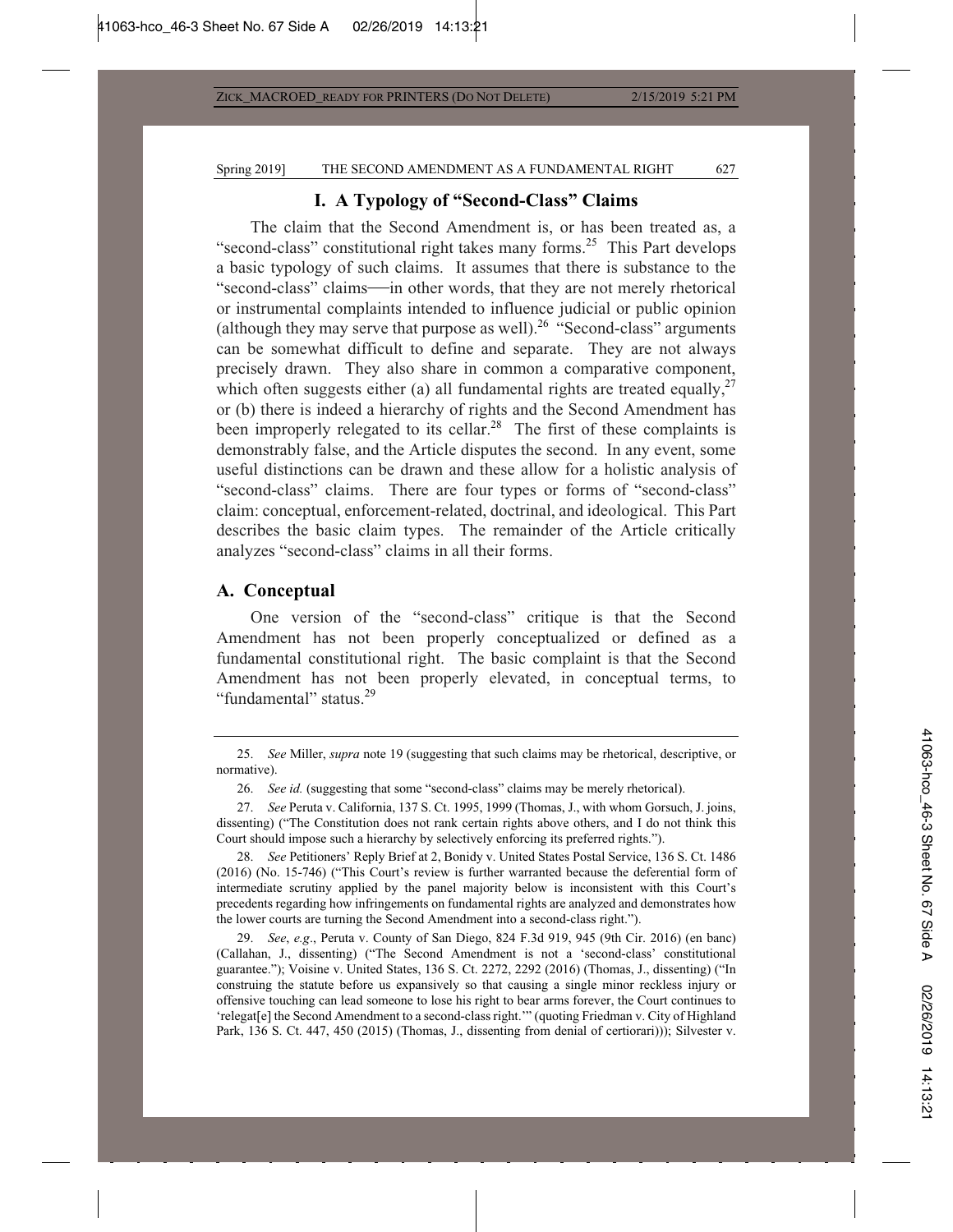This form of "second-class" argument is based, in part, on the notion that constitutional rights––in particular "fundamental" rights––are part of a distinct class of rights. These rights, which exhibit certain indicia of fundamentality, are entitled to special—and equal—treatment by courts.<sup>30</sup>

In its most extreme form, this form of "second-class" claim asserts that the Second Amendment is not being accorded the status of a "right" at all, in the sense that it does not constrain government action within its domain. In its more particular form, the argument is that the Second Amendment has not been conceptualized as a strong trump on certain governmental actions. Rather, it has operated as one among many competing policy considerations that legislatures take into account.

These claims require a basic understanding of what it means to assert that something is, or is not, a constitutional "right." The more specific form assumes that there are common and agreed-upon indicia of fundamentality as the concept pertains to rights. Conceptual and definitional claims, like other "second-class" arguments, have a comparative aspect. They rest in part on the premise that relative to other rights of the same class, the Second Amendment has been conceptually misinterpreted or disfavored.

#### **B. Doctrinal**

Another form of "second-class" argument focuses explicitly on doctrinal comparisons between the Second Amendment and other fundamental constitutional rights, including the First Amendment's free speech right. Critics have argued that Second Amendment doctrine, which has developed in the lower courts, is not appropriate for a fundamental right.<sup>31</sup> Some have also asserted that the Supreme Court's failure to clarify

Becerra, 138 S. Ct. 945, 952 (Thomas, J., dissenting) ("The right to keep and bear arms is apparently this Court's constitutional orphan."); *Peruta*, 137 S. Ct. at 1999 ("The Court's decision to deny certiorari in this case reflects a distressing trend: the treatment of the Second Amendment as a disfavored right."); Friedman v. City of Highland Park, 136 S. Ct. 447, 450 (2015) (Thomas, J., dissenting) ("I would grant certiorari to prevent the Seventh Circuit from relegating the Second Amendment to a second-class right."). *See also* Transcript of Oral Argument at 35–39, Voisine, 136 S. Ct. 2272 (2016) (No. 14-10154); Josh Blackman, *Justice Thomas Speaks Truth to Power: Second Amendment is not a Second-Class Right*, JOSH BLACKMAN'S BLOG (Mar. 1, 2016), http://joshblackman.com/blog/2016/03/01/justice-thomas-speaks-truth-to-power-second-

amendment-is-not-a-second-class-right/ (referring to a "rank double standard" and concluding that "Thomas's questions from the bench are meant to illicit [sic] the subjugation of the Second Amendment").

 <sup>30.</sup> *See*, *e.g.*, Young v. Hawaii, 896 F.3d 1044, 1051 (9th Cir. 2018) ("we remain ever mindful not to treat the Second Amendment any differently from other individual rights.").

 <sup>31.</sup> *See* Petitioners' Reply Brief at 2, *Bonidy*, 136 S. Ct. 1486 (No. 15-746) ("This Court's review is further warranted because the deferential form of intermediate scrutiny applied by the panel majority below is inconsistent with this Court's precedents regarding how infringements on fundamental rights are analyzed and demonstrates how the lower courts are turning the Second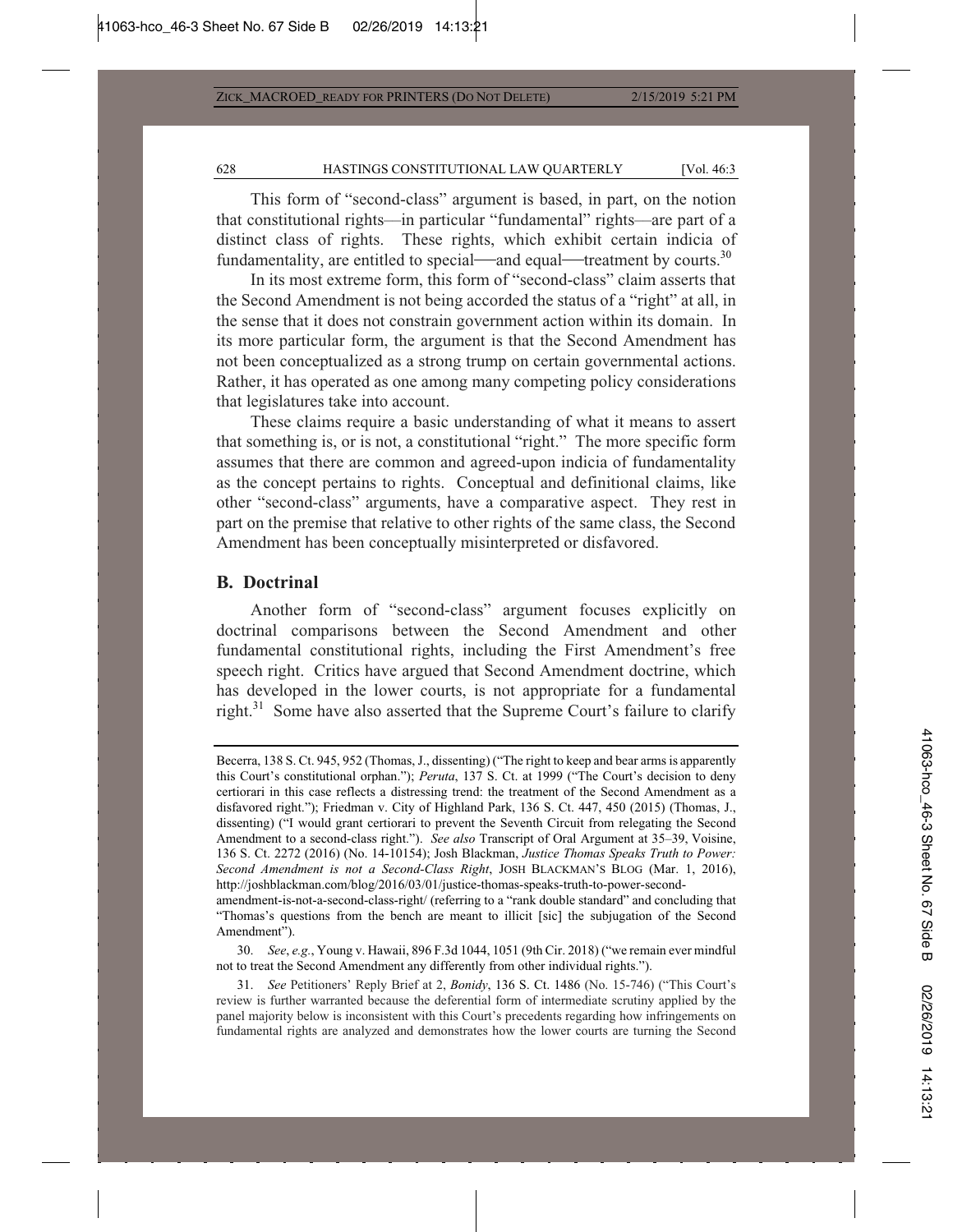Second Amendment doctrines has disfavored or disadvantaged the right to keep and bear arms vis-à-vis other fundamental rights.<sup>32</sup>

Doctrinal "second-class" claims are related to enforcement claims, which are discussed below.<sup>33</sup> The basic premise is that courts have applied more lenient doctrinal frameworks or standards to Second Amendment claims than either fundamental status dictates or a comparative assessment of like-situated fundamental rights reveals to be correct.<sup> $34$ </sup> This is part of the basis for the conceptual claim that the Second Amendment rests at or near the bottom of the Constitution's fundamental rights hierarchy. Through either active misinterpretation or neglect, critics have claimed, the Second Amendment has been doctrinally disfavored.

As we will see, like other "second-class" claims, comparative doctrinal claims pose analytical challenges. While there are some overarching themes and methods, the Supreme Court has developed fundamental rights doctrines in an essentially *ad hoc* manner. We can certainly rely on the existence of categorical rules, interest balancing, and levels of scrutiny to some degree. However, precise comparisons across fundamental rights are difficult. Nevertheless, we can identify and compare the doctrinal conceptions or methods that are articulated and held to apply to different fundamental rights.

The Court has not heard argument in a Second Amendment case in over seven years—since March 2, 2010, in McDonald v. Chicago, 561 U.S. 742 (2010). Since that time, we have heard argument in, for example, roughly 35 cases where the question presented turned on the meaning of the First Amendment and 25 cases that turned on the meaning of the Fourth Amendment. This discrepancy is inexcusable, especially given how much less developed our jurisprudence is with respect to the Second Amendment as compared to the First and Fourth Amendments.

*Peruta*, 137 S. Ct. at 1999 (Thomas, J., dissenting).

33. *See infra* Part I.C.

 34. *See* Jackson v. City and County of San Francisco, 135 S. Ct. 2799, 2799–800 (Thomas, J., dissenting) ("Second Amendment rights are no less protected by our Constitution than other rights enumerated in that document . . . .").

Amendment into a second-class right."); Petition for Writ of Certiorari at 12, Jackson v. City of San Francisco, 135 S. Ct. 2799 (2015) (No. 14-704) ("[E]ven after this Court's admonishment that the Second Amendment may not 'be singled out for special—and specially unfavorable treatment,' courts continue to do just that. Whether through summary reversal or plenary review, this Court should use this opportunity to put an end to this disturbing trend." (citation omitted) (quoting McDonald v. City of Chicago, 561 U.S. 742, 778–79 (2010))).

 <sup>32.</sup> *See Friedman*, 136 S. Ct. at 449 (Thomas, J., dissenting) ("The Court's refusal to review a decision that flouts two of our Second Amendment precedents stands in marked contrast to the Court's willingness to summarily reverse courts that disregard our other constitutional decisions."). As Justice Thomas wrote in another case: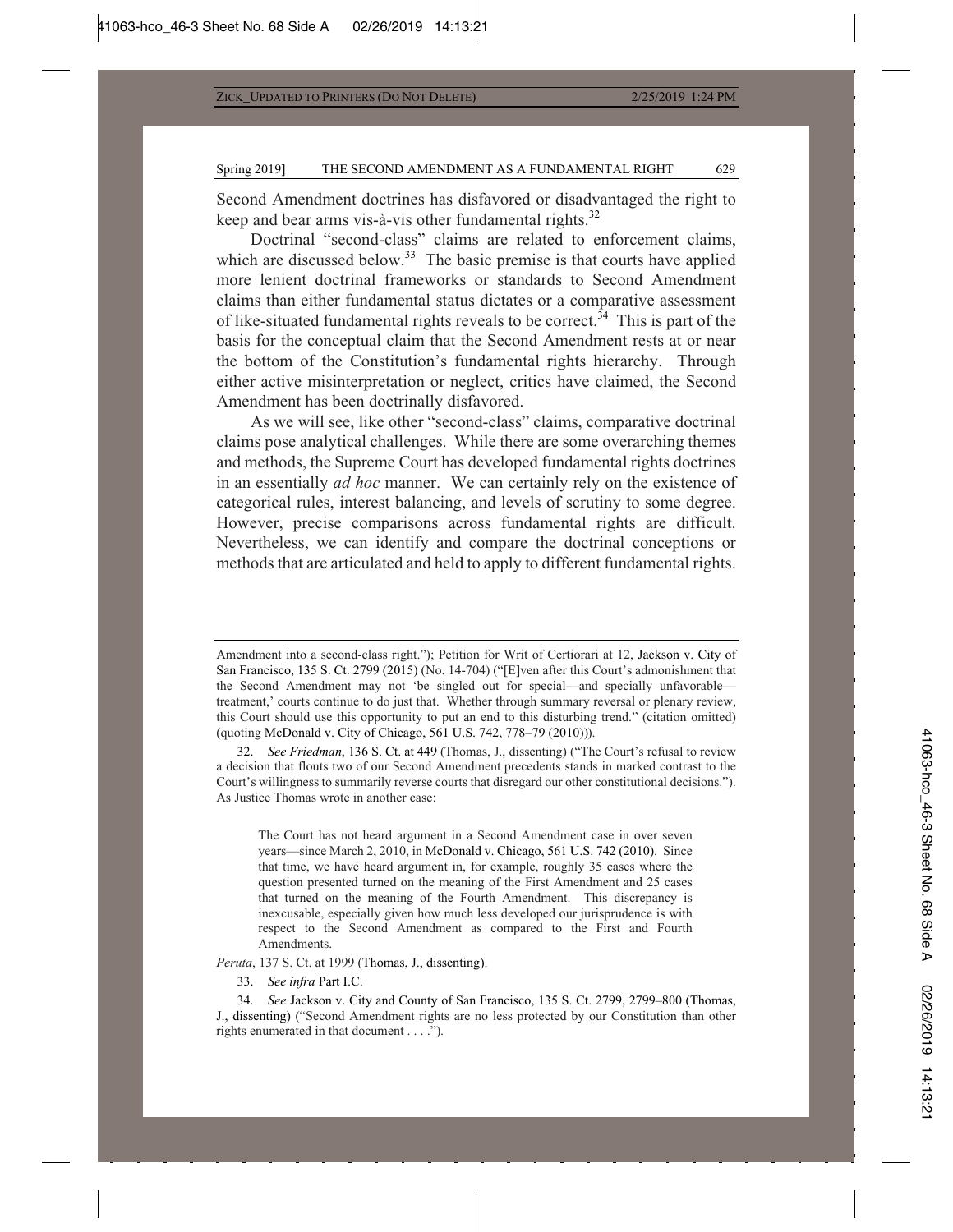## **C. Enforcement**

A central "second-class" claim is that the lower courts, and again the Supreme Court by virtue of its neglect, have "underenforced" the Second Amendment in its first decade.<sup>35</sup> This claim focuses primarily on actual results in court cases––wins and losses. However, it is related to the conceptual and doctrinal claims, in the sense that the latter are presumably influencing case results. Underenforcement has been a common refrain in petitions for certiorari.<sup>36</sup> It has also been emphasized in academic literature<sup>37</sup>

Enforcement claims rely heavily––although not exclusively––on the notably low success rates of Second Amendment claimants. They also rely on things such as the "overall effect and tenor" of lower court decisions and an impression that courts are approaching Second Amendment claims with unwarranted skepticism.38 Some critics paint a rather dystopian vision of the

 37. See, e.g., Kopel & Greenlee, *supra* note 9, at 196 (2017) (concluding, based on qualitative assessment, that lower courts are generally under-enforcing the Second Amendment); Robert J. Cottrol & George A. Mocsary, *Guns, Bird Feathers, and Overcriminalization: Why Courts Should Take the Second Amendment Seriously*, 14 GEO. J.L. & PUB. POL'Y 17, 33 (2016) (arguing that lower courts are "undercutting ... Supreme Court precedent" in a way that is suggestive of "something other than a desire to control crime"); Michael P. O'Shea, *The Steepness of the Slippery Slope: Second Amendment Litigation in the Lower Federal Courts and What It Has to Do with Background Recordkeeping Legislation*, 46 CONN. L. REV. 1381, 1425 (2014) (characterizing the "tenor" of lower court Second Amendment decisions as "deeply skeptical, bordering on hostile, to claims that the Second Amendment limits government action").

38. *See* O'Shea, *supra* note 37, at 1409–10.

 <sup>35.</sup> *See generally* Sager, *supra* note 20 (discussing concept of under-enforced constitutional norms).

 <sup>36.</sup> *See, e.g.,* Brief for National Rifle Association of America as Amici Curiae Supporting Petitioners for Writ of Certiorari at 16, Friedman, 136 S. Ct. 447 (No. 15-133) ("Rather than perform their duty to enforce the Constitution, lower courts are attempting to eradicate the Second Amendment by disregarding the Bill of Rights and the precedents of this Court."); Brief for the American Civil Rights Union as Amici Curiae Supporting Petitioners at 4, Kachalsky v. Cacace, 133 S. Ct. 1806 (2013) (No. 12-845) ("The court below also embraced stepchild, second class status for the Second Amendment, contrary to both Heller and McDonald."); Petitioners' Reply Brief at 2, Bonidy v. U.S. Postal Serv., 136 S. Ct. 1486 (2016) (No. 15-746) ("This Court's review is further warranted because the deferential form of intermediate scrutiny applied by the panel majority below is inconsistent with this Court's precedents regarding how infringements on fundamental rights are analyzed and demonstrates how the lower courts are turning the Second Amendment into a secondclass right."); Petition for Writ of Certiorari at 12, Jackson v. City of San Francisco, 135 S. Ct. 2799 (2014) (No. 14-704) ("[E]ven after this Court's admonishment that the Second Amendment may not 'be singled out for special—and specially unfavorable—treatment,' courts continue to do just that. Whether through summary reversal or plenary review, this Court should use this opportunity to put an end to this disturbing trend." (citation omitted) (quoting McDonald v. City of Chicago, 561 U.S. 742, 778–79 (2010))); Reply Brief for Petitioner at 3, Nat'l Rifle Ass'n of Am. v. McCraw, 134 S. Ct. 1365 (2014) (No. 13-390) ("We urge this Court to grant review in this case both to reaffirm that the Second Amendment's guaranty is not a 'second-class' fundamental right and to establish that responsible, law-abiding 18-to-20-year-old adults are not second-class citizens.").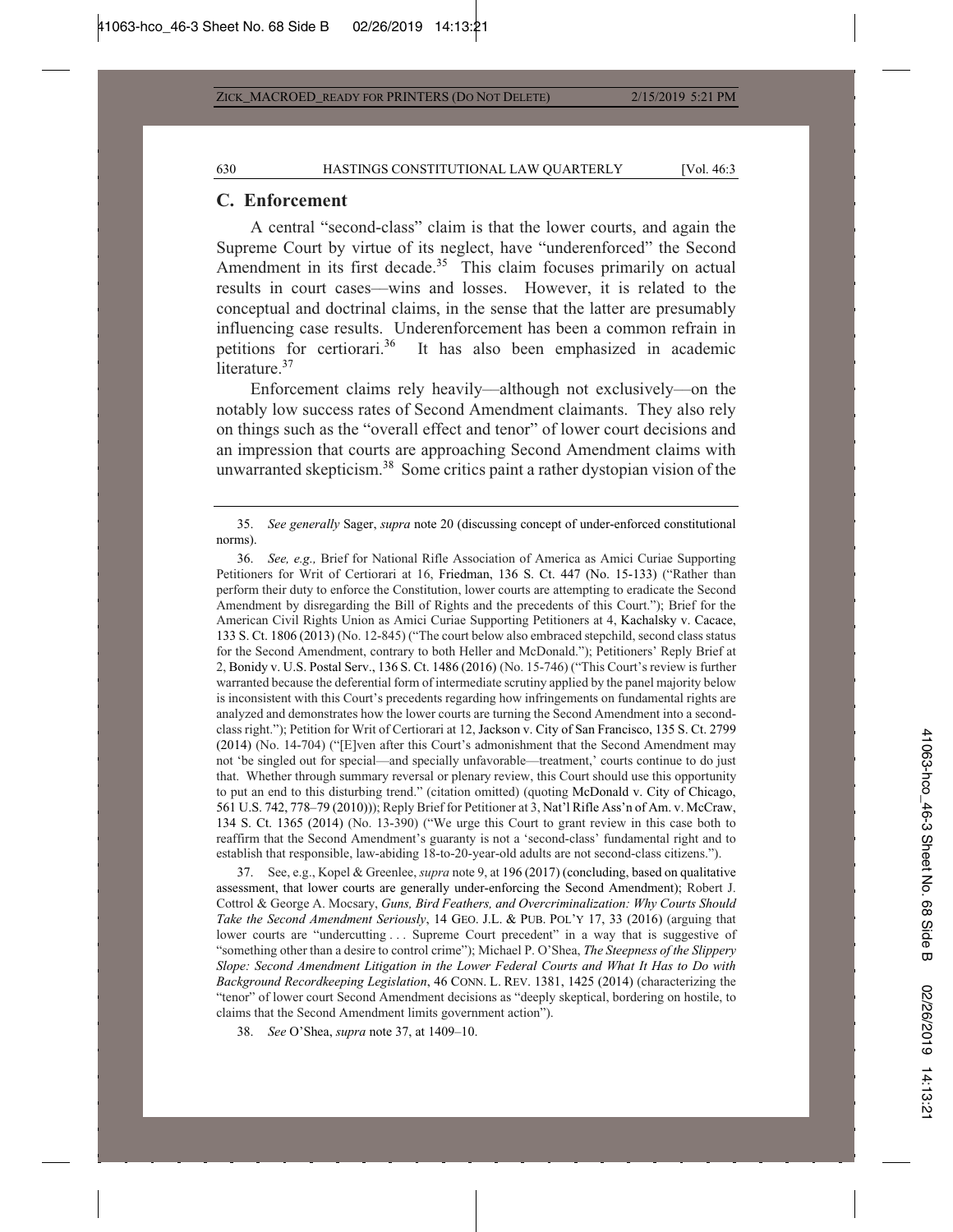Second Amendment's enforcement in the lower courts. They argue that there is an "assault on gun rights" by lower courts, and accuse judges of effectively "rewriting" *Heller*. 39 Some have even argued that lower courts have engaged in a form of "massive resistance" to *Heller*, and suggested that they are in open rebellion against the Court's decision.<sup>40</sup> Finally, some have placed the problem of under-enforcement at the feet of the Supreme Court. They argue that the Court has been complicit, owing to the fact that in the face of lower court resistance it has "abdicated" its judicial role by failing to intervene and defend *Heller* and *McDonald*. 41

 Like other "second-class" claims, under-enforcement argument assume––but generally do not state or provide––a comparative benchmark. Thus, there is presumably some level of Second Amendment enforcement that "second-class" critics would consider appropriate or optimal. In order to make comparisons, there is also presumably an optimal enforcement level for other fundamental rights. It is possible to compare success rates across constitutional rights claims. However, without the requisite benchmarks, these comparisons cannot demonstrate underenforcement. That does not mean they are wholly unedifying. Along with success rates, they represent evidence to consider in terms of how and when the right to keep and bear arms is being enforced.

<sup>39.</sup> See, e.g., Editorial, *Waiting for Justice Gorsuch*, WALL ST. J. (Feb. 23, 2017), https://www.wsj.com/articles/waiting-for-justice-gorsuch-1487893991 [https://perma.cc/VCU6- SBYS] (referring to a "lower-court assault on gun rights"); Charles C. W. Cooke, *The Fourth Circuit Runs Roughshod Over* Heller *and the Second Amendment*, NAT'L REV. (Feb. 22, 2017), http://www.nationalreview.com/article/445145/fourth-circuit-decision-maryland-assaultweapons-ban-constitutional-travesty [https://perma.cc/349K-XLAC] (suggesting "the Fourth

Circuit has taken it upon itself to rewrite Heller").

 <sup>40.</sup> Petition for Writ of Certiorari at 24, Friedman v. City of Highland Park, 136 S. Ct. 447 (2015) (No. 15-133); Petition for Writ of Certiorari at 3, Jerejian, 134 S. Ct. 2134 (No. 13-827) (describing "lower courts' massive resistance to *Heller*"); Alice Marie Beard, *Resistance by Inferior Courts to Supreme Court's Second Amendment Decisions*, 81 TENN. L. REV. 673, 673 (2014) ("In the wake of the Supreme Court's District of Columbia v. Heller ('Heller I') and McDonald v. Chicago decisions that clarify, expand, and protect Second Amendment rights, federal and state inferior courts have been engaging in massive resistance." (citations omitted)); Editorial, *Massive Gun Resistance*, WALL ST. J. (Apr. 12, 2013), https://www.wsj.com/ articles/SB 10001424127887324600704578402760760473. Commentators have drawn explicit comparisons between post-*Heller* decisions and resistance to the Court's decision in Brown v. Board of Education. *See* Alan Gura, *The Second Amendment as a Normal Right*, 127 HARV. L. REV. F. 223, 224 (2014); David B. Kopel, *Does the Second Amendment Protect Firearms Commerce*?, 127 HARV. L. REV. F. 230, 230 (2014). *See also* Cottrol & Mocsary, *supra* note 37, at 30 (claiming that some courts have "defied decades of fundamental rights jurisprudence").

 <sup>41.</sup> *See* Blackman, *supra* note 16 ("By refusing to intervene when lower courts disregard the right to keep and bear arms, the Supreme Court has done exactly what Chicago wanted, and abdicated this cornerstone of the Bill of Rights.").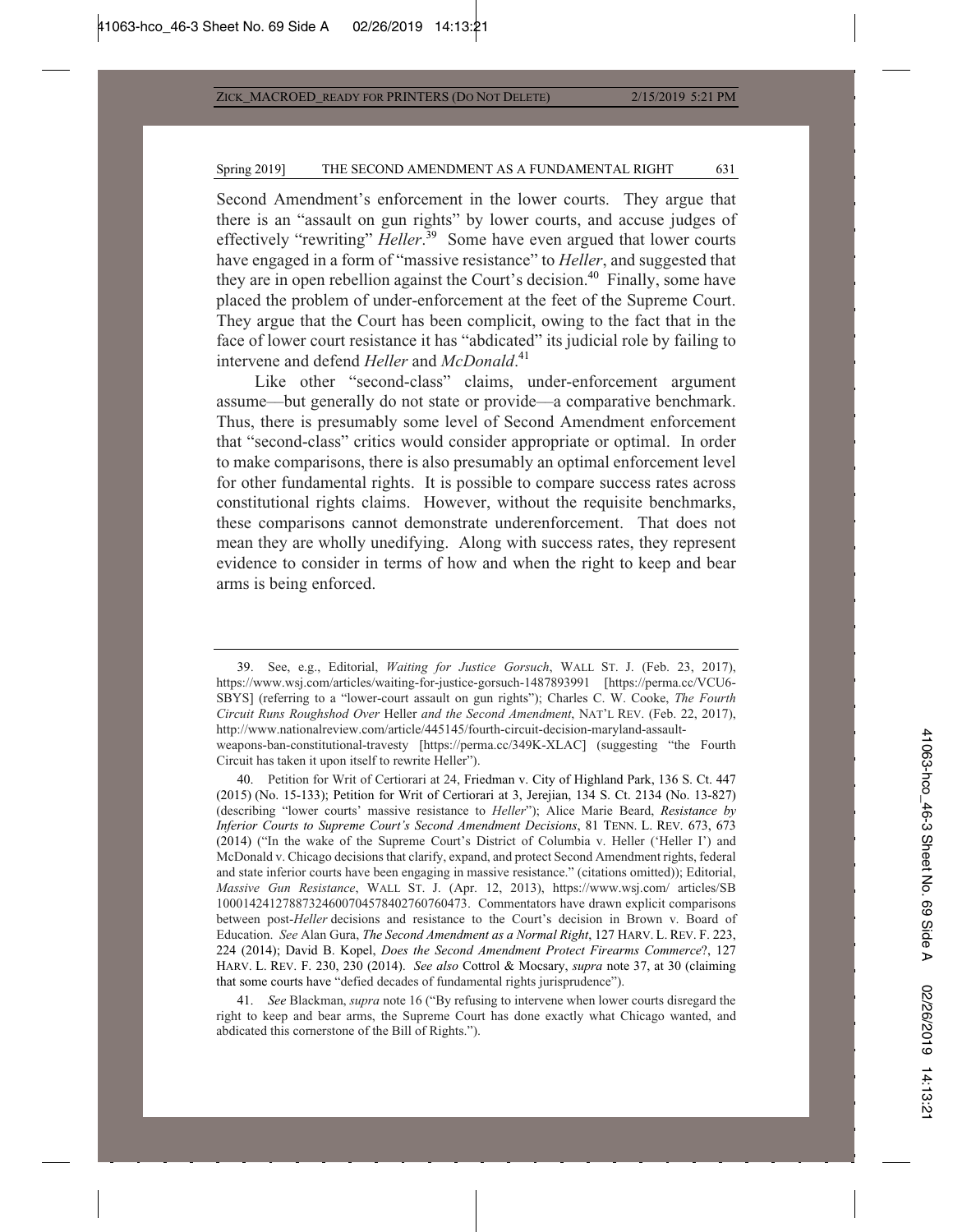Notwithstanding these concerns, it is possible to assess certain aspects of "second-class" enforcement claims, including the importance of the overall success rate and factors influencing that rate.<sup>42</sup> One thing this evidence shows is that merely tabulating wins and losses does not suffice to demonstrate that the Second Amendment has been under-enforced. Another is that focusing solely on court decisions does not account for subconstitutional legislation that, at present, strongly supports gun rights.<sup>43</sup>

# **D. Ideological**

Arguments about the tone, tenor, or hostility of lower court decisions point to a final form of "second-class" claim. Ideological claims posit that judges have viewed and treated the Second Amendment as "second-class" owing to partisan attitudes or personal biases. In other words, they assert that judges are predisposed to rule against Second Amendment claimants, and may even view the claimants themselves as "second-class."

Some critics assert that biases rooted in partisan ideology consign the Second Amendment to second-tier status. One form of this argument is that the low success rate for Second Amendment claims can be traced to the political party of the president who nominated the judge deciding the case.<sup>44</sup> There are other measures of partisan ideology, but the basic claim is that ideology is driving the Second Amendment down.

Others point to class-based biases, specifically the purported elitism of judges on the federal bench. Thus, Professor Glenn Harlan Reynolds claims that the relative lack of protection for Second Amendment rights stems from the fact that federal judges are drawn from an elite, educated, privileged pool of individuals who do not hold such rights in high regard. He argues that the Second Amendment is regarded as second-class by "members of the chattering class," who care more about things like freedom of speech than gun rights.45 According to Professor Reynolds, protection for gun rights has come almost exclusively from "the two branches of the government that are not reserved for wealthy people with postgraduate degrees."<sup>46</sup> Professor Sanford Levison articulated a similar criticism long before *Heller*, arguing

 <sup>42.</sup> *See* Ruben & Blocher, *supra* note 6.

 <sup>43.</sup> *See* Miller, *supra* note 4, at 39–40 (observing that states and localities express political sentiments about the appropriate scope of gun rights).

 <sup>44.</sup> *See* O'Shea, *supra* note 37, at 1421 (claiming that lower court decisions reveal "a profound partisan divide"). *But see* Samaha & Germano, *supra* note 23, at 861 (concluding that ideology "might play a small role" in resolving gun rights claims).

 <sup>45.</sup> *Heller: Past, Present, and Future*, 40 CAMPBELL L. REV. 361, 367 (Spring, 2018) (comments of Professor Glenn Harlan Reynolds).

 <sup>46.</sup> *Id*.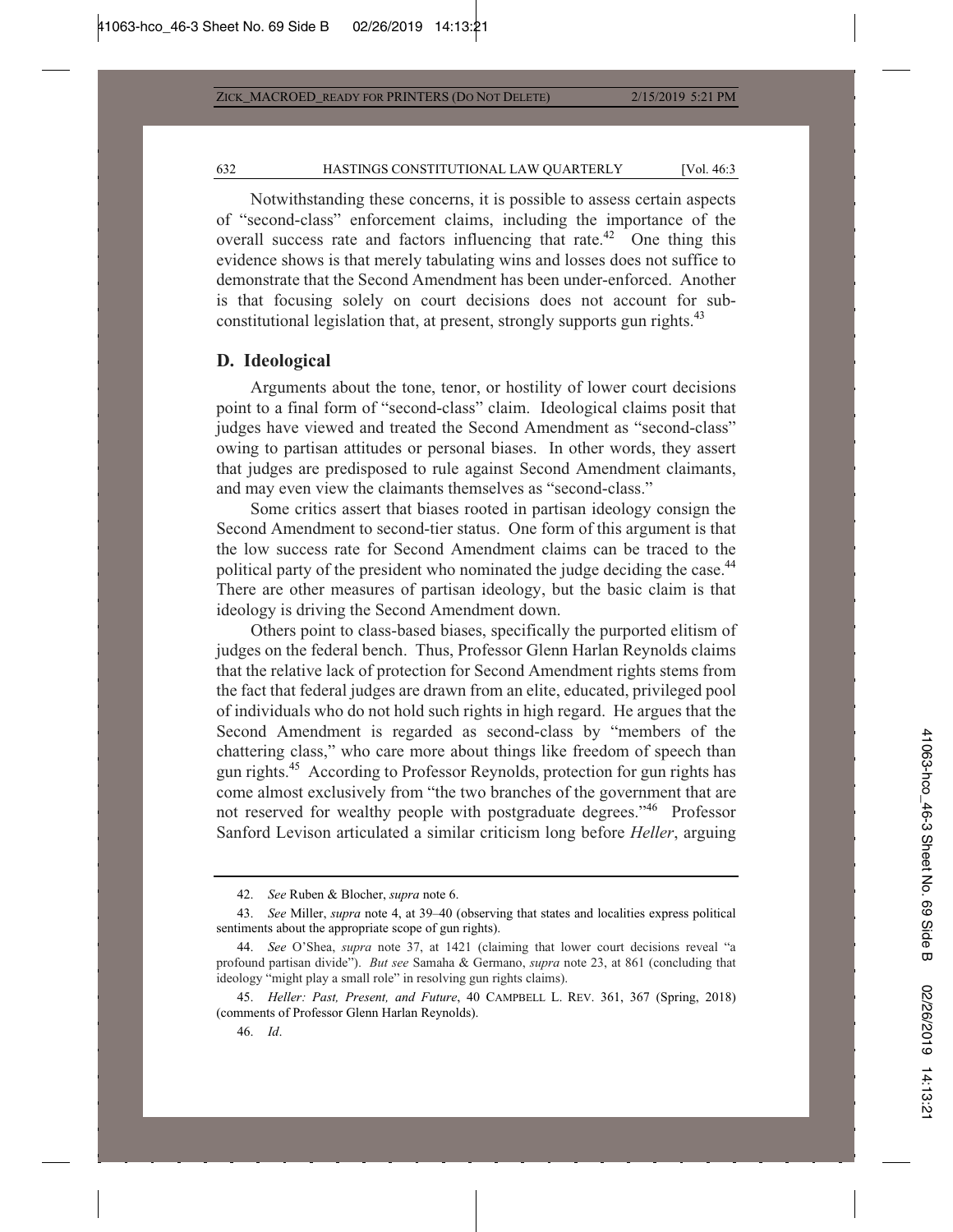that the "elite" bar and legal academy had declined to embrace a robust interpretation of the Second Amendment.<sup>47</sup>

These arguments might be considered possible causal explanations for "second-class" enforcement of the Second Amendment. The typology treats them as a separate genre of claim, however, owing to the fact that they represent an alleged perspective on the Second Amendment that views the right to keep and bear arms as less legitimate than other fundamental rights.

# **II. The Second Amendment as a "Fundamental Right"**

As discussed in Part II, a general complaint, common to all of forms of "second-class" arguments, is that the Second Amendment is not being accorded the dignity, respect, and regard typically shown fundamental constitutional rights. This begs a few preliminary, but important, questions. What does it mean to say that something is a constitutional "right"? What does it mean to assert that a constitutional right is "fundamental"? The point of asking these questions is not to engage deeply with philosophical or theoretical accounts of rights. However, in order to have a general framework for understanding the various types of "second-class" claims, we ought first to identify the indicia or standards relating to the purported class of rights to which the Second Amendment belongs.

# **A. Constitutional Rights – Conceptions and Characteristics**

It might seem self-evident that the individual right to keep and bear arms has been defined and conceptualized as a fundamental constitutional right. After all, *Heller* expressly recognized the right and *McDonald* described it as "implicit in the concept of ordered liberty" and hence applicable to the states. Yet some forms of "second-class" argument appear to be based on the idea that there is something different, and less favorable, about (in particular) judicial perceptions of the Second Amendment.

Some of these complaints relate to *Heller* itself, which arguably recognized a relatively narrow constitutional right. Understanding, in broad terms, what constitutional rights are can help contextualize the Second Amendment as a constitutional right. There is a vast and growing philosophical literature on moral and legal rights. It is not my intention to open that can of worms. The focus here will be far more general in nature. The idea is to start from first and general principles, and then progress to more specific aspects of "second-class" claims.

As Professor Fred Schauer recently observed, "the common positive law approach to rights, an approach seemingly reflected in our ordinary

 <sup>47.</sup> Sanford Levinson, *The Embarrassing Second Amendment*, 99 YALE L.J. 637, 642 (1989).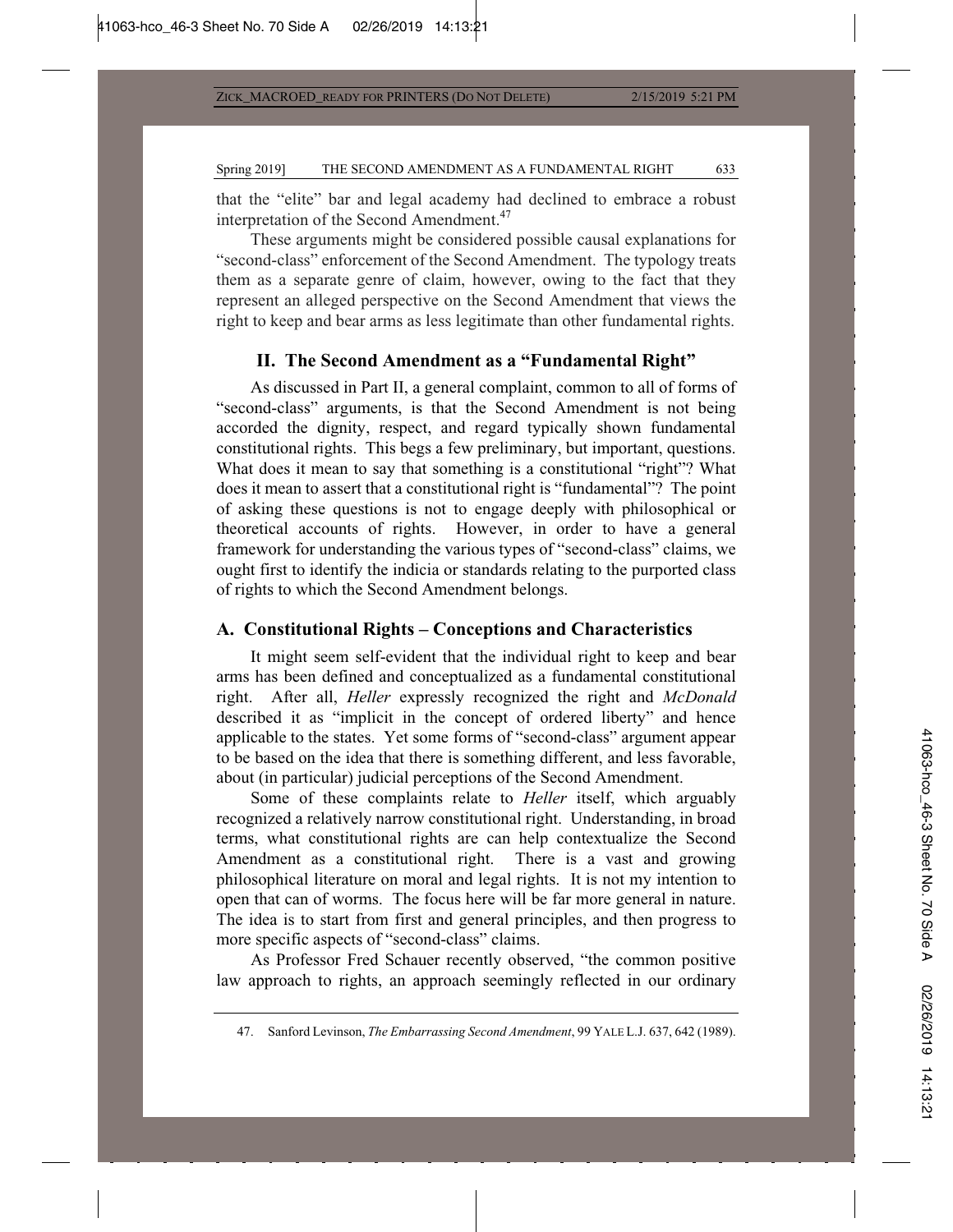discourse about rights, is to formulate rights in somewhat general terms but to understand the rights as so formulated as subject to being overridden or outweighed by other and especially weighty considerations."48 In a general sense, *Heller* defined and conceptualized the Second Amendment in this manner—i.e., in general terms and subject to certain exceptions. Thus, for example, the decision observed that only firearms in "common use" are protected, felons can be dispossessed of firearms, and firearms can be banned in "sensitive places" such as schools.<sup>49</sup> *Heller* explicitly rejected so-called "interest balancing" in Second Amendment cases.<sup>50</sup> However, it also took care to describe the right being recognized as one that is not absolute.<sup>51</sup> Thus, in common with other rights, the right to keep and bear arms can seemingly be overridden—either by competing or conflicting individual rights or by public concerns.

As discussed below, this is essentially what Ronald Dworkin appeared to mean when he once described constitutional rights as "trumps."<sup>52</sup> Dworkin defined constitutional rights as moral claims against government, subject to override in some instances, but only for very weighty reasons.<sup>53</sup> To be sure, the degree to which the Second Amendment acts as a "trump" remains a point of very serious contention. However, *Heller* and *McDonald* both made clear that the Second Amendment cannot be traded off in ways that, say, non-rights may be. Thus, for example, an individual has a right to keep and bear arms in the home for self-defense—seemingly regardless of the dangers or harms a political community might ascribe to this particular activity. The same obviously cannot be said of *all* forms of activity engaged in within the home.

Professor Jack Balkin has offered a different perspective on the meaning of constitutional rights. He conceptualizes constitutional rights as "a form of discourse, a way of thinking about the needs of social order and human liberty in the context of a changing world."<sup>54</sup> According to Balkin, constitutional rights are also "a source of power—first, because they are a powerful form of rhetorical appeal, and second, because the enforcement of

51. *See id*. at 626.

 <sup>48.</sup> Frederick Schauer, *Rightful Deprivations of Rights* 9 (Va. Public L. and Legal Research Paper No. 2018-43, 2018), https://papers.ssrn.com/sol3/papers.cfm?abstract\_id=3221184.

 <sup>49.</sup> District of Columbia v. Heller, 554 U.S. 570, 626–27 (2008).

 <sup>50.</sup> *Id*. at 635.

 <sup>52.</sup> *See* RONALD DWORKIN, TAKING RIGHTS SERIOUSLY xi (1977). For a critique of the conception of rights as "trumps," see *generally* Jamal Greene, *Foreword: Rights as Trumps?*, 132 HARV. L. REV. 28 (2018).

 <sup>53.</sup> DWORKIN, *supra* note 52, at 191.

 <sup>54.</sup> Jack M. Balkin, *Digital Speech and Democratic Culture: A Theory of Freedom of Expression for the Information Society*, 79 N.Y.U. L. REV. 1, 53 (2004).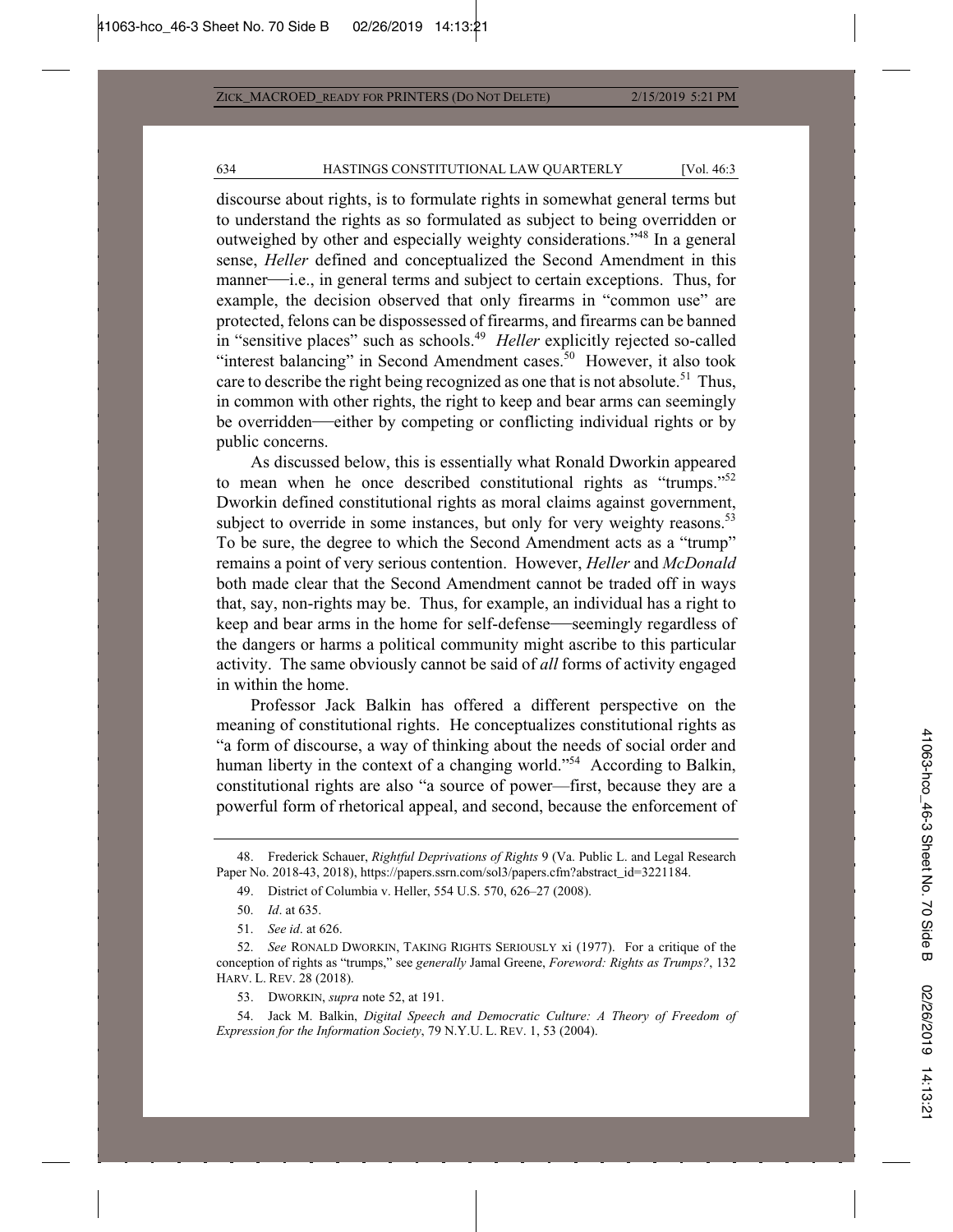rights recognized by the state is backed up the power of the state."55 This characterization of rights as a source of power helps to explain why so much energy is devoted to advocating and defending on behalf of constitutional rights. As Balkin observes: "For the discourse of rights is the discourse of power, the restructuring of rights is the restructuring of power, and the securing of rights is the securing of power."<sup>56</sup>

The Second Amendment has clearly been conceptualized as a constitutional right in these respects as well. It is, and has been for some time, an important part of American cultural, political, and constitutional discourses. The American public broadly supports the right recognized in *Heller*. 57 As a result, the Second Amendment has substantial rhetorical appeal. Indeed, some commentators have expressed the concern that Second Amendment rhetoric has contributed to dysfunctional policy debates concerning gun rights and gun control.<sup>58</sup>

Whether or not that is so, there is no denying the force of Second Amendment arguments. Like other constitutional rights, the Second Amendment has been "a terrain of struggle in a world of continuous change."<sup>59</sup> Thus far, firearms proponents have been able to cash in on the rhetorical power of the right to keep and bear arms. One measure of their success has been legislative receptiveness to Second Amendment arguments and appeals. Particularly in state legislatures, the right to keep and bear arms has been treated as anything but "second-class."<sup>60</sup> Countless state laws preserve and protect Second Amendment rights, and legislatures in many states are deterred from passing gun control measures. Whatever problems Second Amendment claims may be experiencing in courts in terms of claimant success rates, strong majoritarian preferences have produced a markedly different narrative in state and federal legislatures.<sup>61</sup>

 58. *See* Blocher, *supra* note 10. *See also* Donald Braman & Dan M. Kahan, *Overcoming the Fear of Guns, the Fear of Gun Control, and the Fear of Cultural Politics: Constructing a Better Gun Debate*, 55 EMORY L.J. 569 (2006); Dan Kahan, *The Gun Control Debate: A Culture-Theory Manifesto*," 60 WASH.&LEE L. REV. 3 (2003).

59. Balkin, *supra* note 54, at 57.

60. *See* Blocher, *supra* note 10, at 814 (noting *Heller*'s effect on passage of gun control laws).

 61. Mark V. Tushnet, *The Constitution Outside the Courts: A Preliminary Inquiry*," 26 VAL. U. L. REV. 437 (1992).

 <sup>55.</sup> Balkin, *supra* note 54, at 53–54.

 <sup>56.</sup> *Id*. at 54.

 <sup>57.</sup> This was true even prior to the Supreme Court's decision in *Heller*. *See* Jeffrey M. Jones, *Americans in Agreement With Supreme Court on Gun Rights*, GALLUP (June 26, 2008), https://news.gallup.com/poll/108394/americans-agreement-supreme-court-gun-rights.aspx (noting that three in four Americans polled agreed that the Second Amendment protects an individual right to keep and bear arms).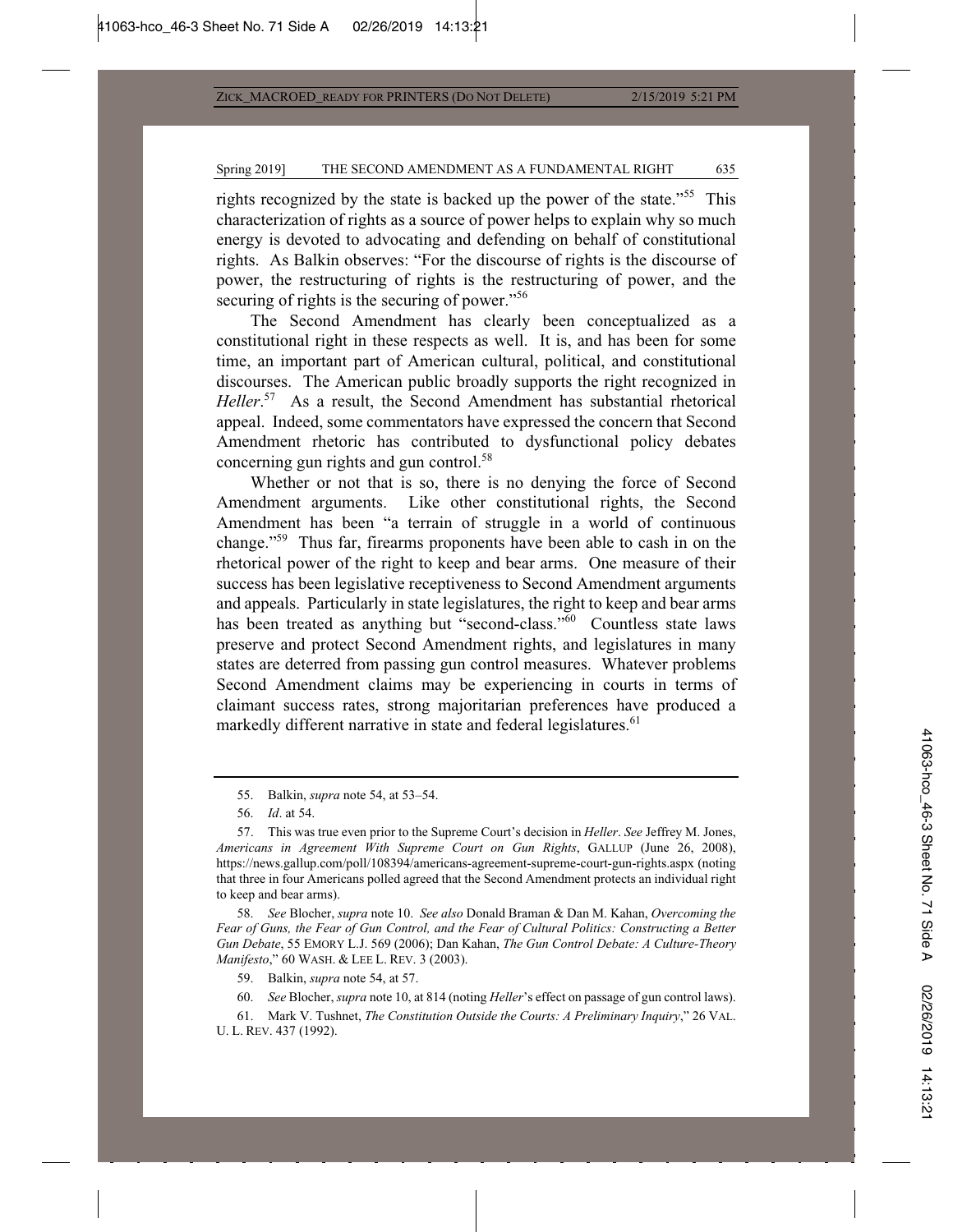Like other constitutional rights, the right to keep and bear arms, again as defined in *Heller* and in state and federal laws, is backed by the power and authority of the state. The National Rifle Association and other civic groups stand committed to defending and expanding Second Amendment rights, which are part of a broad constitutional movement that produced *Heller* and *McDonald*.<sup>62</sup> The movement has an obvious strategic interest in convincing its participants and others that Second Amendment rights have been mistakenly conceptualized as "second-class." However, the Second Amendment bears the basic hallmarks of other rights in the broad class of constitutional rights.

# **B. Indicia of Fundamentality**

"Second-class" claimants may assert that although it has the basic characteristics of other constitutional rights, the Second Amendment has not been conceptualized as a "fundamental" constitutional right. This claim concedes that certain rights are treated as special, in terms of their recognition, prestige, and enforcement. It belies the notion that all rights are created equal, or that the Supreme Court has never ranked constitutional rights. In fact, the ranking of constitutional rights has long been a central aspect of our constitutional jurisprudence.

How, then, are we to determine which rights are conceived of as special or "fundamental"? Dictionary definitions can be misleading, if not downright inaccurate. According to Merriam-Webster, for example, a "fundamental right" is "a right that is considered by a court (as the U.S. Supreme Court) to be explicitly or implicitly expressed in a constitution (as the U.S. Constitution)."63 A Note accompanying the definition states: "A court *must* review a law that infringes on a fundamental right under a standard of strict scrutiny. A fundamental right can be limited by a law *only* if there is a compelling state interest."<sup>64</sup>

Both the definition and accompanying Note are incorrect. Not all rights that are expressed, either explicitly or implicitly, in the U.S. Constitution are treated as "fundamental." Even with respect to those deemed worthy of the label, as discussed below "strict scrutiny" is not always—or indeed even typically—the governing standard.<sup>65</sup> A law student who relied on this

 <sup>62.</sup> DAVID COLE, ENGINES OF LIBERTY: THE POWER OF CITIZEN ACTIVISTS TO MAKE CONSTITUTIONAL LAW (2015).

 <sup>63.</sup> THE MERRIAM-WEBSTER DICTIONARY NEW EDITION (2016).

 <sup>64.</sup> *Id*.

 <sup>65.</sup> *See* Fallon, *supra* note 6 (observing that strict scrutiny has not been a reliable or consistent indicator of fundamentality).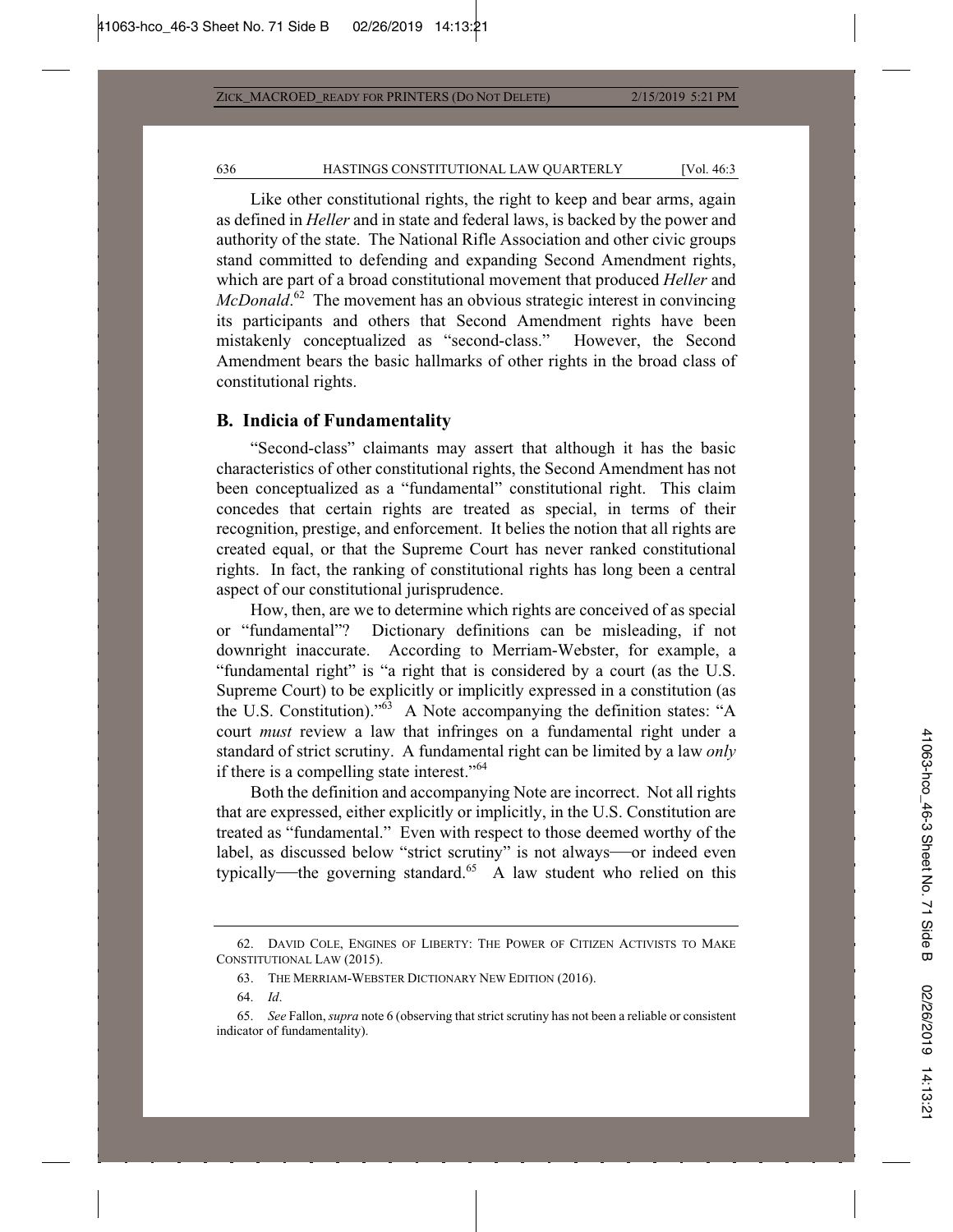particular definition and understanding of "fundamental" rights on a constitutional law exam would not do very well.

At the same time, even the most astute law students and lawyers might reasonably be confused about the correct definition. The problem, as one commentator has observed, is that "the Supreme Court has never bothered to define with any precision what counts as a 'fundamental right."<sup>66</sup> As another scholar has noted, there is no single "unifying principle for assessing the fundamentality of rights."67 Rather, fundamental rights jurisprudence is the product of "a pastiche of constitutional interpretation."68

Three general standards or indicia of fundamentality have been expressed or implied by the Supreme Court:

First, following footnote four of *United States v. Carolene Products Co.*, we might consider all of the individual rights guaranteed in the first eight amendments in the Bill of Rights to be fundamental. Second, we might alternatively view all of the provisions of the Bill of Rights that have been incorporated to apply against the states to be fundamental; the test for incorporation asks if a right is fundamental to American political institutions and our system of justice. Finally, we might define as fundamental those rights that have been thought of as 'preferred rights' because of their role in promoting human dignity or democratic self-government.<sup>69</sup>

When applying these various approaches, the Court has relied on analogies and precedents to populate or round out the category of "fundamental" rights. Thus, insofar as a right resembles or shares the characteristics of a right already recognized as fundamental, it is more likely to be accorded the same status.

We could also take a more philosophical approach to defining fundamentality. Again following Ronald Dworkin, we might say that

 <sup>66.</sup> Adam Winkler, *Fundamentally Wrong About Fundamental Rights*, 23 CONST. COMMENT. 227, 228 (2006).

 <sup>67.</sup> Adam B. Wolf, *Fundamentally Flawed: Tradition and Fundamental Rights*, 57 MIAMI L. REV. 101, 106 (2002).

 <sup>68.</sup> *Id.* at 112. The problem appears to be universal. *See* W. Kent Davis, *Answering Justice Ginsburg's Charge That the Constitution Is 'Skimpy' in Comparison to Our International Neighbors: A Comparison of Fundamental Rights in American and Foreign Law*, 39 S. TEX. L. REV. 951, 954 (1998) (noting that the terms "human rights," "freedoms," "fundamental human rights," "fundamental freedoms," "rights and freedoms," and "fundamental rights" appear to be used interchangeably around the world).

 <sup>69.</sup> Winkler, *supra* note 66, at 228 (internal citations omitted).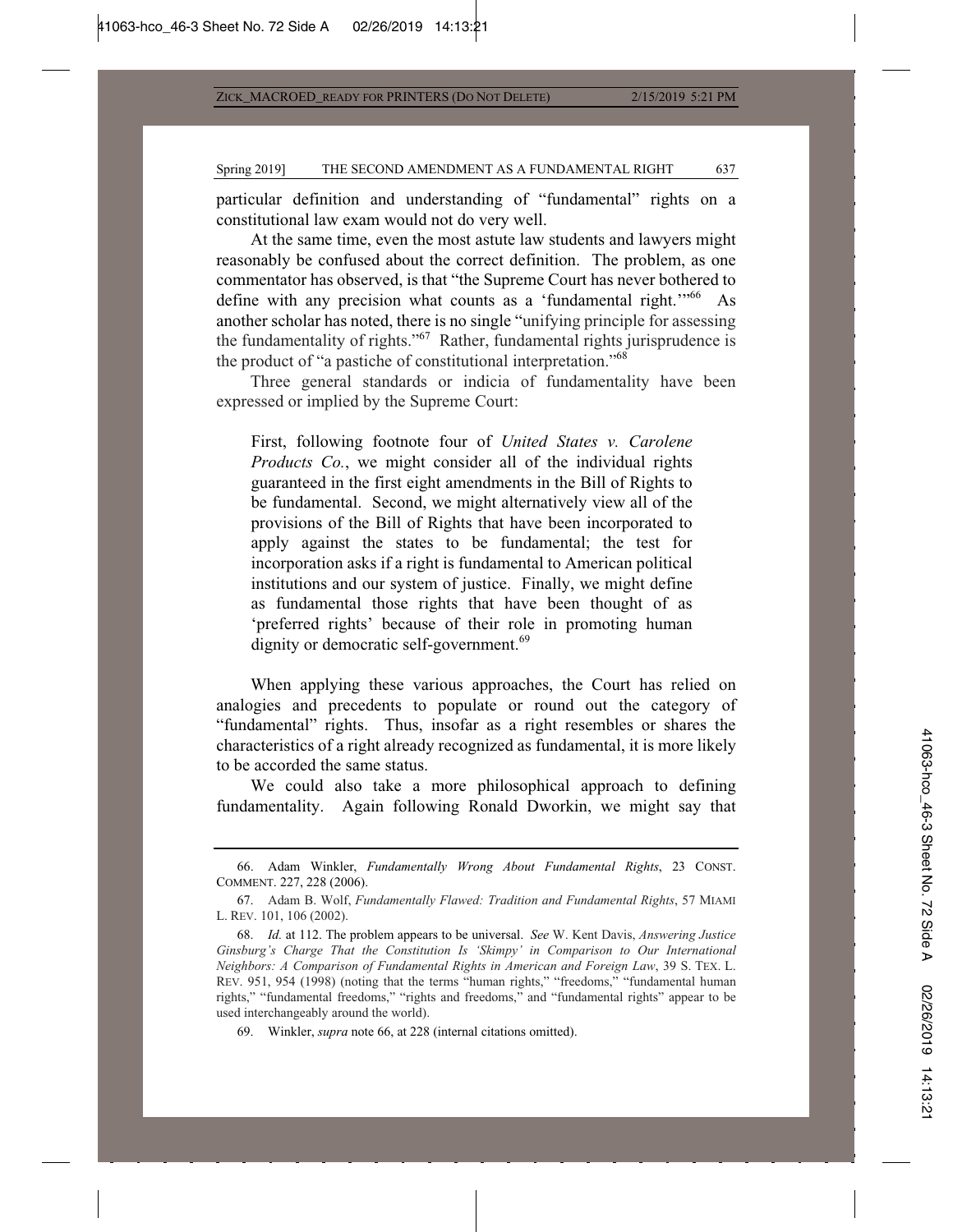although not all constitutional rights represent moral rights of sufficient weight to constrain government in most circumstances, "those Constitutional rights that we call fundamental like the right of free speech, are supposed to represent rights against the Government in the strong sense; that is the point of the boast that our legal system respects the fundamental rights of the citizen."70 For Dworkin, these rights "mark off and protect" a category of distinctive interests, and hence cannot typically be sacrificed to majority preferences or considerations of general utility.<sup>71</sup> Hence they prevail "over the kind of trade-off argument that normally justifies political action."72 In sum, a constitutional right might be considered "fundamental" if in at least some circumstances it operates as a strong trump against governmental action.

Whatever standard one adopts, the Second Amendment as conceived in *Heller* and *McDonald* readily qualifies as "fundamental." First, it is among the rights expressly listed in the Bill of Rights. As the Court has indicated, all such rights are presumptively fundamental.

Second, the right to keep and bear arms is also "fundamental" under the Court's "incorporation" doctrine.<sup>73</sup> Under that doctrine, which the Court has used to determine which provisions of the Bill of Rights are to be applied to states and localities as well as the national government, the Court asks whether the right is considered to be "implicit in the concept of ordered liberty" or "so rooted in the traditions and conscience of our people as to be ranked as fundamental."74 In *McDonald v. City of Chicago*, the Supreme Court held that the individual right to keep and bear arms recognized in *Heller* was fundamental according to these standards.<sup>75</sup> The Court rejected the government's arguments to the contrary, expressly characterizing them as a plea to treat the Second Amendment as a "second-class" right.<sup>76</sup> This, said the Court, would be "inconsistent with the long-established standard we apply in incorporation cases."<sup>77</sup>

70. DWORKIN, *supra* note 52, at 191.

 74. Palko v. Connecticut, 302 U.S. 319, 325 (1937); Snyder v. Massachusetts, 291 U.S. 97, 105 (1934).

 75. *McDonald*, 561 U.S. at 767–68 (holding that Second Amendment right is fundamental and thus incorporated against states).

76. *Id.* at 180.

77. *Id.* at 181.

 <sup>71.</sup> RONALD DWORKIN, IS DEMOCRACY POSSIBLE HERE? PRINCIPLES FOR A NEW POLITICAL DEBATE 31 (2006).

 <sup>72.</sup> *Id.*

 <sup>73.</sup> McDonald v. City of Chicago, 561 U.S. 742, 758–67 (discussing development of "incorporation" doctrine).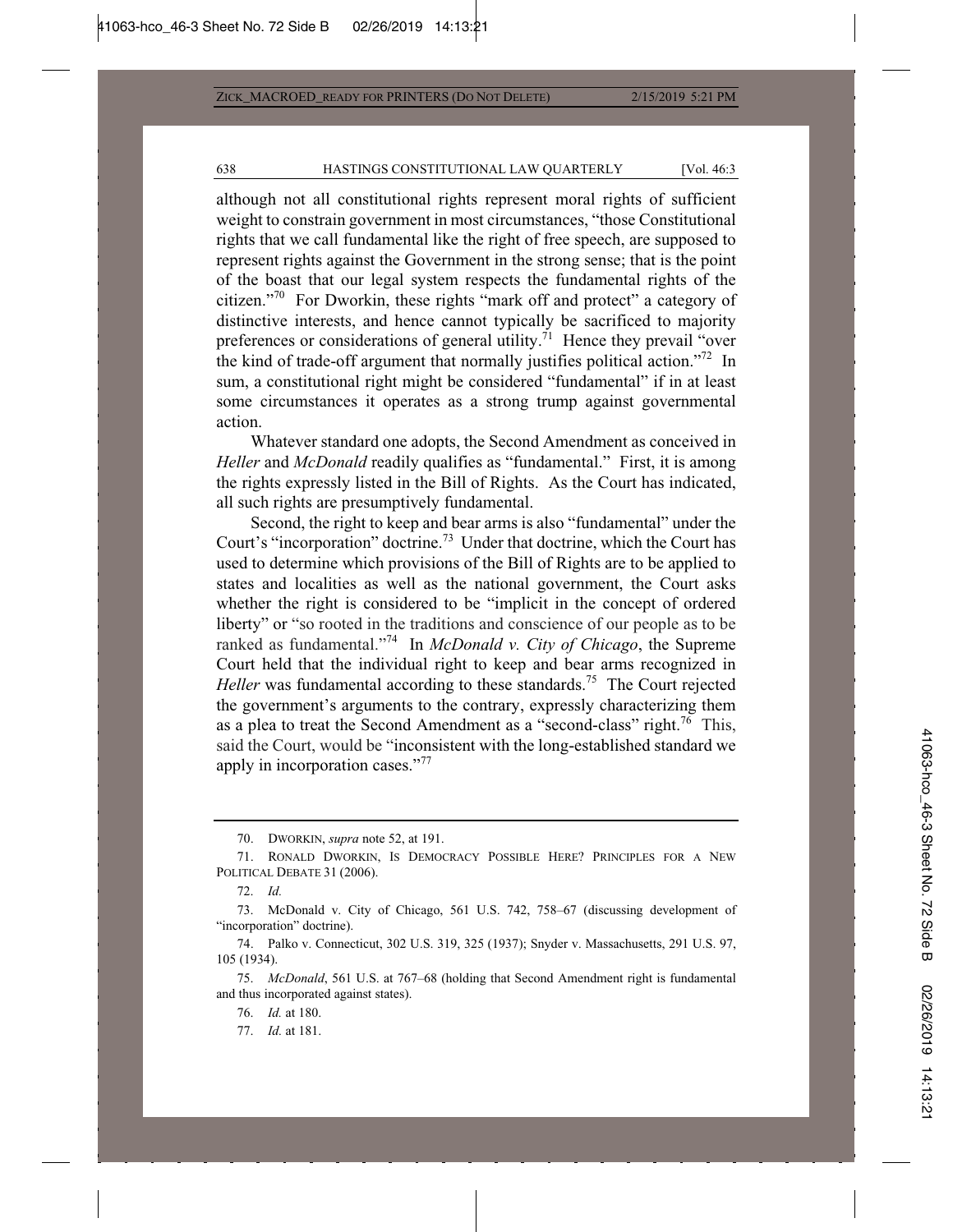Not exactly. Under the incorporation standard, not *all* of the rights expressly provided for in the Bill of Rights are considered "fundamental." Although Justice Black encouraged his colleagues to incorporate the Bill of Rights provisions *in toto*, the Court declined to do so, engaging instead in a process of "selective" incorporation.<sup>78</sup> Under this approach, the Third Amendment's protection against quartering of soldiers, the Fifth Amendment's grand jury indictment requirement, the Seventh Amendment right to a jury trial in civil cases, and the Eighth Amendment's prohibition on excessive fines are not yet considered "fundamental."79 Thus, some Bill of Rights provisions are indeed "second-class," at least from an incorporation standpoint. However, *McDonald* makes quite clear that the Second Amendment is not among them.

Third, *Heller* and *McDonald* recognized a relation between personal self-defense, individual autonomy, and the right to keep and bear arms. In that respect, the Second Amendment right resembles other (un-enumerated) fundamental rights such as abortion, contraception, and marriage. It is a right related to the preservation of life, and hence of human dignity. Although *Heller* and *McDonald* characterized the core of the Second Amendment right in terms of self-defense, it did not rule out additional justifications. For instance, the Second Amendment might be characterized as a "political process" right entitled to special consideration by the courts, in the sense that it preserves citizen self-government in the face of tyrannical state actions.

Finally, under the Dworkinian conception of fundamentality, *Heller* created a strong moral claim of right. With regard, *at least*, to regulations of commonly kept firearms used for self-defense in the home, the rights-bearing individual has a "trump" or strong claim that cannot be outweighed by ordinary political considerations. This means that courts can and will invalidate laws that burden or infringe upon such activity. This conception does not mean the Second Amendment protects only such actions, but rather that it is most likely to operate as a strong "trump" against state burdens or infringements as to this aspect of the right. And this, indeed, is how *Heller* defined the Second Amendment right––not in terms of its totality, but in terms of its core, with future construction to follow.

Another indication that the Second Amendment has been conceptualized or defined as "fundamental" relates to the fact that it was fashioned in the image of the undoubtedly "first-class" free speech right set forth in the First Amendment. *Heller* sought to burnish the Second Amendment's "fundamental" status by analogy.

 <sup>78.</sup> *See*, *e.g.,* Adamson v. California, 332 U.S. 46, 71–72 (1947) (Black, J., dissenting); Duncan v. Louisiana, 391 U.S. 145, 166 (1968) (Black, J., concurring).

<sup>79</sup>*. See McDonald*, 561 U.S. at 765 n.13 (discussing non-incorporated rights provisions).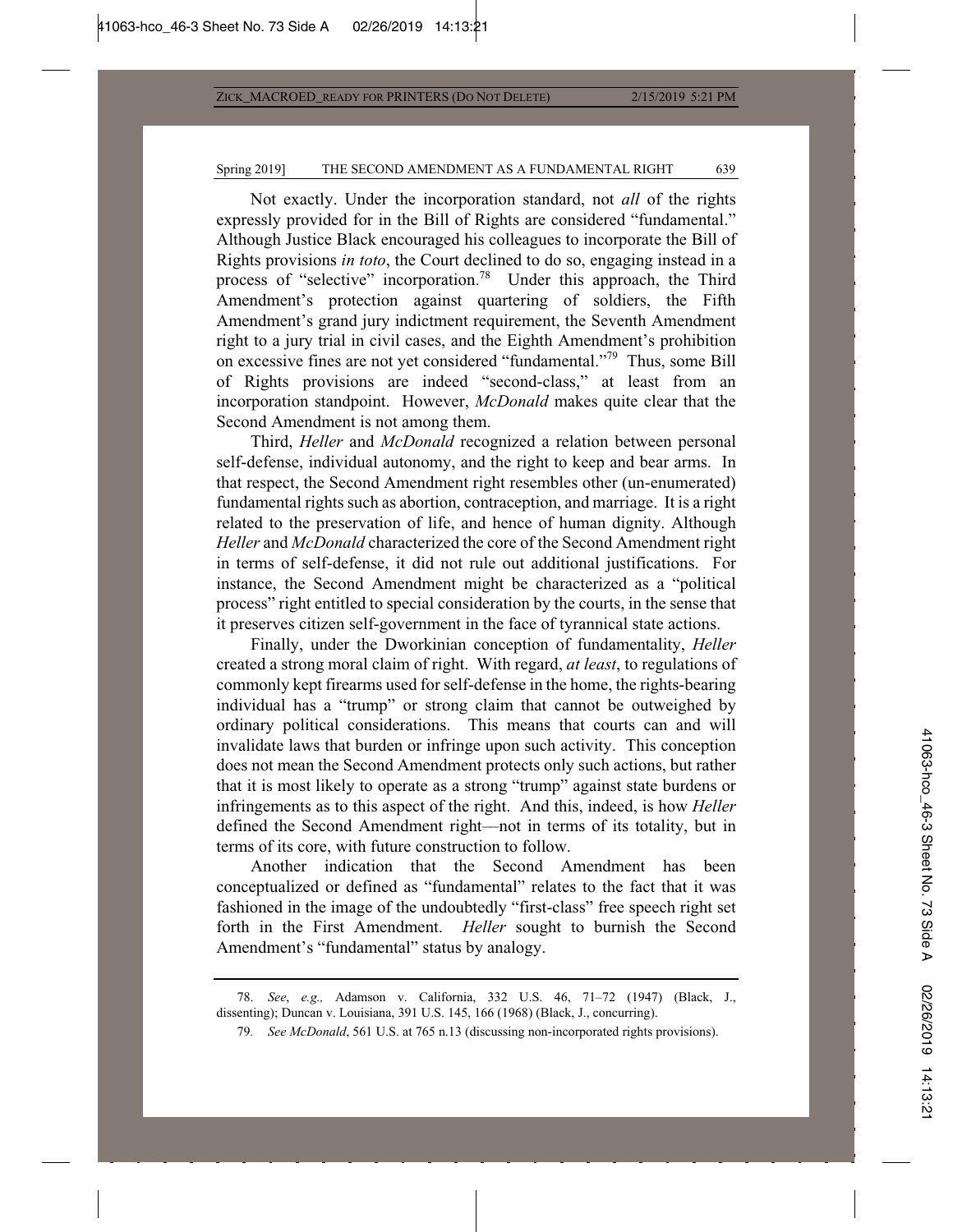The *Heller* Court enhanced the Second Amendment's historical pedigree by explicitly comparing its origins to those of the First Amendment. Both provisions, the Court asserted, codified pre-existing rights, and both were the product of a long dormancy followed by renewed judicial engagement.<sup>80</sup>

The Court also invoked the Free Speech Clause in addressing the Second Amendment's scope. It observed that just as the Free Speech Clause's protection extends to modern forms of communication (such as speech on the Internet), so too must the Second Amendment's scope extend beyond the types of arms available at the founding.<sup>81</sup> At the same time, the Court observed that the Second Amendment, again like the First Amendment, does not protect *all* exercises of the right.<sup>82</sup> Both rights are considered fundamental, but non-absolute.

Finally, in terms of methodology, the Court rejected calls for an interest-balancing approach to Second Amendment rights—i.e., a weighing of the individual's right to keep and bear arms against the state's interests in regulating such activities. $83$  Once again, the majority opinion invoked the free speech example: "The First Amendment contains the freedom-of-speech guarantee that the people ratified, which included exceptions for obscenity, libel, and disclosure of state secrets, but not for the expression of extremely unpopular and wrong-headed views. The Second Amendment is no different."84 The Court also rejected any form of "rationality" review for Second Amendment burdens, arguing that this form of low-level review had never been applied in the free speech context.<sup>85</sup>

As noted, fundamentality-by-analogy is a common way to establish the fundamental status of a constitutional right. The Court's effort to associate the Second Amendment with the First Amendment has borne considerable fruit. In construing the Second Amendment, many lower courts and scholars

82. *Id.* at 595.

 83. As commentators predicted, however, some interest balancing was inevitable. *See* Joseph Blocher, *Categoricalism and Balancing in First and Second Amendment Analysis*, 84 N.Y.U. L. REV. 375, 381–83 (2009) (explaining distinction between categoricalism and balancing approaches and how this might affect interpretation of Second Amendment); Mark Tushnet, Heller *and the Perils of Compromise*," 13 LEWIS & CLARK L. REV. 419, 421–22 (2009) (explaining that some balancing in Second Amendment doctrine is inevitable).

- 84. *Heller*, 561 U.S. at 635.
- 85. *Id*. at 628 n.27.

 <sup>80.</sup> District of Columbia v. Heller, 554 U.S. 570, 592, 625–26 (2008).

 <sup>81.</sup> *Id.* at 582.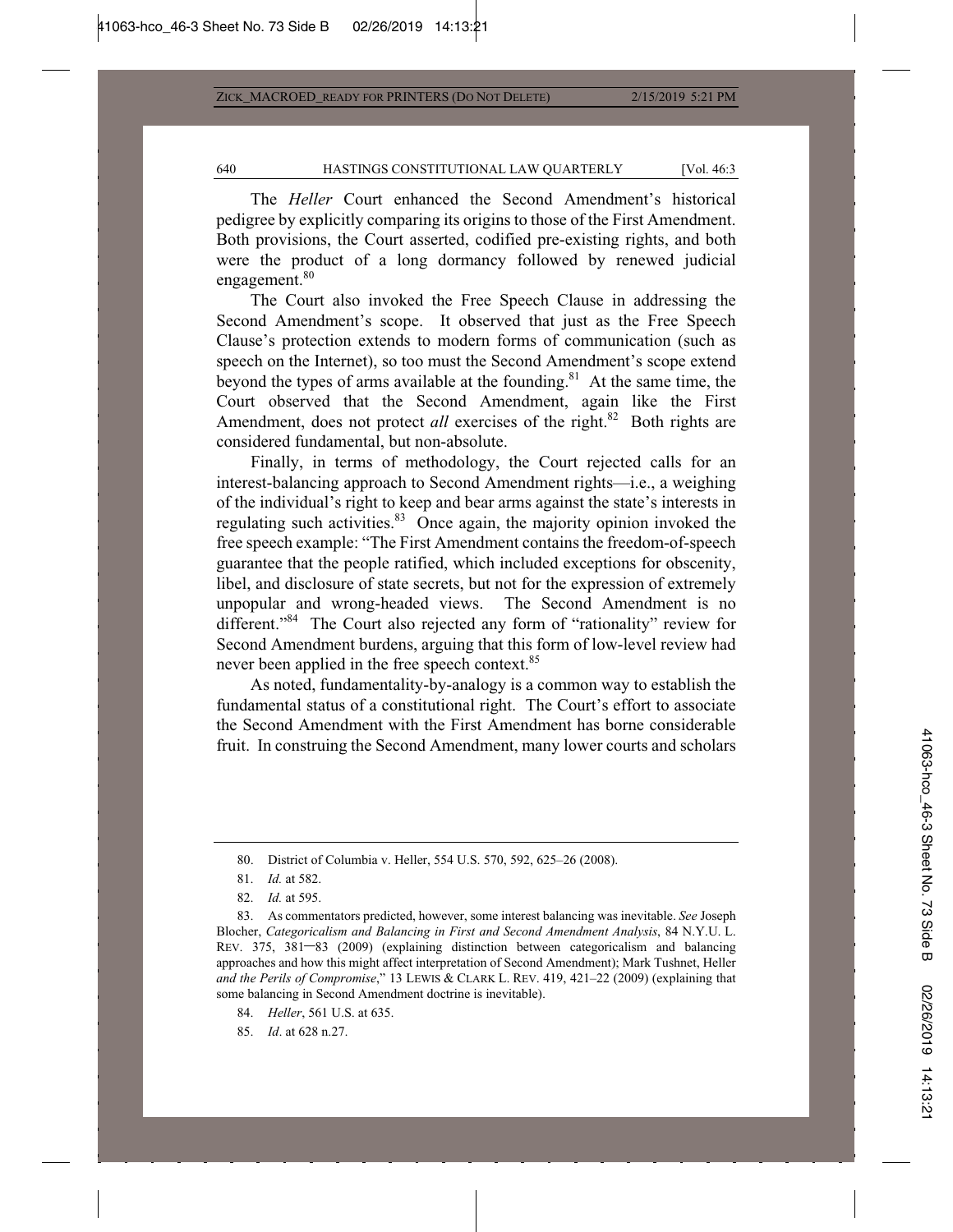have expressly invoked the First Amendment's doctrines and principles.<sup>86</sup> Following *Heller*'s lead, they have borrowed aspects of the First Amendment to model the Second Amendment.

In sum, the Second Amendment has been conceptualized and defined as a fundamental constitutional right under all of the existing standards and approaches. The right to keep and bear arms, which operates as a strong "trump" at its core, has been recognized as "implicit in the concept of ordered liberty" and characterized as central to personal dignity and self-defense. It has been compared to, and indeed modeled upon, the First Amendment's free speech guarantee. Given that the Supreme Court and many lower courts have conceived of the Second Amendment in these explicit terms, conceptual and definitional "second-class" claims fall flat.

Despite all these considerations, some "second-class" critics maintain that the Second Amendment has not been conceived of as "fundamental" in an important respect. Specifically, they argue that an important aspect of fundamentality has generally been missing from lower court decisions–– namely, application of a "strict scrutiny" standard. As discussed further below, it is true that lower courts have not regularly applied that level or degree of scrutiny to firearms regulations. The reasons for this are varied, and will be addressed.

At the conceptual or definitional level, the strict scrutiny argument is inherently flawed. For one thing, as noted earlier, the argument that fundamental status *automatically* triggers strict judicial scrutiny is descriptively false. $87$  Thus, with regard to all of the provisions of the Bill of Rights, the Court has applied strict scrutiny in the context of only *two* rights– –the First Amendment and the Due Process Clause.<sup>88</sup> And even in those two contexts, strict scrutiny has not been consistently applied.<sup>89</sup> Thus, for example, content-neutral regulations of speech are subject to an intermediate standard of review. $90\degree$  So are regulations of commercial speech. $91\degree$  To take another example, under the Free Exercise Clause, neutral and generally applicable laws that burden religious exercise are essentially treated as

 <sup>86.</sup> *See* TIMOTHY ZICK, THE DYNAMIC FREE SPEECH CLAUSE: FREE SPEECH AND ITS RELATION TO OTHER CONSTITUTIONAL RIGHTS 210–26 (2018) (examining the intersection of free speech and Second Amendment doctrines).

 <sup>87.</sup> *See* Fallon, *supra* note 6 (noting that strict scrutiny has not been a reliable or consistent indicator of fundamental rights status or enforcement).

 <sup>88.</sup> Winkler, *supra* note 66, at 229.

 <sup>89.</sup> *Id.* at 232.

 <sup>90.</sup> *E.g.*, United States v. O'Brien, 391 U.S. 367, 376–77 (1968) (adopting a framework for analyzing such regulations that is more lenient than strict scrutiny).

 <sup>91.</sup> *E.g.*, Cent. Hudson Gas & Elec. Corp. v. Pub. Serv. Comm'n, 447 U.S. 557, 566–72 (1980) (applying an intermediate level of scrutiny to commercial expression).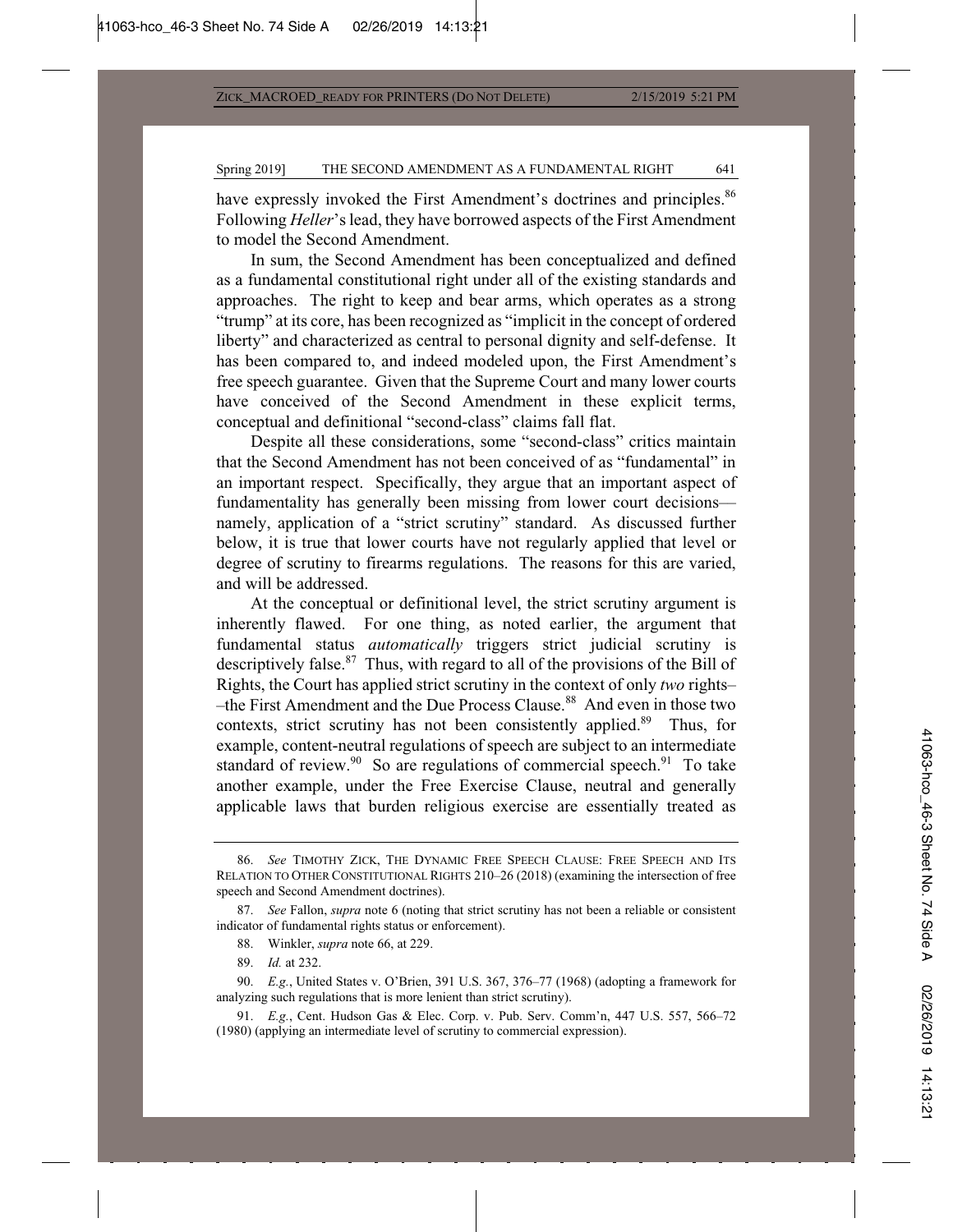unreviewable or subject to minimal judicial scrutiny.<sup>92</sup> In sum, very few of the rights enumerated in the Bill of Rights actually trigger strict scrutiny.<sup>93</sup>

Nor have burdens on other fundamental rights relating to personhood and dignity, including the right to vote, the right to marry, and the right to privacy, generally given rise to strict scrutiny.<sup>94</sup> With regard to privacy rights rooted in the Due Process Clause, only *Roe v. Wade* recognized a fundamental right that, at least initially, involved a strict scrutiny standard.<sup>95</sup> This specific aspect of *Roe* was later overruled in *Planned Parenthood v. Casey*, which substituted the "undue burden" standard for strict scrutiny and did not explicitly characterize the right to abortion as "fundamental."96 "Incidental" burdens on these and other fundamental rights receive either a lower level of scrutiny or in some cases *none at all*.<sup>97</sup> Finally, certain classes of claimants, including convicted felons, can have their fundamental rights burdened or denied altogether under a form of rationality review.<sup>98</sup>

As some commentators have observed, the myth that strict scrutiny applies in the case of fundamental rights is rhetorically useful. For instance, as James Fleming and Linda McClain have argued, it has been used by opponents of substantive due process to discourage recognition and protection for fundamental privacy and autonomy rights.<sup>99</sup> Today, the strict scrutiny myth is being used by proponents of gun rights, who are demanding that burdens on such rights be treated with a "first-class" strict scrutiny standard rather than some watered-down "second-class" level of judicial review.100 However, the argument relies on the same debunked myth––that strict scrutiny applies whenever fundamental constitutional rights are implicated or burdened.

92. Employment Div. v. Smith, 494 U.S. 872 (1990).

 97. Michael C. Dorf, *Incidental Burdens on Fundamental Rights*, 109 HARV. L. REV. 1175 (1996)

98. *See, e.g.,* Turner v. Safley, 482 U.S. 78 (1987).

 99. James E. Fleming & Linda C. McClain, *Ordered Gun Liberty: Rights With Responsibilities and Regulation*, 94 B.U. L. REV. 849, 862–63 (2014) [hereinafter Fleming & McClain, *Ordered Gun Liberty*]. *See also* JAMES E. FLEMING & LINDA C. MCCLAIN, ORDERED LIBERTY: RIGHTS, RESPONSIBILITIES, AND VIRTUES 267–69 (2013) [hereinafter FLEMING & MCCLAIN, ORDERED LIBERTY].

 100. *See* Fleming & McClain, *Ordered Gun Liberty*, *supra* note 99, at 863–64 (discussing strict scrutiny arguments in Second Amendment context).

 <sup>93.</sup> Winkler, *supra* note 66, at 233 (noting that "there is no strict scrutiny found in Fourth Amendment doctrine, Sixth Amendment doctrine, or in the case law emerging from the incorporated provisions of the Eighth Amendment").

 <sup>94.</sup> *Id*. at 236.

 <sup>95.</sup> Roe v. Wade, 410 U.S. 113, 155–56 (1973).

 <sup>96.</sup> Planned Parenthood of Se. Penn. v. Casey, 505 U.S. 833, 847, 876 (1993).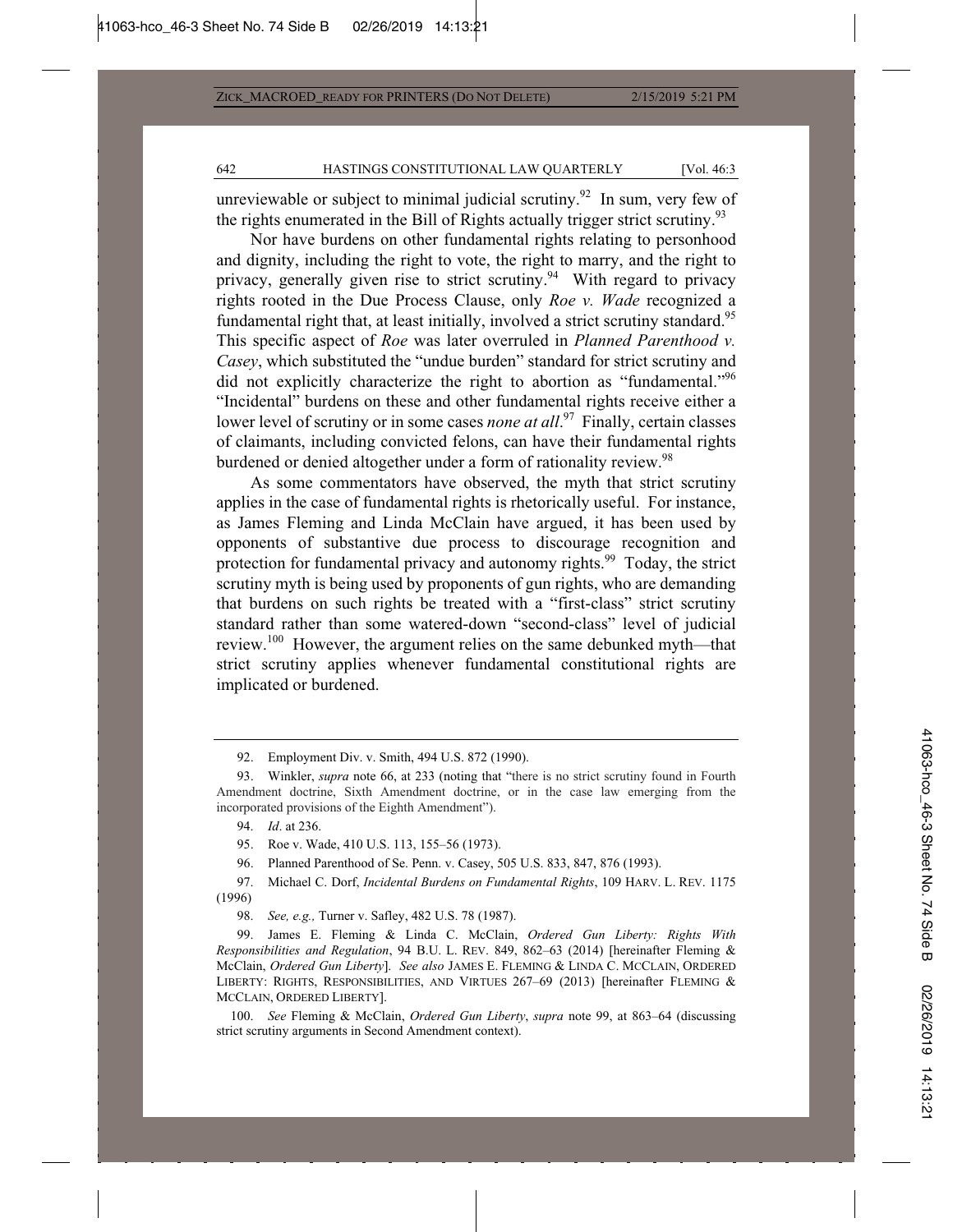The Second Amendment's relationship to strict scrutiny remains unclear. *Heller* made clear that the right to keep and bear arms was, like other fundamental rights, not an absolute guarantee. However, it recognized that the core right of self-defense was to be preserved. As we will see, some lower courts have interpreted this to mean that burdens on the "core" of the Second Amendment right are subject to strict scrutiny. What about other burdens? *Heller* expressly rejected a general "interest balancing" approach, but also did not assign any standard of scrutiny to be applied in Second Amendment cases.

The Court's rejection of interest balancing is in tension with its strong reliance on the First Amendment's free speech right, application of which frequently involves that very methodology.<sup>101</sup> Thus, if lower courts are applying standards of review that invite interest balancing, have they really conceived of the Second Amendment as less than "fundamental" relative to rights like the freedom of speech?

As free speech doctrines show, interest balancing may be consistent with fundamentality. Professor Dworkin, who characterized fundamental rights as "trumps," did not rule out some balancing. Indeed, he expressly disagreed with the position "that the State is *never* justified in overriding [a fundamental] right."<sup>102</sup> Dworkin conceded that the government might override a fundamental right "when necessary to protect the rights of others, or to prevent a catastrophe, or even to obtain a clear and major public benefit."<sup>103</sup> What the government cannot do, he asserted, is override such a right "on the minimal grounds that would be sufficient if no such right existed."<sup>104</sup> Thus, Dworkin appeared to allow for both limiting constructions of fundamental constitutional rights and, in some cases, the balancing of collective interests against moral claims of right.

What "trumps" appear to do, in the case of fundamental rights, is to increase the government's burden for overriding the right. In other words, fundamentality provides a form of special protection for, or extra weighting of, particular rights. Once a right qualifies as "fundamental," a priority is established in its favor and competing collective interests are generally required to yield.105 This conception of fundamentality suggests that the degree of special protection or weight does not have to be uniform. Thus, rights can be characterized as "stronger" or "weaker," depending on the

- 104. *Id*. at 191–92.
- 105. *Id*. at 197–98.

 <sup>101.</sup> *See* Blocher, *supra* note 82, at 379 (noting the parallel concerns in the First Amendment and Second Amendment contexts).

 <sup>102.</sup> DWORKIN, *supra* note 52, at 191.

 <sup>103.</sup> *Id*.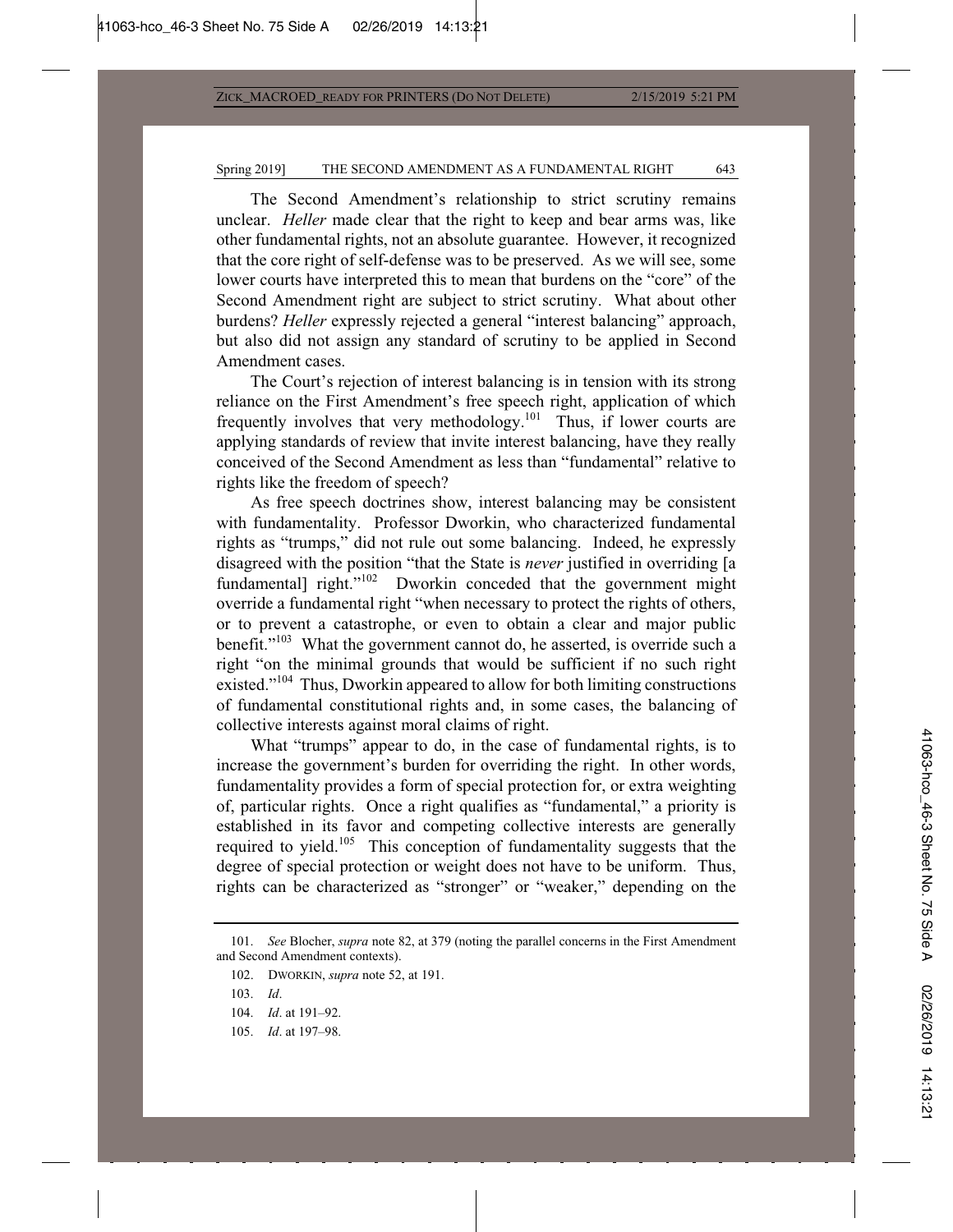justifications deemed sufficient to override them. As one commentator explains, "courts employ a host of standards and categorical rules in fundamental rights cases, with strict scrutiny only used from time to time."106

As discussed further below, this accurately describes the current system of fundamental rights under the U.S. Constitution. *Heller* and *McDonald* adopted this general understanding of fundamentality. The decisions recognized a non-absolute individual right to keep and bear arms. They characterized a number of restrictions on the right as "presumptively lawful."107 Although both *Heller* and *McDonald* disclaim interest balancing, the Court recognized some exceptions to Second Amendment coverage. These appear to be based, in part, on a weighing of interests. For example, the presence of firearms in "sensitive places" is presumably not only an historical anomaly, but also a public safety hazard.

#### **III. Second Amendment Enforcement**

Part II addressed some conceptual and definitional claims concerning the status of the Second Amendment. However, many "second-class" claims focus in particular on how the Second Amendment has been enforced in the lower courts and, to a lesser degree, by the Supreme Court. Although it does not definitively refute underenforcement claims, a systematic review of the available evidence shows that the Second Amendment has been enforced in a manner commensurate with its status as a fundamental constitutional right. This conclusion applies, in particular, to the doctrines and standards used in Second Amendment cases. Although the low success rate of Second Amendment claims raises underenforcement concerns, it does not demonstrate that the right to keep and bear arms is being disfavored, discriminated against, or actively resisted by the lower courts. Indeed, it is just as plausible to assert that lower courts have interpreted *Heller*'s various lacunae reasonably.<sup>108</sup>

#### **A. Qualitative Studies**

The Second Amendment's power and influence as a constitutional right extends beyond the courtroom. Legislatures that support Second

 <sup>106.</sup> Winkler, *supra* note 66, at 239. As Professor Winkler observes, "the old adage about laws infringing fundamental rights being subject to strict scrutiny remains a favorite of scholars, judges, and law students. And it is flatly wrong . . . It is time the fundamental truth be told: laws infringing upon fundamental rights are subject to strict scrutiny, but only some of those rights, only some of the time, and only when challenged by some people." *Id*.

 <sup>107.</sup> District of Columbia v. Heller, 554 U.S. 570, 626–27 n.26 (2008).

 <sup>108.</sup> *See* Re, *supra* note 12, at 962 ("But even if lower courts have not adhered to the best reading of *Heller*, they have interpreted the decision reasonably.").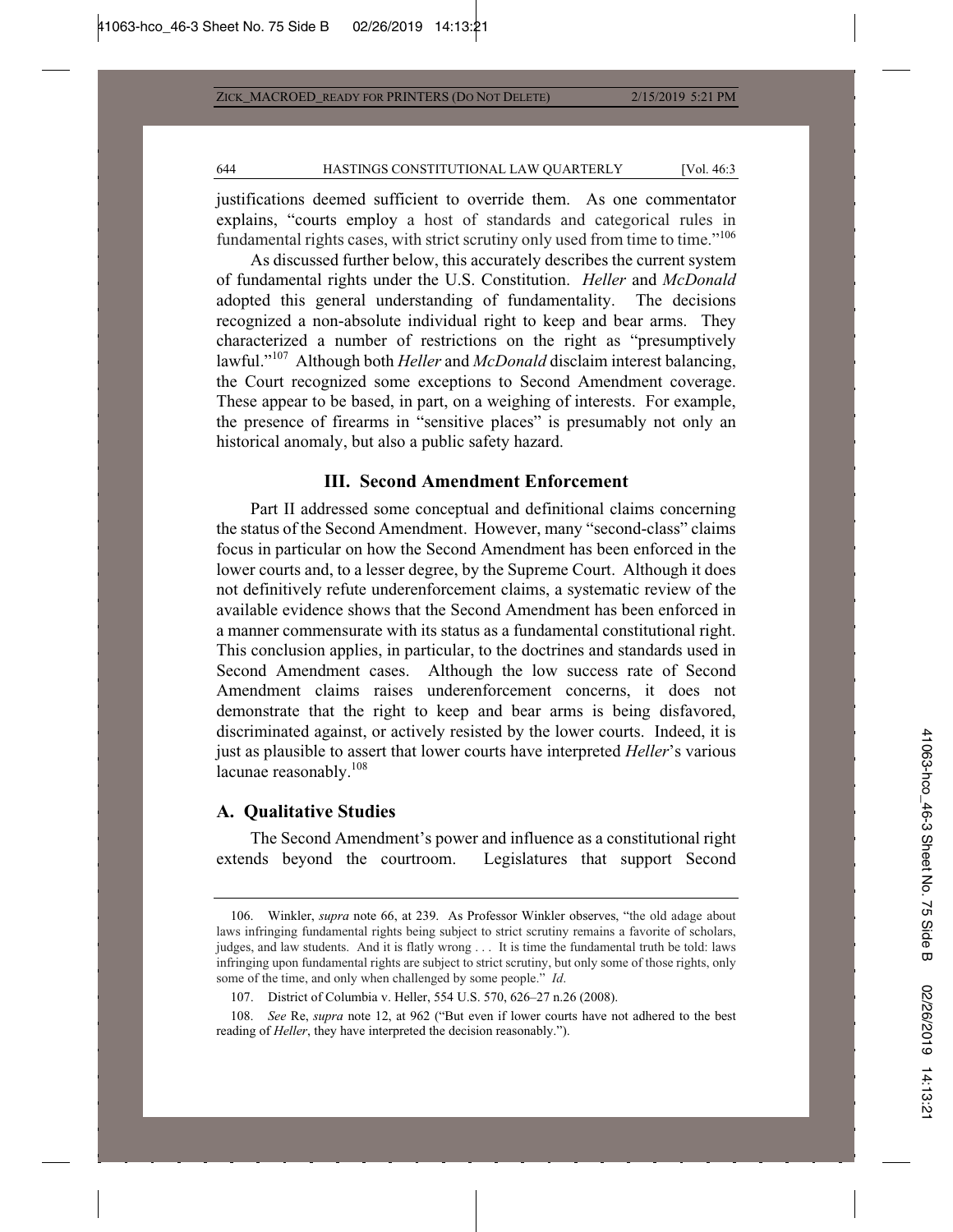Amendment rights do not pass laws restricting the right to keep and bear arms. Indeed, many have enacted significant protections that go beyond what *Heller* suggests. Thus, in assessing its enforcement, it is somewhat artificial to focus solely on how the Second Amendment has fared in the courts. Nevertheless, many "second-class" critics have complained specifically about this particular aspect of Second Amendment enforcement.

Because the Supreme Court has not revisited the actual substance of the Second Amendment right since *Heller*, it has fallen to the lower courts to construct the constitutional rules and doctrines that govern the regulation of firearms in the United States.109 During the past decade, courts have decided more than one thousand cases involving Second Amendment rights.<sup>110</sup> We now have both qualitative and quantitative evidence bearing on the "secondclass" enforcement issue. This Section provides a critical review of the available qualitative literature, while the next Section focuses on existing quantitative studies.

Qualitative analyses generally conclude that lower courts have enforced the Second Amendment in a manner that reflects a "second-class" status.<sup>111</sup> Some of those analyses have been impressionistic, thus providing relatively weak or thin evidence of "second-class" enforcement. Others have been more holistic and detailed, but still fall short of demonstrating significant deviations in terms of fundamental rights doctrines and standards.

One study concludes, based on a brief review of only *three* federal courts of appeals cases involving challenges to public carry laws, that courts are under-enforcing the Second Amendment.<sup>112</sup> The authors identify two cases upholding, and one case invalidating, such restrictions.113 *Heller* did not explicitly address public carry regulations. Nevertheless, the authors characterize one of the decisions as "defiant," in part owing to its application of an intermediate standard of scrutiny (which the authors view as closely resembling rational basis review in application).<sup>114</sup> While one can certainly

114. *Id*. at 31–32.

 <sup>109.</sup> *See* Re, *supra* note 12, at 962 ("Much as an ambiguous statute amounts to a lawmaking delegation to executive agencies, *Heller* effectively delegated interpretive power to the lower courts.") (footnote omitted).

 <sup>110.</sup> *See* Ruben & Blocher, *supra* note 6.

 <sup>111.</sup> *See* Kopel & Greenlee, *supra* note 9, at 196 (concluding based on qualitative assessment that some lower courts are misapplying *Heller* and, in certain contexts, under-enforcing the Second Amendment); Cottrol & Mocsary, *supra* note 37 (arguing that lower courts are "undercutting . . . Supreme Court precedent" in a way that is suggestive of "something other than a desire to control crime"); O'Shea, *supra* note 36, at 1425 (characterizing the "tenor" of lower court Second Amendment decisions as "deeply skeptical, bordering on hostile, to claims that the Second Amendment limits government action");

 <sup>112.</sup> Cottrol & Mocsary, *supra* note 37.

 <sup>113.</sup> *Id*. at 30–31.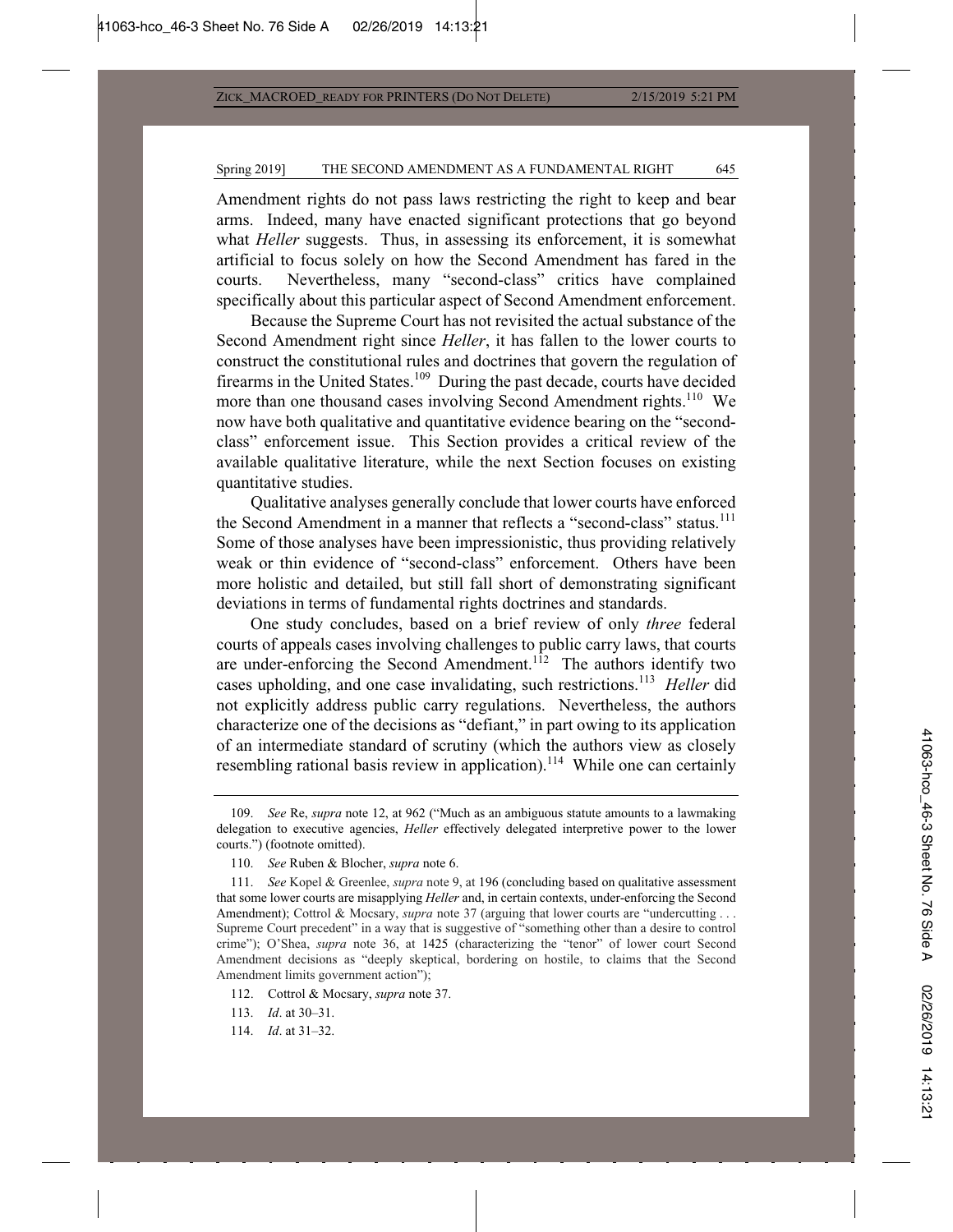criticize some public carry decisions as incorrect applications of *Heller* or complain about the degree of judicial scrutiny, evidence from just three decisions hardly supports the conclusion that courts have "outright defied decades of fundamental-right jurisprudence."<sup>115</sup>

Examining the first half-decade of post-*Heller* decisions in the lower federal courts, Michael O'Shea perceives some "genuine threats to the constitutional right to keep and bear arms."116 Despite *Heller* and *McDonald*, O'Shea argues, evidence shows that the Second Amendment is being treated as an "underenforced constitutional norm"—a right that courts, primarily for institutional reasons, have declined to fully enforce.<sup>117</sup>

O'Shea presents evidence that lower courts are concerned about reaching beyond what *Heller* expressly holds. Some courts have openly expressed concerns about the potential social costs of judicial errors with regard to misinterpreting *Heller*—in particular, the potential for violence.<sup>118</sup> However, it is not clear that expressing these concerns demonstrates widespread institutional underenforcement. Indeed, the concerns expressed might just as plausibly be characterized as resting on traditional principles of judicial restraint or minimalism.<sup>119</sup> *Heller* recognized a right to keep and bear arms and identified its "core," but it did not purport to exhaustively define the fundamental right to keep and bear arms. Indeed, it expressly disclaimed any intention to do so.<sup>120</sup> In light of the under-defined and undertheorized right, some courts have proceeded with caution in adjudicating claims that extend beyond the apparent core. As Richard Re has observed, although *Heller* has indeed been "narrowed-from-below," judged by standard methods of "vertical stare decisis," lower court treatments of the decision have been reasonable and defensible.<sup>121</sup>

Perhaps this is why Professor O'Shea's "second-class" enforcement claim seems to be based less on institutional underenforcement arguments than on what he refers to as the "tenor" and "orientation" of the lower courts "in prominent cases."<sup>122</sup> Even in this respect, however, the evidence of underenforcement is thin.

 119. CASS R. SUNSTEIN, ONE CASE AT A TIME: JUDICIAL MINIMALISM ON THE SUPREME COURT (2001) (describing a method of deciding cases narrowly and/or shallowly).

122. O'Shea, *supra* note 37, at 1414.

 <sup>115.</sup> Cottrol & Mocsary, *supra* note 37, at 30.

 <sup>116.</sup> O'Shea, *supra* note 37, at 1384.

 <sup>117.</sup> *Id*. at 1411–12. *See* Sager, *supra* note 20, at 1239–40.

 <sup>118.</sup> O'Shea, *supra* note 37, at 1413–14.

 <sup>120.</sup> *See* District of Columbia v. Heller, 554 U.S. 570, 635 (2008) (emphasizing that in its "first in-depth examination of the Second Amendment, one should not expect it to clarify the entire field").

 <sup>121.</sup> Re, *supra* note 12, at 962.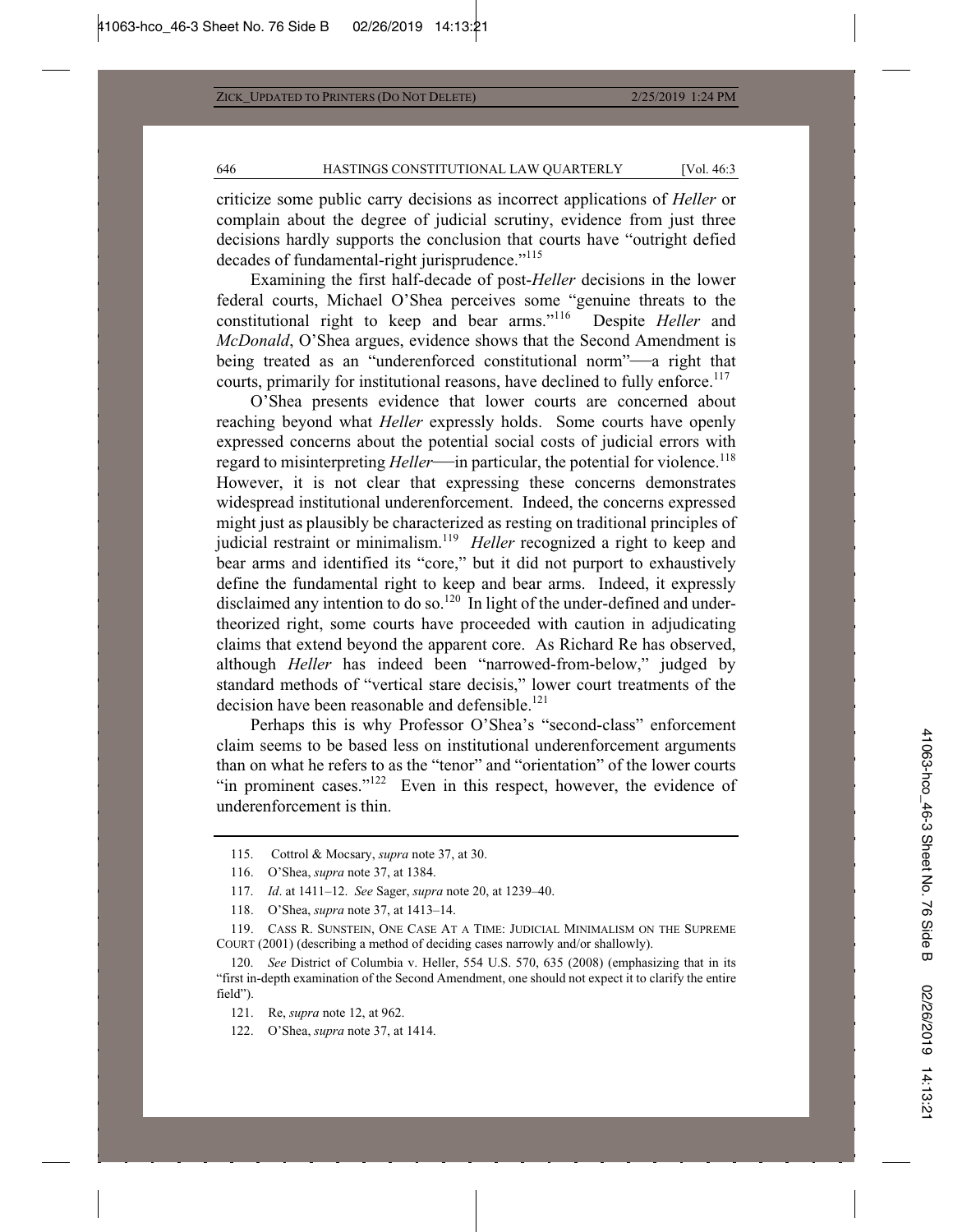Summarizing only "prominent" federal court decisions, and only "at a general level," O'Shea identifies certain contexts, including restrictions on open carry outside the home, in which he claims courts have not properly enforced the Second Amendment. However, of the *five* decisions in this context that he discusses, two that initially upheld restrictions on open carry were reversed on appeal. Of the *five* additional decisions O'Shea analyzes, which upheld other restrictions on the right to keep and bear arms, one of those was later reversed on appeal. Even assuming all of these decisions were correctly characterized as "prominent" (for instance, one case involved a challenge to a registration fee), this means that a total of *seven* federal court decisions upheld firearms regulations of various sorts.

O'Shea's study does not consider the holdings or "tenor" of Second Amendment claims in cases that he does not deem "prominent." It seems likely that in some, or perhaps even many, of those cases the restrictions were upheld pursuant to one of *Heller*'s categorical exemptions (for example, felon dispossession) or perhaps did not raise a significant Second Amendment issue.<sup>123</sup> Further, the O'Shea study shows that in the first five years after *Heller*, five lower courts did invalidate firearms regulations.<sup>124</sup> This means that *in total*, the study identified seven "prominent" cases in which federal courts upheld firearms restrictions, and five decisions in which courts invalidated them. As discussed further below, tallying judicial dispositions cannot tell us whether the Second Amendment is being appropriately enforced. However, if we are keeping score, even in the most "prominent" cases the results do not indicate "genuine threats" to the Second Amendment.

This analysis does not suggest that decisions in O'Shea's study indicate a robust or enthusiastic judicial *embrace* of the Second Amendment. Some lower courts have arguably misinterpreted or misapplied *Heller*. Of course, that also happens outside the Second Amendment context. In some cases, courts have expressed reservations about interpreting the right to keep and bear arms such that it applies in non-sensitive public places or includes a right to keep and bear assault-style weapons. However, these concerns did not always result in the refusal to recognize or enforce Second Amendment rights. Moreover, as suggested earlier, courts may have proceeded with caution not out of any hostility to or bias against the Second Amendment, but rather out of concerns relating to extension of a unique fundamental right whose exercise may result in the use of offensive or defensive deadly force. Reasonable readers of the "prominent" decisions in O'Shea's study can

 <sup>123.</sup> *See* Ruben & Blocher, *supra* note 6, at 1471–86 (discussing various types of claims).

 <sup>124.</sup> O'Shea, *supra* note 37, at 1419–20.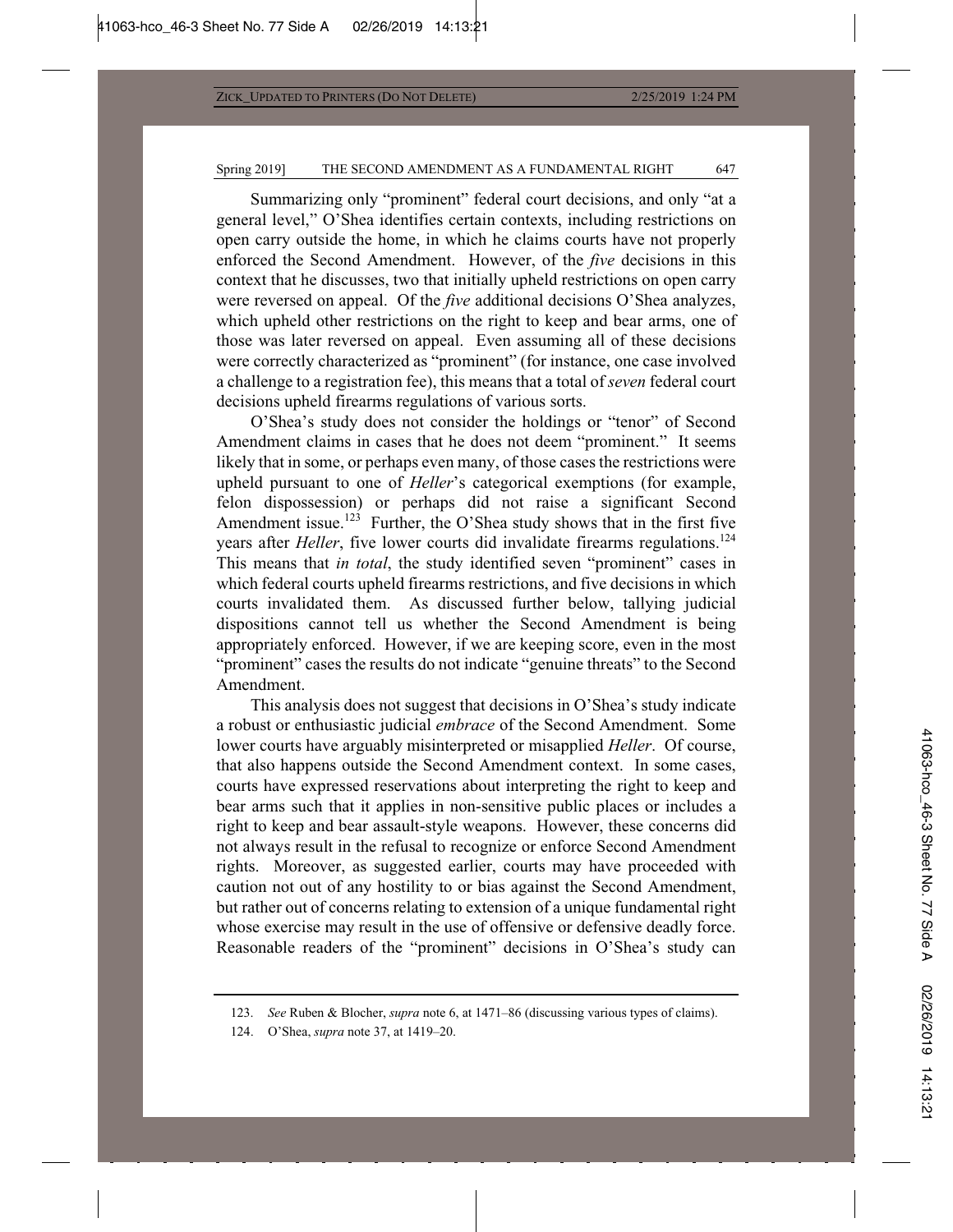disagree about whether their "tenor" was pragmatic or minimalistic, as opposed to "deeply skeptical, bordering on hostile" to the Second Amendment<sup>125</sup>

Finally, two collaborators read *all* of the Second Amendment decisions from the federal courts of appeals during the first 8 years post-*Heller*. 126 Their general descriptions of appeals court decisions suggest that the right to keep and bear arms is being enforced in a manner similar to—in fact, in many circuits is being modeled upon—the First Amendment free speech right.<sup>127</sup> Thus, the study shows that federal appeals courts have generally adopted a two-part test to adjudicate Second Amendment claims, with robust protection provided at the core of the right and lesser but still significant protection outside that domain.<sup>128</sup> On its face, at least, this sort of doctrinal framework is familiar to fundamental rights adjudication.

To be sure, the study takes issue with the interpretation of *Heller*, and the Second Amendment more generally, in a few circuits and with respect to certain types of regulations—particularly limits on firearms outside the home (again, an issue neither *Heller* nor *McDonald* explicitly address).<sup>129</sup> However, the study does not describe a fundamental right that is routinely being subjected to rational basis or other non-fundamental rights standards. Although it suggests some difficulty in the lower courts in terms of parsing *Heller* and determining the Second Amendment's boundaries, it does not demonstrate that the Second Amendment is being treated as a "second-class" or non-fundamental right.

The qualitative studies suffer from various deficiencies. Some are based on such a small sample of cases that they provide only impressionistic data. Others review a subset of cases—"prominent" ones, for example without taking into account the broader landscape of Second Amendment litigation. Still others have broader coverage in terms of sample size, but highlight what seem to be outlier examples of alleged misinterpretation or doctrinal deviation. The studies leave out a lot of litigation, most notably at the state level. Finally, none of the qualitative studies offers any comparative benchmark by which to measure enforcement of the Second Amendment.

128. *See id*. at 212–14 (describing two-part test).

 <sup>125.</sup> O'Shea, *supra* note 37, at 1425.

 <sup>126.</sup> Kopel & Greenlee, *supra* note 9.

 <sup>127.</sup> *See id*. at 274–75 (discussing choice of level of scrutiny).

 <sup>129.</sup> *See id*. at 265 (discussing Third Circuit's treatment of Second Amendment rights outside the home); *id*. at 268 (discussing Ninth Circuit's analysis of right to concealed carry outside the home); *id.* at 288–96 (criticizing Second Circuit's approach to Second Amendment claims, which only applies heightened scrutiny to "substantial burdens" on Second Amendment rights).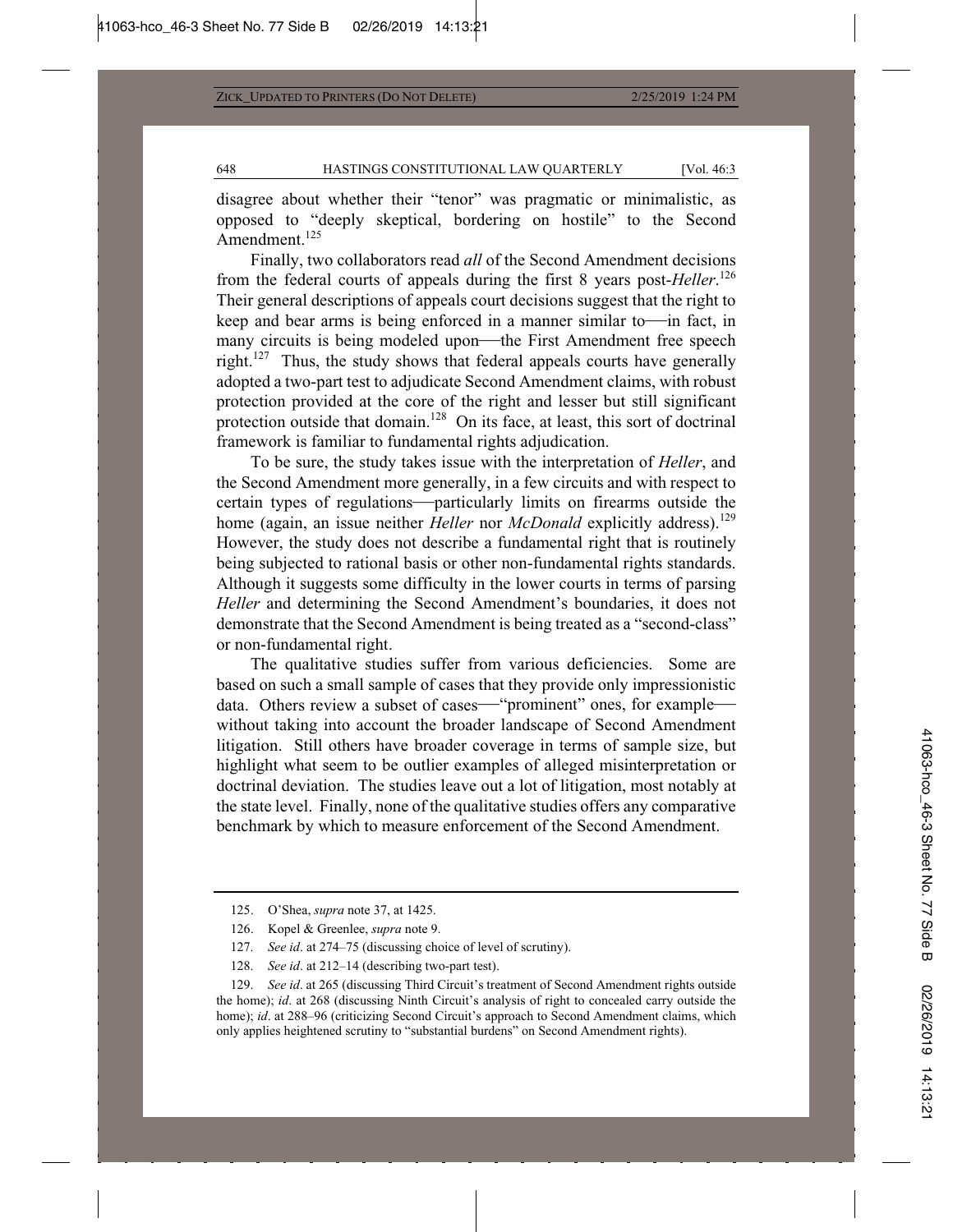#### **B. Quantitative Studies**

 Scholars have begun to produce significant empirical evidence concerning Second Amendment claims. Eric Ruben and Joseph Blocher have published an empirical study of the thousand-plus lower court decisions (state and federal, trial and appellate) handed down since *Heller*. 130 The authors do not purport to resolve whether Second Amendment enforcement has been "second-class" in any normative sense.<sup>131</sup> However, several of their conclusions do tend to refute, or at least raise significant doubts concerning, claims that courts have subjected the Second Amendment to disfavored treatment.

"Second-class" arguments frequently begin, and not infrequently end, by pointing to the very low success rate of Second Amendment claims. As Ruben and Blocher acknowledge, "the vast majority of Second Amendment claims fail. Of the 1,153 Second Amendment challenges in the database, only 108 were not rejected, for an overall success rate of 9 percent."<sup>132</sup> But they argue that the low success rate "does not show that the right is being underenforced."<sup>133</sup> Instead, the authors conclude that the data "shows that the low rate of success probably has more to do with the claims being asserted than with judicial hostility to the right."<sup>134</sup>

Nearly a quarter of the challenges, they note, were to felon-inpossession laws and all but one percent of such challenges failed.<sup>135</sup> Indeed. the authors write, "a clear majority of the challenges—742 of 1,153—arose in criminal cases, in which defense counsel might be expected to raise any nonsanctionable defense. The low rate of success in those cases (six percent) and the 126 cases involving pro se litigants (two percent) pulls down the

 <sup>130.</sup> *See* Ruben & Blocher, *supra* note 6.

 <sup>131.</sup> *See id*. at 1449 ("To be clear, these arguments are not purely empirical. Saying that a right is systematically underenforced involves at least two steps: a conclusion about how stringently it should be enforced, and an assessment of how it actually is enforced in practice. Parties in the gun debate disagree about both of these things, but our focus in this Article is the latter.").

 <sup>132.</sup> *Id*. at 1472.

 <sup>133.</sup> *Id*. at 1507.

 <sup>134.</sup> *Id*. *But see* Adam M. Samaha & Roy Germano, *Is the Second Amendment a Second-Class Right?* (NYU School of Law, Public Law Research Paper No. 18-43)*,* https://papers.ssrn.com/sol3/papers.cfm?abstract\_id=3247773 (draft on file with author); *id.* at 105–06 n. 16 ("Given the plausible causation theories and limited information, however, we are not quite ready to agree that [Ruben & Blocher's data] 'shows that the low rates of success [for Second Amendment claims] probably has more to do with the claims being asserted than with judicial hostility to the right.'").

 <sup>135.</sup> *See* Ruben & Blocher, *supra* note 6, at 1507.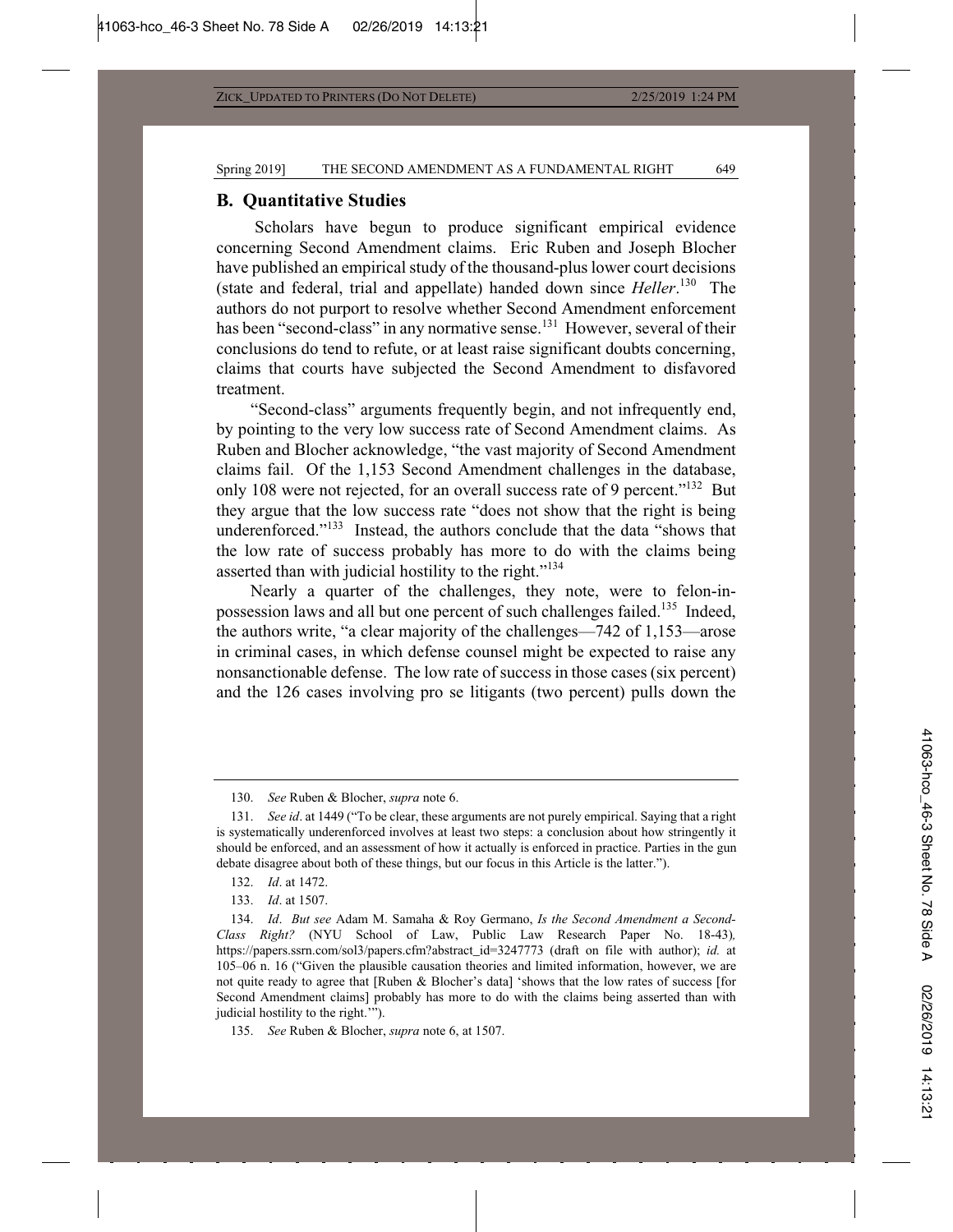success rate as a whole."<sup>136</sup> As other commentators have observed, these kinds of claims "are, bluntly speaking, outstanding losers."137

Ruben and Blocher also find that "[t]he success rate of Second Amendment claims is highly correlated with who makes them, and whether and how they are represented."138 They report that "civil litigants succeeded two and half times more often than criminal defendants," while civil plaintiffs with legal representation "had a success rate of 40 percent in the federal appellate courts."139 The authors attribute these success rates to case selection: "civil attorneys are selecting better cases to litigate."<sup>140</sup>

Other empirical studies cast doubt on the significance of the success rate in Second Amendment cases. Professors Samaha and Germano, who have focused in particular on the influence of judicial ideology in Second Amendment, free speech, and other constitutional cases, make three points that are salient to this form of "second-class" enforcement claim.

First, they note that comparisons across constitutional or litigation areas raise distinctive conceptual and other challenges.<sup>141</sup> Even accepting that success rates are a valid benchmark of comparison, Samaha and Germano observe, this does not mean that "equalization of success rates is justified."142 "Standing alone," they write, "differences do not prove that judges are erring."<sup>143</sup> Second, even granting that success rates are a valid point of Second, even granting that success rates are a valid point of comparison, the Second Amendment's low success rate does not set it apart from other rights and constitutional provisions.<sup>144</sup> Third, as Samaha and Germano note, "last place doesn't necessarily mean second class."<sup>145</sup>

Ruben and Blocher's study also sheds some light on other aspects of "second-class" enforcement claims. Unsurprisingly, their data suggest that

137. *See* Samaha & Germano, *supra* note 23, at 860.

 141. *See* Samaha & Germano, *supra* note 134, at 104–05 (noting complications in comparing success rates across fields of litigation).

142. *Id*. at 112.

 143. *Id*. This is at least a partial response to the argument that under "heightened" levels of judicial scrutiny in other areas, constitutional rights claims are highly successful. *See* George Mocsary, *A Close Reading of an Excellent Distant Reading of* Heller *in the Courts*, 68 DUKE L.J. 41, 52–53 (2018) (suggesting that success rates in Second Amendment cases ought to be compared to other claims subject to heightened scrutiny).

 144. *See*, *e.g.*, James E. Krier & Stewart E. Sterk, *An Empirical Study of Implicit Takings*, 58 WILL. & MARY L. REV. 35, 58 (2016) (reporting low success rates for regulatory takings claims in state courts); Nancy Leong, *Making Rights*, 92 B.U. L. REV. 405, 428–29 (2012) (reporting low success rates for certain Fourth Amendment claims).

145. *See* Samaha & Germano, *supra* note 134, at 112.

 <sup>136.</sup> Ruben & Blocher, *supra* note 6, at 1507.

 <sup>138.</sup> Ruben & Blocher, *supra* note 6, at 1509.

 <sup>139.</sup> *Id*.

 <sup>140.</sup> *Id*.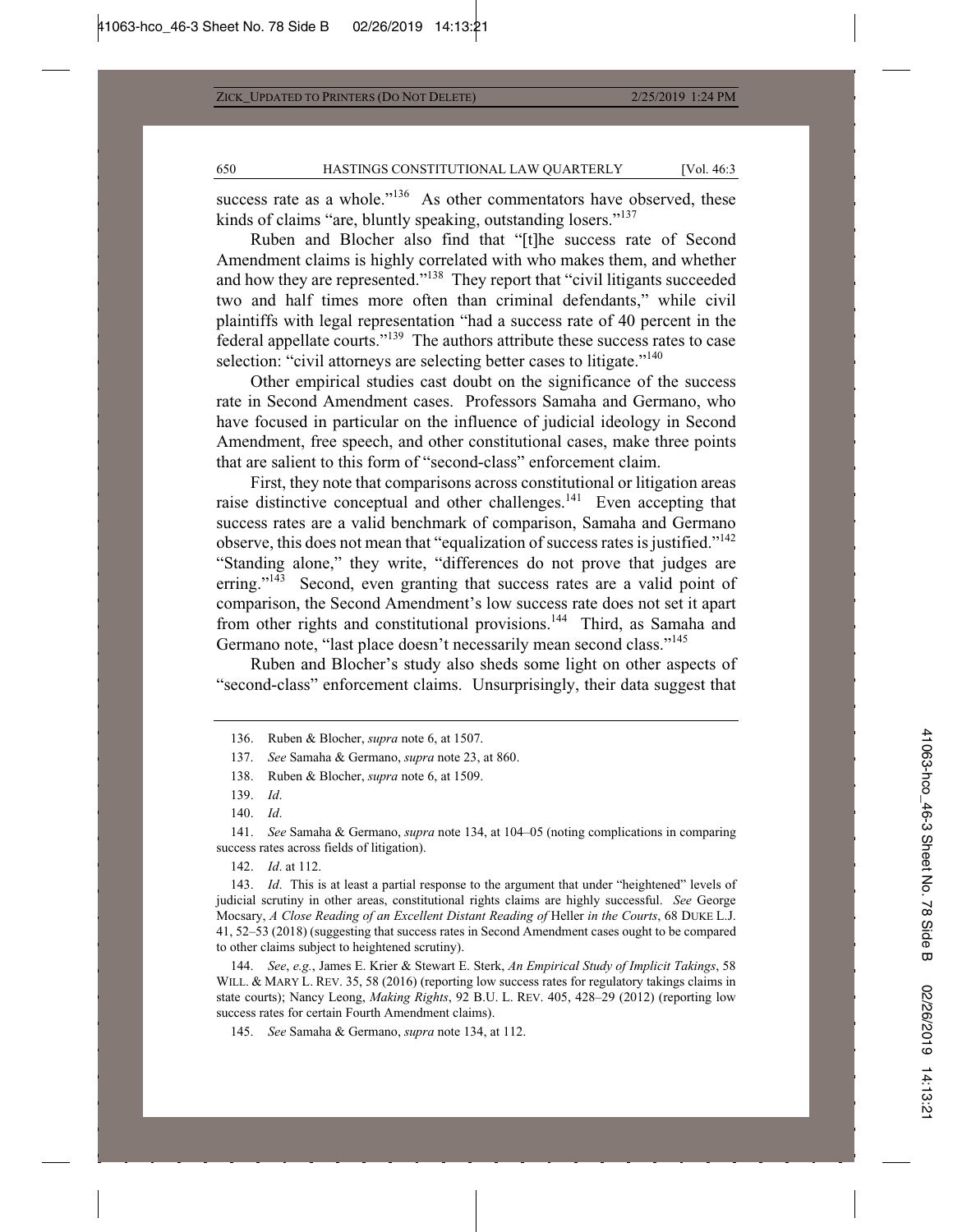lower courts have paid close attention to *Heller*'s recognition of Second Amendment limitations and exemptions. Indeed, they note, *Heller*'s discussion of "presumptively lawful" regulations was relied upon in 60 percent of the challenges in the study.146 Other empirical work confirms that the lower courts are indeed paying very close attention to what *Heller* said.<sup>147</sup>

Thus, a mere tally of Second Amendment wins and losses does not establish "second-class" enforcement. As Ruben and Blocher show, the success rate does not take into consideration the nature of the claims pursued, the identity of the challengers, the courts and court systems in which their claims are adjudicated, and many other important variables.

Evidence from the Ruben and Blocher study also supports Part II's argument that the Second Amendment, as enforced, has been conceptualized as a "fundamental" constitutional right. For example, their review of the data "suggests that, within successful challenges, where the court finds that a law infringes on the "core" or "central component" of the right, the burden on the government increases."<sup>148</sup>

Further, the Ruben and Blocher study shows that just as they have in the case of other fundamental rights, courts have applied varying levels or degrees of scrutiny to regulations of Second Amendment rights—and sometimes, again as in other constitutional areas, have failed to identify any specific standard of scrutiny.<sup>149</sup> Further, Ruben and Blocher conclude that burdens on the "core" of the Second Amendment right have consistently been subject to strict scrutiny, while other burdens have received either intermediate scrutiny or have been invalidated without specification of a specific standard.<sup>150</sup> All of this is wholly consistent with iudicial All of this is wholly consistent with judicial enforcement of fundamental rights.

As additional evidence of fundamental conception and enforcement, Ruben and Blocher's data show that in some courts a tiered scrutiny regime

150. As Ruben and Blocher observe:

Ruben & Blocher*, supra* note 6 at 1499–1500.

 <sup>146.</sup> *See* Ruben & Blocher, *supra* note 6, at 1488.

 <sup>147.</sup> *See* Samaha & Germano, *supra* note 23, at 872 (finding positive and statistically significant Supreme Court case score in gun rights cases).

 <sup>148.</sup> *See* Ruben & Blocher, *supra* note 6, at 1499.

 <sup>149.</sup> *Id*. at 1499–1500.

In 94 percent of the successful challenges where the court found that the burden was not on the core of the right, the court applied intermediate, as opposed to strict, scrutiny. Meanwhile, courts applied intermediate scrutiny only 14 percent of the time when a burden did fall on the core of the right. Otherwise, the court applied strict scrutiny (29 percent) or, more commonly, granted relief without making clear what standard the court was applying  $(57$  percent).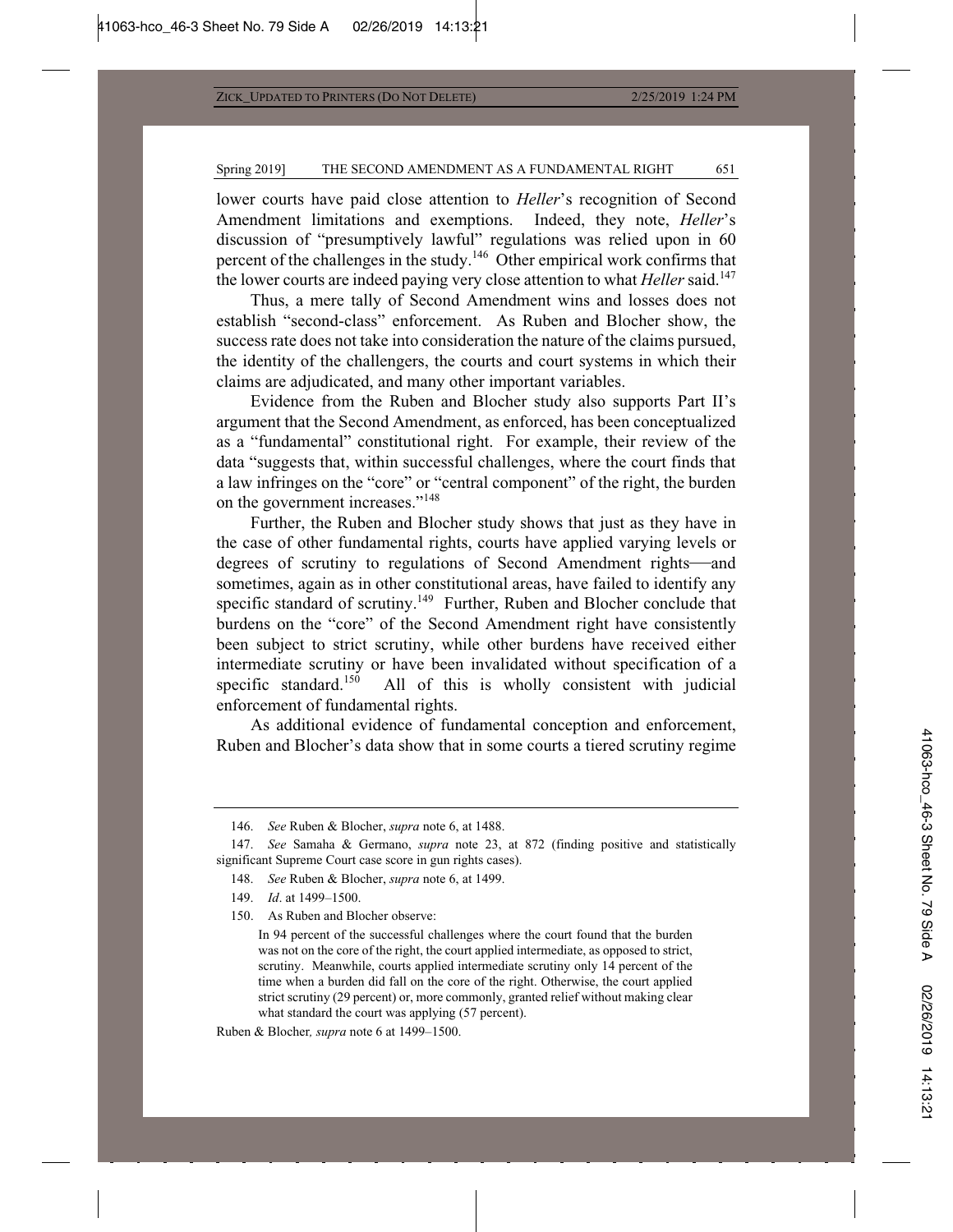has begun to emerge.<sup>151</sup> Their study shows that intermediate scrutiny "has been the most prevalent form of scrutiny," with federal appellate courts applying that standard 79 percent of the time, federal district courts doing so 74 percent of the time, and state appellate courts applying intermediate scrutiny  $68$  percent of the time.<sup>152</sup> Moreover, the authors concluded that "[c]ontrary to the common assertion, application of intermediate scrutiny has not invariably been fatal to Second Amendment claims."153 At the same time, they concluded that although strict scrutiny resulted in a higher rate of invalidation of firearms regulations, "strict scrutiny was far from fatal to challenged weapons laws."<sup>154</sup> As discussed further in Part IV, the seeming breakdown of tiered scrutiny is not unusual.<sup>155</sup> Indeed, it has become increasingly common across a range of fundamental rights.

Finally, Ruben and Blocher's data examine cross-circuit disparities in terms of the success of Second Amendment claims. The authors found a federal circuit disparity, but they attributed it largely to the fact that only a few states, located in certain circuits, had enacted the kind of strict gun control laws that were likely to be invalidated.<sup>156</sup> Thus, Ruben and Blocher conclude: "The relatively high proportion of successes in the Second, Fourth, Seventh, Ninth, and D.C. Circuits is consistent with the view that these courts are not in open rebellion against the Second Amendment."157 Indeed, although one cannot really quantify *class-based* "second-class" claims, these results certainly suggest that "elite" circuits are not overtly unfriendly to Second Amendment claims.

Critics of the Ruben and Blocher study insist that the data do not support the claim that the Second Amendment is being properly enforced.<sup>158</sup> However, they do not provide a baseline from which to determine whether the right to keep and bear arms is actually being "underenforced." Consequently, the critiques suffer from the same general infirmity as other "second class" enforcement claims. For example, although *Heller* does not resolve the issue, some critics of the Ruben and Blocher study assume a

155. *See infra* Part IV.B.

 156. *See* Ruben & Blocher, *supra* note 6, at 1497 ("Within federal courts of appeals, about 96 percent of successes came out of the Second, Fourth, Seventh, Ninth, and D.C. Circuits—far higher than the 54 percent (119 of 219) of Second Amendment cases heard by those circuits.").

157. *Id*.

 158. *See* David B. Kopel, *Data Indicate Second Amendment Underenforcement*, 68 DUKE L.J. 79 (2018); Mocsary, *supra* note 143. The critics also make more granular empirical claims about the manner in which the authors collected and coded decisions in Second Amendment cases.

 <sup>151.</sup> Ruben & Blocher, *supra* note 6, at 1494.

 <sup>152.</sup> *Id*. at 1496.

 <sup>153.</sup> *Id*.

 <sup>154.</sup> *See* Ruben & Blocher, *supra* note 6, at 1496.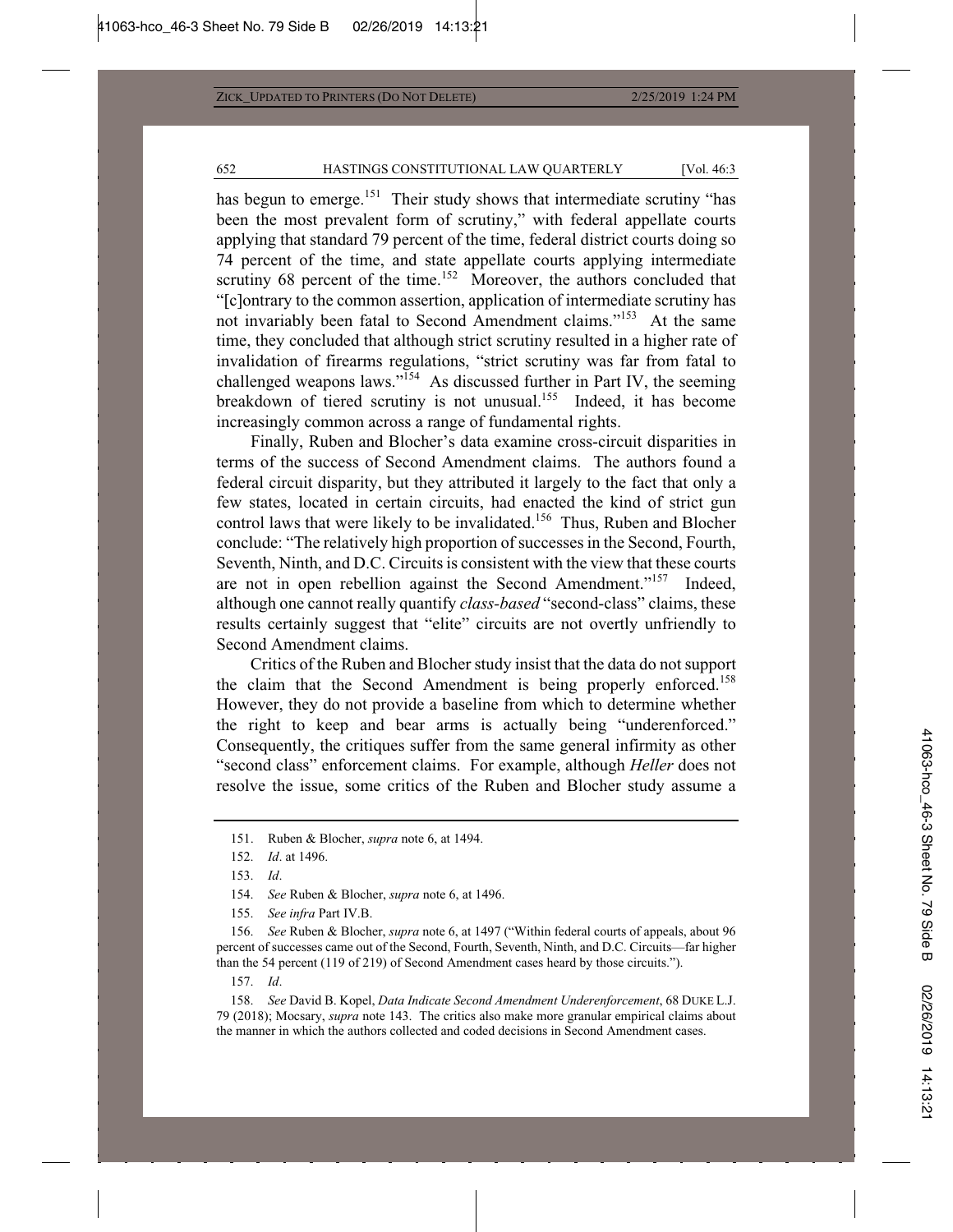"correct" answer to the scope of public carry rights and then fault lower courts for not enforcing their preferred interpretation.<sup>159</sup> Others do not contest the data itself, but suggest that judges are hiding or masking their hostility to Second Amendment rights and defying *Heller*. 160 But of course, such claims are not falsifiable. In any event, lower courts are not always shy about indicating explicit disagreements with Supreme Court precedents.<sup>161</sup> Thus, if there is open judicial hostility to *Heller*, we might expect to see it more transparently expressed.

Like the available qualitative data, quantitative data do not paint a picture of a disrespected right or courts engaged in massive resistance to *Heller* or the Second Amendment. The individual right to keep and bear arms, as enforced in lower courts, exhibits traits that are common to the broader class of fundamental rights. The Second Amendment that has emerged is non-absolute and subject to specific and perhaps additional coverage exceptions. Courts have generally applied either strict or intermediate scrutiny to Second Amendment burdens. Ruben and Blocher's data suggest that the right to keep and bear arms is nuanced and variable.<sup>162</sup> The Second Amendment can be a strong trump, in the sense that it prevents government from regulating the right to keep and bear arms in certain circumstances. This occurs, as one would expect, when the core of the Second Amendment right is implicated. And when that occurs, the government's burden of justification generally increases.

These are all familiar attributes of fundamental constitutional rights. The data depict a Second Amendment that is becoming normalized, "legalistic," and methodologically nuanced. $163$  The right to keep and bear arms is being assimilated, sometimes more slowly than its proponents would like, into the family of fundamental constitutional rights.

# **C. Judicial Ideology**

Some studies have also attempted to isolate and assess the extent to which judicial ideology has affected Second Amendment enforcement. Although this factor cannot be ruled out, the existing data do not demonstrate

163. *Id*.

 <sup>159.</sup> *E.g.*, Kopel & Greenlee, *supra* note 9, at 9–10 (critiquing circuit court decisions on this ground).

 <sup>160.</sup> *See* Mocsary, *supra* note 143, at 42–43.

 <sup>161.</sup> *See* Re, *supra* note 12, at 963–64 (citing examples of lower court criticisms of Supreme Court decisions concerning the right of habeas corpus).

 <sup>162.</sup> *See* Ruben & Blocher*, supra* note 6*,* at 1507 ("The doctrinal landscape is more diverse, nuanced, and interesting than many suppose.").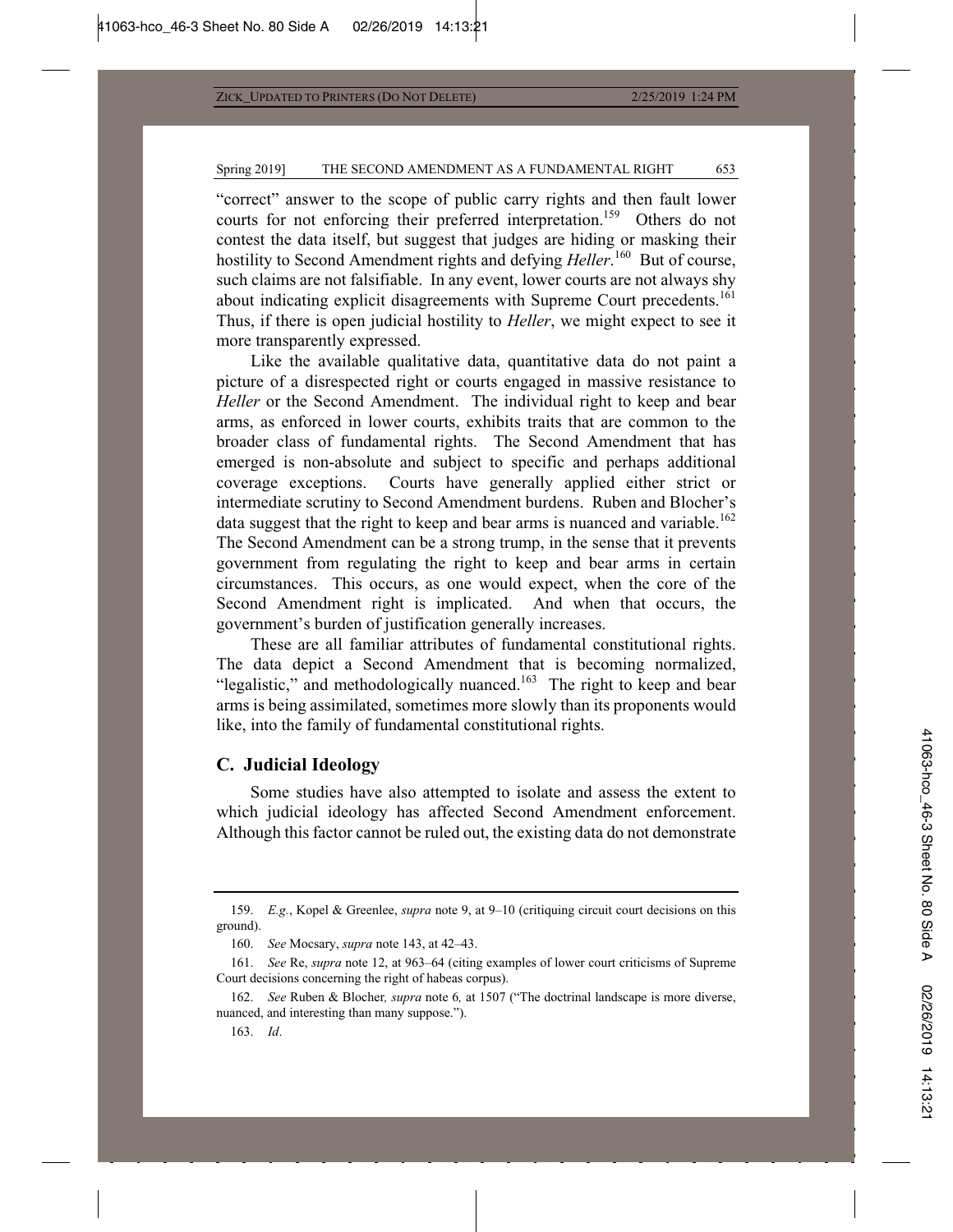that ideology or preference exert a strong influence on outcomes in Second Amendment cases.

Professor O'Shea's study, which was discussed earlier, examined the political party of the judges who wrote Second Amendment opinions during the five-year study period.<sup>164</sup> O'Shea identified what he described as "a profound partisan divide," with Democrat-appointed judges almost uniformly upholding firearms regulations and Republican-appointed judges voting to invalidate them.<sup>165</sup> Like other commentators, Professor O'Shea fails to consider that *Heller* and other pro-firearms decisions might also be characterized as the result of judicial partisanship. In the world of "secondclass" claims, partisanship seems to explain only the *losses*, and not the *wins*, of firearms proponents.

In any event, Professor O'Shea highlighted some significant caveats. For example, he acknowledged that "a fair number" of the cases involved claims by convicted felons, which again *Heller* essentially foreclosed. This significantly reduced the probative value of these decisions.<sup>166</sup> O'Shea also acknowledged that Republican-appointed judges "have authored many important opinions *rejecting* plausible Second Amendment claims or expressing skepticism about broadened Second Amendment rights."<sup>167</sup>

Professor O'Shea was not attempting to demonstrate a statistically significant ideological effect. More modestly, he concluded based on his study that "judges selected by Republican presidents occasionally held that government action violates the Second Amendment while judges selected by Democratic presidents essentially never did so."168 However, as Professor O'Shea seems to acknowledge, that is not a valid empirical demonstration of partisan or ideological bias.

Indeed, the real problem, as empiricists have observed, lies in isolating the various factors––in addition to judicial ideology––which might lead to such results. Thus far, more rigorous quantitative studies have failed to reveal any "profound partisan divide." Although the data show that Second Amendment claims lag behind other types of constitutional claims in terms of attracting votes from Democrat-appointed judges, they do not isolate ideology or preference in a strong causal sense.<sup>169</sup>

 <sup>164.</sup> Ruben & Blocher, *supra* note 6, at 1443–1447.

 <sup>165.</sup> *Id*. at 1444.

 <sup>166.</sup> *Id.* at 1501. *See* District of Columbia v. Heller, 554 U.S. 570, 626–27 (2008).

 <sup>167.</sup> O'Shea, *supra* note 37, at 1423.

 <sup>168.</sup> *Id.*

 <sup>169.</sup> *See* Samaha & Germano, *supra* note 134, at 111–12 (noting that while there is an ideological effect, its causes are not clear).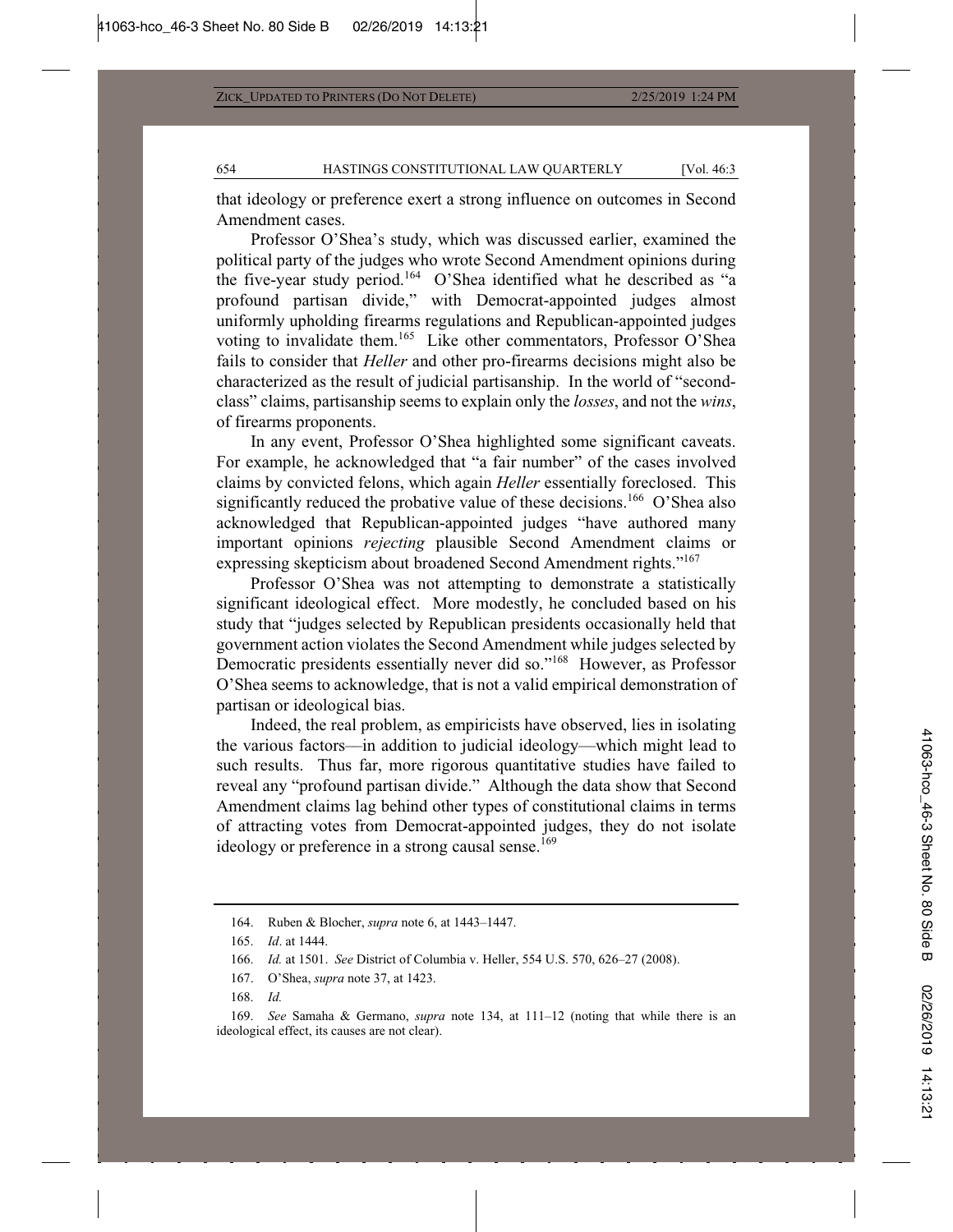In a study that compares various constitutional claims, including abortion, affirmative action, and gun rights, Professors Samaha and Germano observe that judicial ideology appears to play a relatively minor role in terms of explaining Second Amendment case outcomes.<sup>170</sup> Specifically, they conclude that "the variable identifying judges as Democratic or Republican appointees is not a statistically significant predictor in gun rights cases." $1^{71}$ 

Samaha and Germano reach a similar conclusion in a follow-up study focusing on the same constitutional areas, but this time limiting their study of the Second Amendment to *civil* claims.<sup>172</sup> The authors conclude that while judicial ideology may contribute to the disparities in success rates across constitutional claims, they "cannot make much progress on why gun rights claims might fare worse than certain other claims."173 They observe that "plausible explanations are available that have nothing to do with judges disliking gun rights, and existing data cannot rule out those alternatives."<sup>174</sup> They conclude that in comparative claims studies like their own, "finding

171. *Id*. at 865.

 172. Samaha & Germano, *supra* note 134, at 106–07. (As the authors note, the high number of criminal cases in the Second Amendment database may skew success rates, owing to the actions of appointed counsel who may "adopt implausible legal positions when facing serious penalties.")

173. *Id*. at 103.

 174. *Id*. With regard to the low success rate of Second Amendment claims, Professors Samaha and Germano surmise as follows:

Among the possibilities worth considering are stakes and resources. Perhaps, for example, the litigation arm of the gun rights movement is generally better financed than other constitutional litigation shops, and can afford to litigate claims that are unlikely to prevail. And perhaps a high fraction of litigation losses are tolerable for this class of litigants because persistent litigation maintains high expected costs for regulators who otherwise would like to innovate with new gun policies—and perhaps litigation losses can be used to promote the cause to gun owners, who may be reminded that judges are not willing to establish their preferred gun policies and who may then increase their material support for the broader cause. Or perhaps gun rights claimants and lawyers are relatively more committed to their cause, are less influenced by a global litigation plan of some organizing body, and are not dissuaded by judicial rejection. But again, the factors that might make gun rights litigation special will have to be explored in future work.

Samaha & Germano, *supra* note 23*,* at 860–61, n.176.

 <sup>170.</sup> *See* Samaha & Germano, *supra* note 23, at 861 (concluding that "the summary statistics indicate that commercial speech claims are like gun rights claims in that ideology might play a small role, while ideology might play a large role in abortion rights, establishment clause, and antiaffirmative action claims"). (The authors caution that, in part owing to the prevalence of criminal claims in the database, "judicial support for gun rights claims is so terribly low that this field of litigation might not be amenable to grouping with other claims.").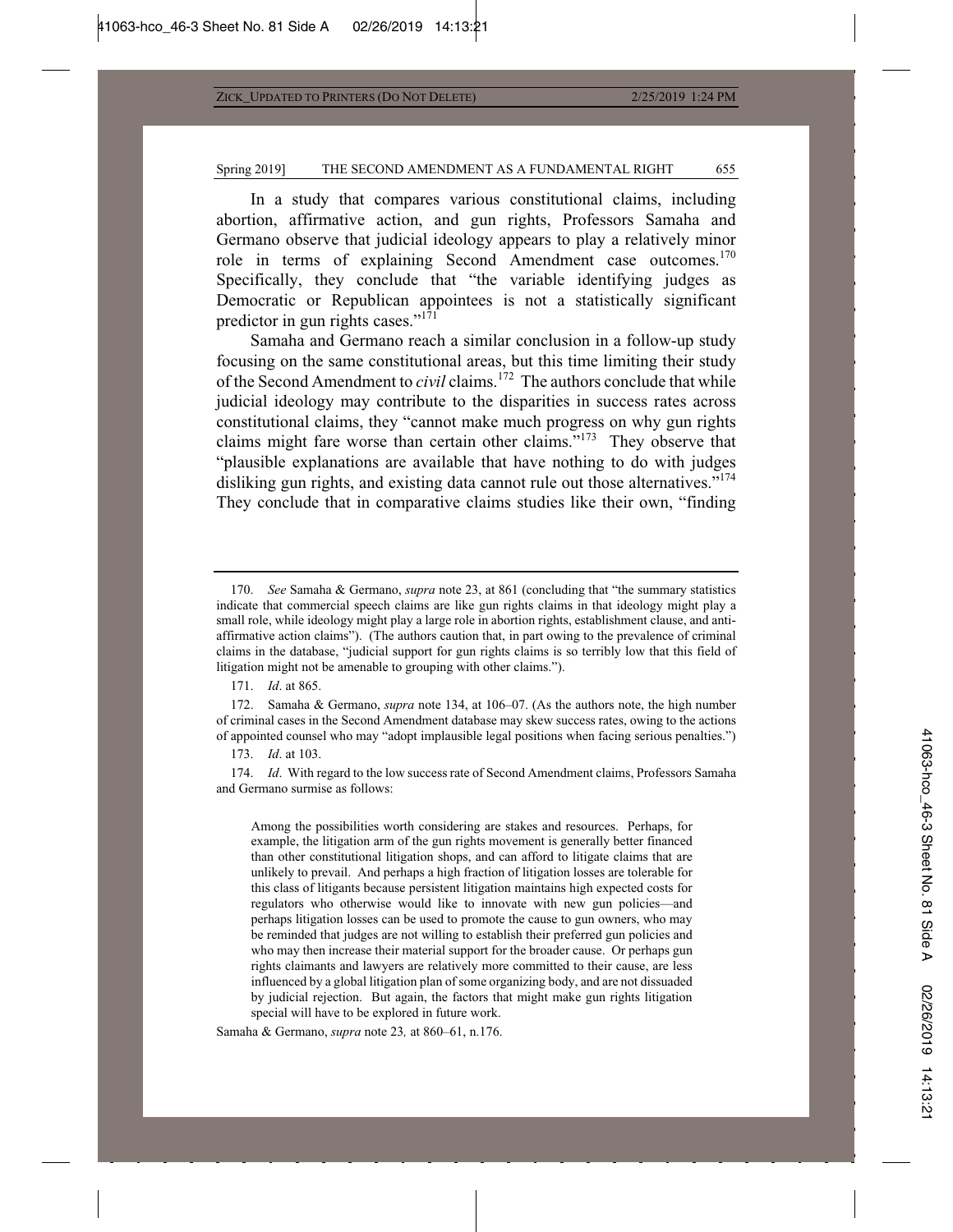distinctive voting patterns among Democratic and Republican appointees is closer to the beginning of the investigation than the end."<sup>175</sup>

Nor has evidence of "elite" or professional bias materialized. As noted earlier, both pre- and post-*Heller*, some commentators have asserted that such bias causes courts to view and treat Second Amendment claims and claimants as "second-class."176 However, these claims have not been backed by actual evidence. Moreover, some of the complaints have been directed solely at *federal appellate* judges. That leaves the puzzle of why Second Amendment claims frequently fail in *state* courts as well, where presumably the same professional and elite biases do not exist or are at least less pronounced. Such impressionistic "second-class" claims provide little in the way of actual evidence that the Second Amendment has been forsaken or disrespected by judges owing to their attitudinal biases.

In sum, quantitative studies have not produced any convincing evidence that the Second Amendment is being under-enforced by lower courts, much less that it is the object of resistance or rebellion. The data cannot rule out that some courts may be hostile to or biased against Second Amendment claims. However, the burden properly lies with those who would point to mere impressions, attitudinal factors, or the general "tenor" of decisions to demonstrate that the Second Amendment has been under-enforced.

# **IV. The Second Amendment's Comparative Status**

One of the central premises of "second-class" arguments is that the Second Amendment has not been treated with the respect and regard accorded other fundamental constitutional rights. This is evident, critics complain, in terms of the standards applied to Second Amendment claims, the relative degree of enforcement of the right to keep and bear arms, and the overall treatment of Second Amendment claims in lower courts and the Supreme Court. As noted earlier, comparative assessments across a range of constitutional rights raise special difficulties. However, in the broad terms "second-class" critics typically adopt, it is possible to subject comparative claims to some meaningful scrutiny. Four general conclusions follow: (1) the notion that all rights are created equal is false; (2) insofar as we have a hierarchy of fundamental rights, the Second Amendment sits closer to its top than to its cellar; (3) substantive comparisons to other rights in the same class, including the freedom of speech, do not establish the Second Amendment's "second-class" status; and (4) judged relative to other

 <sup>175.</sup> Samaha & Germano, *supra* note 134, at 112.

 <sup>176.</sup> *See* O'Shea, *supra* note 37.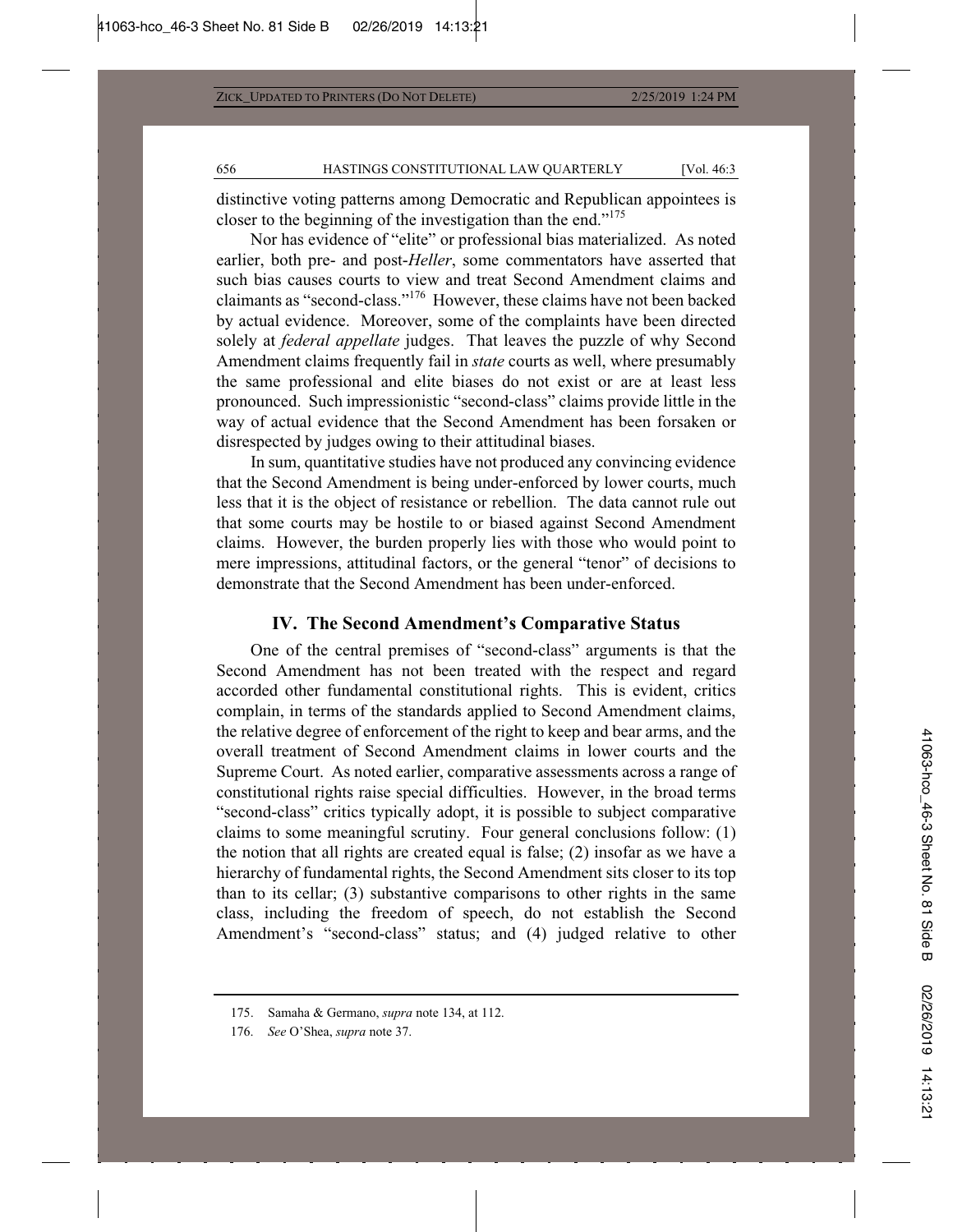fundamental constitutional rights, the Supreme Court has not "orphaned" or abandoned the Second Amendment.

# **A. The Fallacy of Equality and the Hierarchy of Fundamental Rights**

"Second-class" claims are based, in part, on the notion that there is, or at least ought to be, no hierarchy of rights under our Constitution. The Second Amendment, the argument goes, is entitled to the same status, standards, and enforcement as other recognized constitutional rights. And since all constitutional rights are created equal, it is wrong to subject any of them to differential treatment. Simply put, to borrow a phrase from the first Justice Harlan, with regard to constitutional rights "there is no caste here."177

The trouble with this form of the "second-class" argument is that it is "demonstrably false."178 Not all constitutional rights are created equal––a fact demonstrated, ironically, by the very concept of "fundamental" rights.

Not even all of rights in the sub-class of "fundamental" rights enjoy equal status. That is because fundamental constitutional rights have long been explicitly and implicitly ranked. For instance, as noted earlier, within the class of fundamental rights, *incorporated* rights are "fundamental" in a special sense: By virtue of their unique status, these rights enjoy broader scope and enforcement than the sub-class of "second-class" *un-incorporated* rights. Since the 1930s, *economic* rights have been disfavored vis-à-vis *noneconomic* rights.179 Moreover, some consider the class of *enumerated* fundamental rights––those explicitly set forth in the text, as in the Bill of Rights––to be more legitimate than the class of "*un-enumerated*" fundamental rights that includes the right to abortion and other "privacy" rights.180

These distinctions are all familiar to constitutional jurisprudence and theory. With respect to each distinction, the Second Amendment is clearly on the "preferred" side of the line. It is an incorporated, non-economic, and textually explicit constitutional right. Insofar as there are "classes" of constitutional rights, the Second Amendment possesses all of the basic hallmarks of a "first-class" right.

Public discourse about fundamental rights demonstrates the existence of a hierarchy and, again, confirms the Second Amendment's high rank

 <sup>177.</sup> Plessy v. Ferguson, 163 U.S. 537, 559 (1896) (Harlan, J., dissenting).

 <sup>178.</sup> Miller, *supra* note 19.

 <sup>179.</sup> *See* U.S. v. Carolene Products, 304 U.S. 144, 152 n. 4 (1938) (describing framework for application of heightened judicial scrutiny).

 <sup>180.</sup> *See, e.g.,* ROBERT BORK, THE TEMPTING OF AMERICA (1990).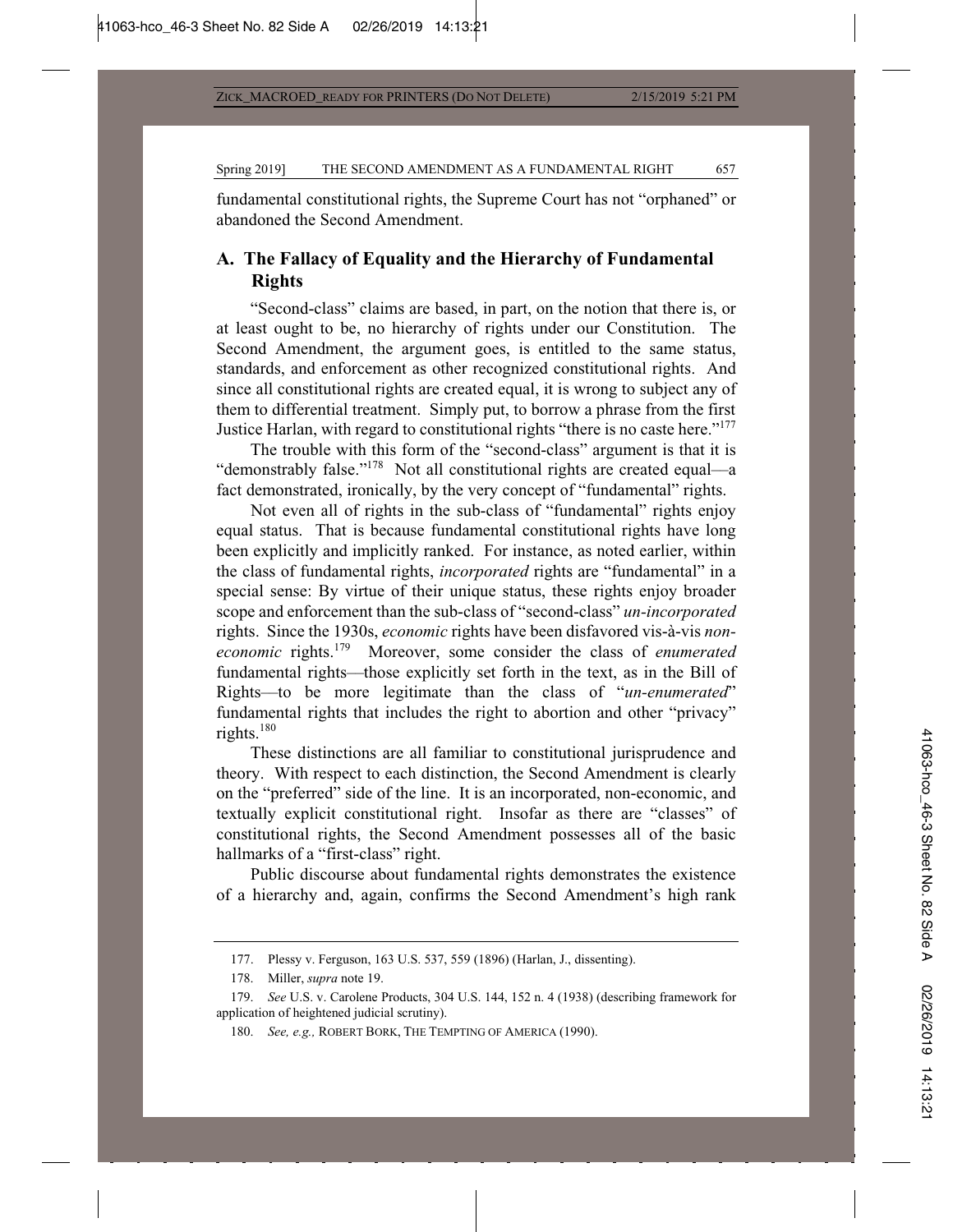within that hierarchy. As Professor Miller notes, the decisions in *Roe v. Wade*181 and *Colgrove v. Battin*182 were both handed down in 1973. Although both are significant decisions in terms of fundamental rights, most Americans could not pick *Colgrove* out of a precedential lineup. (The decision held that there is no Seventh Amendment right to a twelve-member jury in civil cases.). Professor Miller observes: "I have yet to see cable news pundits lament the demise of the twelve-member jury, or read of a Twitter war raging over the meaning of 'in suits at common law . . . the right of trial by jury shall be preserved' or learn of grass-roots mobilization to restore the original understanding of the Seventh Amendment."<sup>183</sup>

In terms of public recognition and political salience, *Heller* and the Second Amendment are much closer to *Roe* and the abortion right than to *Colgrove* and the jury trial right. As mentioned earlier, *Heller* and the Second Amendment have fundamentally altered public discourse about gun control. Public and legislative support for gun rights is very high, in both real and relative terms. If there were a Rodney Dangerfield Award, the Third Amendment, which has been ignored by the Supreme Court and is one of the few un-incorporated rights in the Bill of Rights, would be a solid contender. However, the Second Amendment, which has the sustained attention of courts, officials, and the public, would not even be in the running.

A relatively short list of constitutional rights tends to dominate the field. Professor Miller sums things up: "Free speech, the right to keep and bear arms, equal protection, due process, privacy––these are the sexy rights. Everything else is B-list."<sup>184</sup> One might round out this list with a few other rights, including the right to vote and the free exercise of religion, both of which can also make a plausible claim to "A-list" status. However, Professor Miller is surely correct about two things: the fundamental rights "A-list" is short, and the Second Amendment is definitely on it.

#### **B. Within-Class Status**

Some "second-class" claimants might accept the foregoing general premises, yet still argue that the Second Amendment has been disfavored or disrespected relative to other fundamental rights in its class. One prominent version of this argument is that relative to other rights in the class, courts have framed the Second Amendment differently or subjected it to less favorable standards.

 <sup>181. 410</sup> U.S. 113 (1973).

 <sup>182. 413</sup> U.S. 149 (1973).

 <sup>183.</sup> Miller, *supra* note 19.

<sup>184</sup>*. Id.*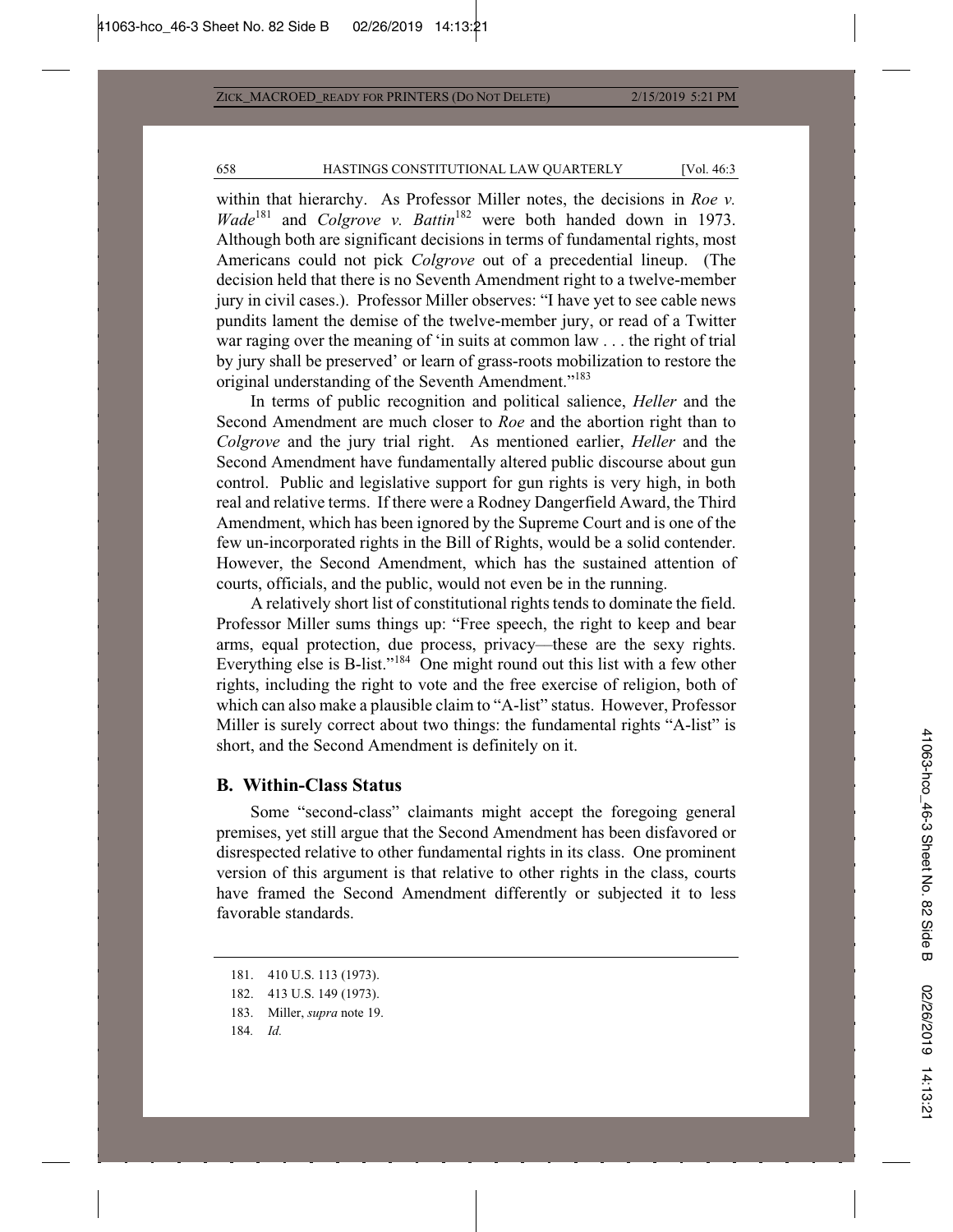Part III offered a partial answer to this concern, in terms of judicial enforcement of the Second Amendment. The data suggest that Second Amendment claims are being assimilated into the family of fundamental constitutional rights. Thus, familiar standards and frameworks, including the concept of "tiered" scrutiny, have now developed in the Second Amendment area as they have in other fundamental rights contexts.

From this perspective, the real problem that gun control opponents have encountered is not that their claims are being treated differently by courts, but rather that they are being normalized within a fundamental rights doctrine that has long exhibited ambiguities and inconsistencies. For example, one common "second-class" complaint has been that courts are not consistently applying "heightened scrutiny" to gun control measures. However, as scholars have observed, the tiered scrutiny regime has not held up across a range of fundamental constitutional rights.<sup>185</sup> As Jamal Greene has noted, "[e]ach particular fundamental right . . . bears its own bespoke doctrinal formula."186 This reality significantly complicates arguments that a particular fundamental right is being disfavored relative to other members of the class. As Professor Miller has observed, "[n]o right can be an outlier if every right is in a class by itself." $187$ 

Insofar as fundamental constitutional rights are concerned, there is no mandatory script or set of magic words we can look for in assessing their relative strength or status. As discussed in Part II, strict scrutiny has *never* been a reliable indicator of fundamentality. Thus, its absence in most Second Amendment cases does not demonstrate differential or unequal treatment.

Indeed, standards and frameworks applied to other fundamental rights generally undermine arguments about the Second Amendment's disfavored treatment. Thus, even "substantial" burdens on the free exercise of religion are permissible, so long as they result from application of laws or regulations that are "neutral and generally applicable."188 Strict scrutiny is reserved for laws that purposefully target or discriminate against religion.<sup>189</sup> Since 1992, abortion rights have been governed by an "undue burden" standard that grants government broad power to regulate most aspects of abortion and prohibits only laws that have the purpose or effect of denying women's

 <sup>185.</sup> *See* Miller, *supra* note 19 (suggesting that "the tiers of scrutiny are crumbling for every right").

 <sup>186.</sup> Jamal Greene, *The Age of Scalia*, 130 HARV. L. REV. 144 (2016).

 <sup>187.</sup> Miller, *supra* note 19.

 <sup>188.</sup> Employment Div. Dep't of Human Resources of Oregon v. Smith, 494 U.S. 872 (1990).

 <sup>189.</sup> *See* Church of the Lukumi Babalu Aye v. City of Hialeah, 508 U.S. 520 (1993) (applying heightened scrutiny to local ordinances that singled out religious rituals).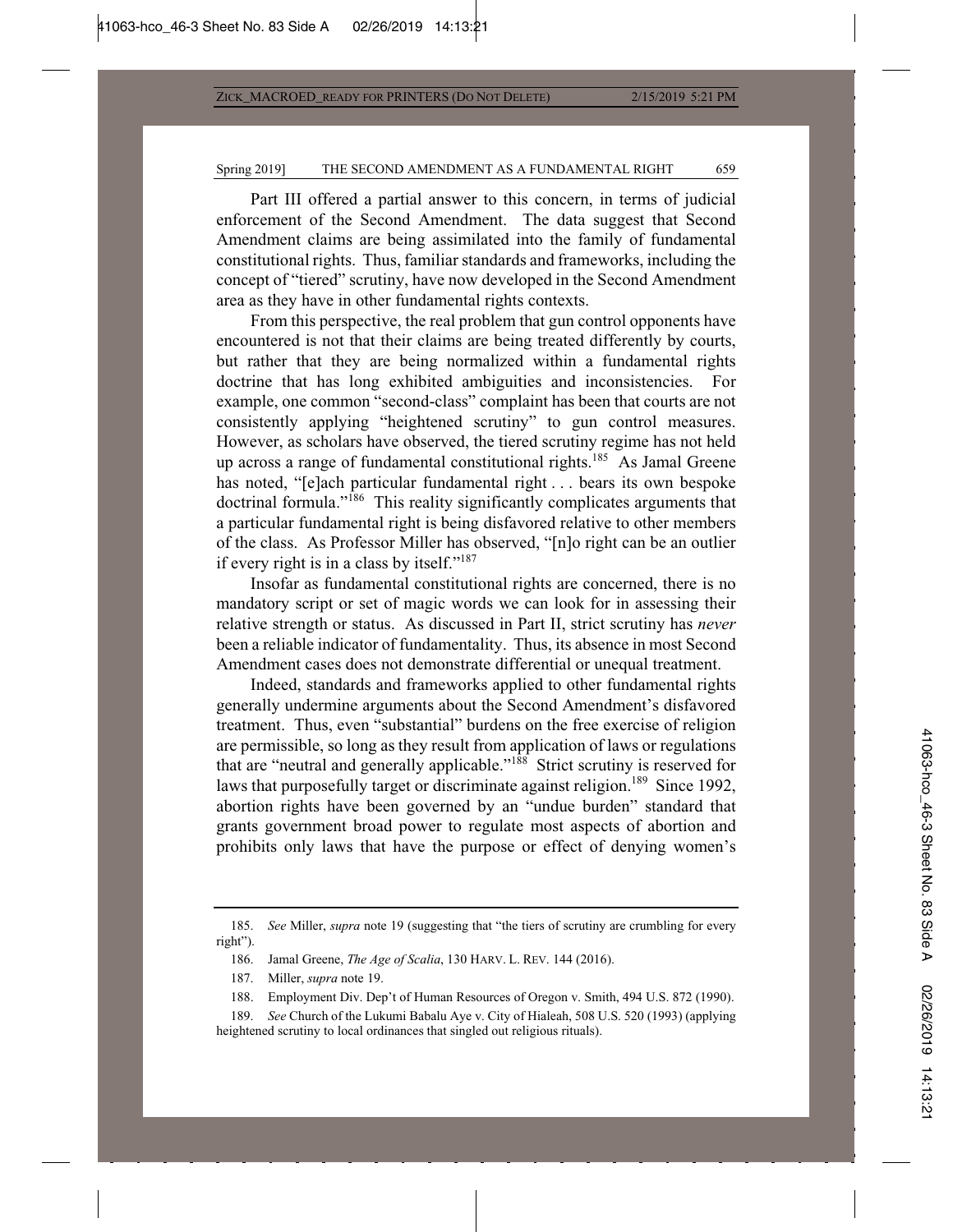access to abortion services.190 Some recent Due Process Clause "privacy" cases do not explicitly adopt *any* particular standard of scrutiny.<sup>191</sup> When judged according to the standard of scrutiny applied, lower courts have treated Second Amendment claims at least as favorably––and in some cases arguably more favorably––than these other fundamental rights claims.

As these examples also show, fundamental rights are not always the strong trumps that gun rights proponents apparently believe them to be. Thus, the "fundamental" right to marry is subject to a variety of state and federal regulations that have not raised any serious constitutional questions. Despite the fact that the right to vote is fundamental, the Supreme Court has upheld even *lifetime* bans on felon voting rights.<sup>192</sup> This shows that classes of individuals sometimes enjoy variable fundamental rights. For example, with respect to incarcerated persons, the right to vote can be denied, the right to marry cannot, and freedom of speech can be abridged when it is deemed reasonably necessary to further legitimate penological interests.<sup>193</sup>

Within the sub-class of "fundamental" constitutional rights, the Court has developed a messy milieu of doctrines, standards, and approaches. In this context, claims of differential treatment are difficult if not impossible to maintain. Indeed, insofar as Second Amendment decisions are largely using some form of tiered scrutiny approach, with at least some regulations subject to fatal forms of scrutiny, the right to keep and bear arms is arguably receiving *more* protection than, say, free exercise of religion or the right to abortion. In sum, if standards of review are suggestive of status, the Second Amendment is not among the most disfavored rights in the fundamental rights class.

# **C. Freedom of Speech – Then and Now**

As discussed earlier, when the Court recognized the individual right to keep and bear arms in *Heller*, it repeatedly invoked the Free Speech Clause as a model or analogy. Freedom of speech is a natural right for "new" rights to aspire to. No other right displays the same degree of magnetism and influence––in public discourse, scholarly writing, or judicial decisions––as

 <sup>190.</sup> *Compare* Planned Parenthood of Se. Pa. v. Casey, 505 U.S. 833, 883 (1992) (upholding various state regulations on abortion) *with* Whole Women's Health v. Hellerstedt, 136 S. Ct. 2292 (2016) (invalidating a state effort to severely restrict access to abortion services).

 <sup>191.</sup> *See e.g.*, Lawrence v. Texas, 539 U.S. 558 (2003) (holding that Texas sodomy law did not survive even rationality review); Obergefell v. Hodges, 135 S. Ct. 2584 (2015) (failing to specify standard of review under Equal Protection Clause or Due Process Clause).

 <sup>192.</sup> *See* Richardson v. Ramirez, 418 U.S. 24, 54 (1974).

 <sup>193.</sup> *See* Turner v. Safley, 482 U.S. 78, 94–95 (1987).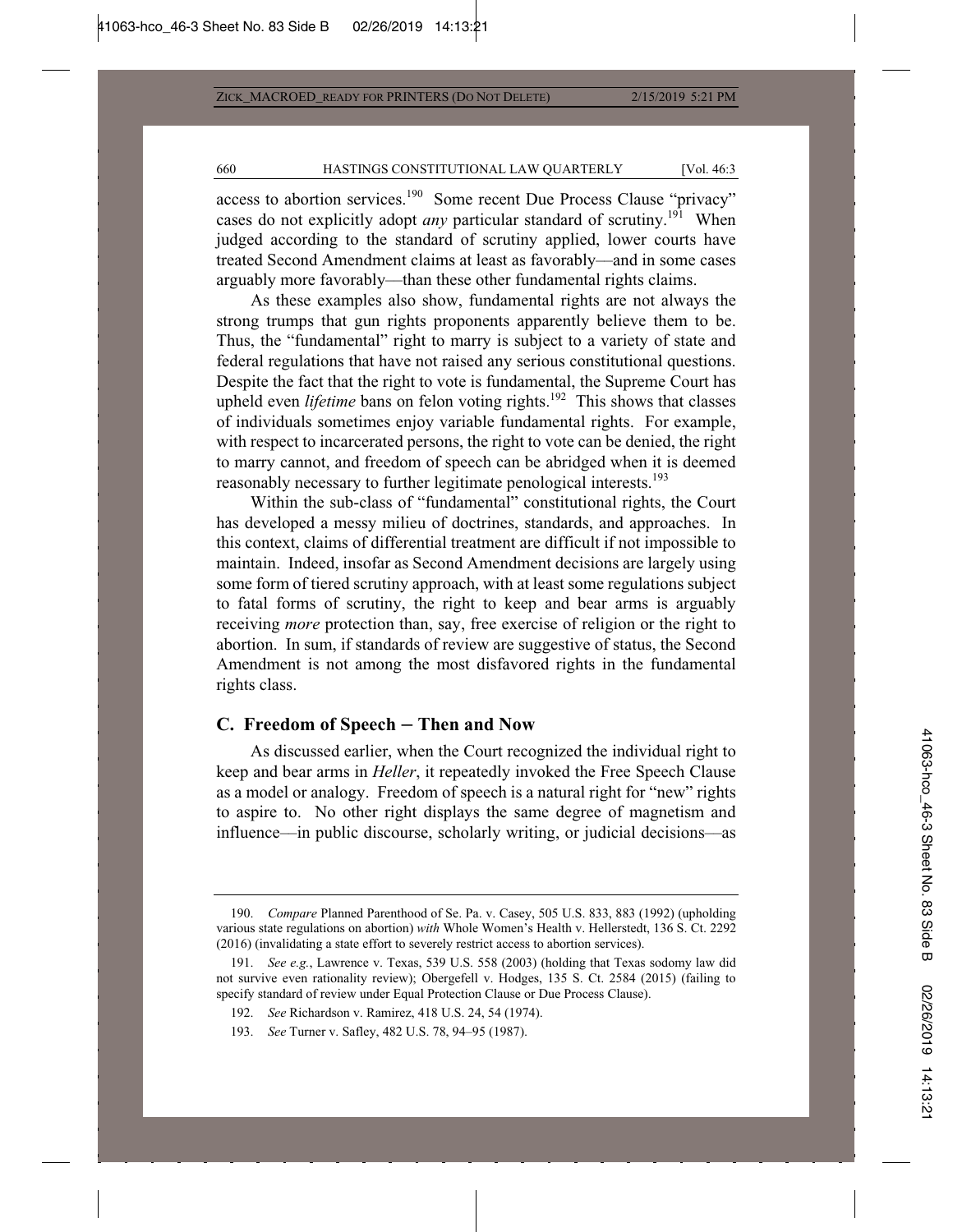the Free Speech Clause.<sup>194</sup> Some have warned against analogizing the Second Amendment to the First Amendment for purposes of constructing constitutional doctrines.195 However, since "second-class" arguments often focus on the preferred status of free speech, the comparison is worth examining. In some important respects, the analogy demonstrates the opposite of what "second-class" claimants apparently intend. The right to keep and bear arms and the free speech right share more in common than "second-class" critics typically acknowledge or seem to realize.

# *1. The Free Speech Clause's First Decade*

Between ratification and recognition, both Second Amendment and First Amendment rights experienced extended periods of jurisprudential dormancy. In decisions handed down during the nineteenth and twentieth centuries, the Supreme Court indicated that the right to keep and bear arms was narrow and perhaps limited to militia service.<sup>196</sup> From its ratification in 1791 through the *Heller* decision in 2008, the Court did not recognize a fundamental constitutional right to keep and bear arms. Similarly, the Court did not engage with the Free Speech Clause until 1919, when it handed down a series of famously speech-restrictive decisions.<sup>197</sup> Prior to that, the Court had suggested that freedom of speech and press might prohibit only prior restraints on expression.<sup>198</sup> In their pre-recognition eras, the Court interpreted the right to keep and bear arms and freedom of speech quite narrowly.

With regard to the Second Amendment, *Heller* changed the landscape dramatically when it recognized an individual right to keep and bear arms. *McDonald*, which was handed down shortly thereafter, significantly expanded the scope of Second Amendment enforcement by placing the right in the category of "fundamental" rights applicable to the states. These two

 <sup>194.</sup> *See* Frederick Schauer, *The Boundaries of the First Amendment: A Preliminary Exploration of Constitutional Salience*, 117 HARV. L. REV. 1765, 1787–1800 (2004) (discussing cultural and other aspects of the "magnetism" of the free speech right).

 <sup>195.</sup> *See e.g.*, TIMOTHY ZICK, THE DYNAMIC FREE SPEECH CLAUSE: FREE SPEECH AND ITS RELATION TO OTHER CONSTITUTIONAL RIGHTS 203–41 (2018); Gregory P. Magarian, *Speaking Truth to Firepower: How the First Amendment Destabilizes the Second*, 91 TEX. L. REV. 49, 51 (2012).

 <sup>196.</sup> *See* Presser v. Illinois, 116 U.S. 252, 254–65 (1886) (upholding ban on armed paramilitary parades); United States v. Miller, 307 U.S. 174 (1939) (upholding federal gun control law).

 <sup>197.</sup> *See e.g.*, Abrams v. United States, 250 U.S. 616 (1919); Debs v. United States, 249 U.S. 211, 216 (1919); Schenck v. United States, 249 U.S. 47, 52 (1919).

 <sup>198.</sup> Patterson v. Colorado, 205 U.S. 454 (1907).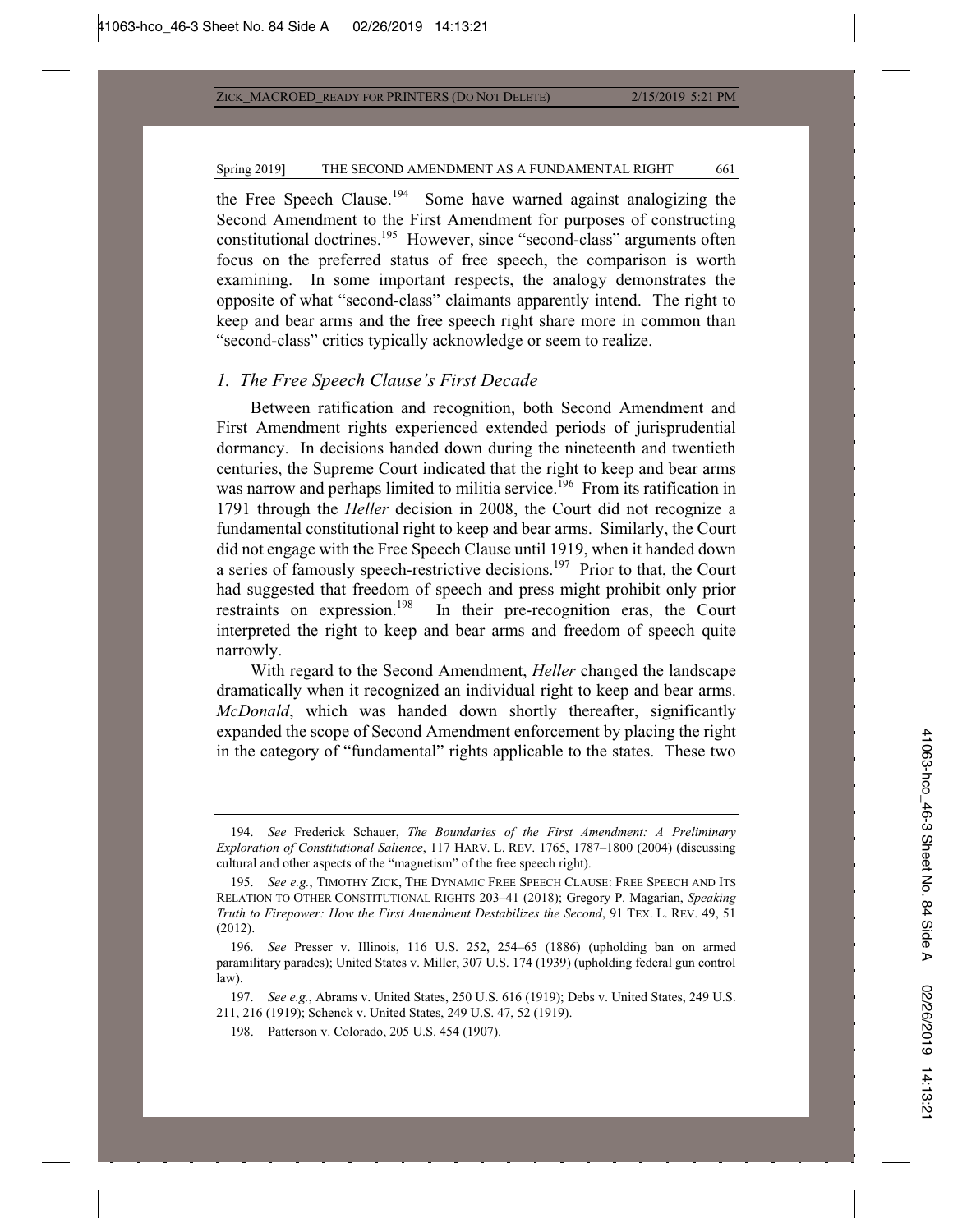decisions represent an obvious starting point for assessing the right to keep and bear arms as a "fundamental" right.

In terms of the Free Speech Clause, the point of judicial recognition arguably occurred not in 1919, when the Court first engaged with the free speech right, but rather when the Court first signaled that freedom of speech was "fundamental" in the sense that it applied to the states. This occurred in 1925, in *Gitlow v. New York.*<sup>199</sup> To be sure, in terms of the development of fundamental rights jurisprudence, *Gitlow* was decided very early. The Court did not begin to develop a coherent approach or framework with respect to "fundamental" rights until more than a decade later.<sup>200</sup> Some might argue that to truly compare apples to apples, the Second Amendment must be compared to the *contemporary* Free Speech Clause. That comparison is discussed below. However, we can still learn something––perhaps a lot–– from a comparison of the two rights in their respective "first decades." From the data discussed earlier, we have a sense of how the Second Amendment has been enforced during its first decade. How did the Supreme Court and lower courts approach freedom of speech in the first decade after it was recognized as a "fundamental" constitutional right?

We can begin assessing the free speech analogy by examining the principal Supreme Court decisions. *Heller* and *Gitlow* are very different decisions, but they also share important things in common. As in *Heller*, the Court's recognition of the free speech right in *Gitlow* came with some caveats. In the course of *upholding* a state law that criminalized communications advocating the overthrow of government by violent means, the Court observed:

It is a fundamental principle, long established, that the freedom of speech and of the press which is secured by the Constitution, does not confer an absolute right to speak or publish, without responsibility, whatever one may choose, or an unrestricted and unbridled license that gives immunity for every possible use of language and prevents the punishment of those who abuse this freedom<sup>201</sup>

 <sup>199.</sup> *See* Gitlow v. New York, 268 U.S. 652, 666 (1925) ("For present purposes we may and do assume that freedom of speech and of the press––which are protected by the First Amendment from abridgment by Congress––are among the fundamental personal rights and 'liberties' protected by the due process clause of the Fourteenth Amendment from impairment by the States.").

 <sup>200.</sup> *See* U.S. v. Carolene Products, 304 U.S. 144, 152 n.4 (1938).

 <sup>201.</sup> *Gitlow*, 268 U.S. at 666.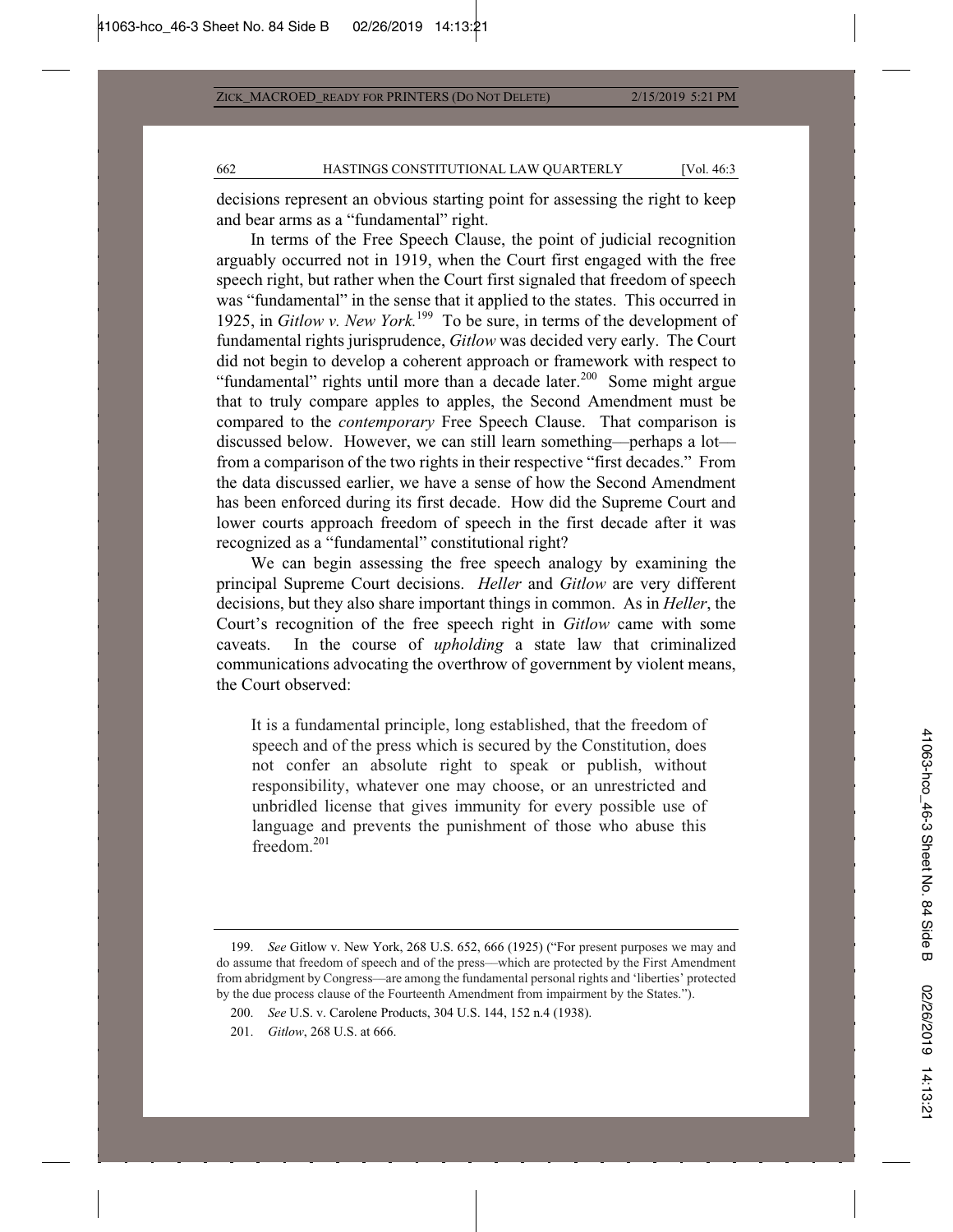As discussed earlier, *Heller* makes the same point about the Second Amendment—i.e., that the right, although fundamental, is not absolute.

Like *Heller*, *Gitlow* highlighted some historical and other exceptions to free speech coverage. Thus, the Court observed that "a State may punish utterances endangering the foundations of organized government and threatening its overthrow by unlawful means."202 Further, it emphasized that freedom of speech "does not protect disturbances to the public peace or the attempt to subvert the government. It does not protect publications or teachings which tend to subvert or imperil the government or to impede or hinder it in the performance of its governmental duties."<sup>203</sup> So, the free speech right, like the right to keep and bear arms, was thought to be subject to longstanding exceptions.

There were also some important differences in how the Court characterized the rights in *Heller* and *Gitlow*. *Heller* embraced a more robust conception of Second Amendment rights than the *Gitlow* Court adopted concerning freedom of speech. In *Gitlow*, the Court emphasized that while freedom of speech is "an inestimable privilege in a free government," without limitations, "it might become *the scourge of the republic*."<sup>204</sup> (It is impossible to imagine similar words being used in *Heller* to describe the Second Amendment). Thus, the Court concluded, the idea that "a State in the exercise of its police power may punish those who abuse this freedom by utterances inimical to the public welfare, tending to corrupt public morals, incite to crime, or disturb the public peace, is not open to question."205

Like *Heller*, *Gitlow* also addressed the nature and scope of judicial review. Recall that *Heller* disclaimed "interest balancing" and rational basis review. By contrast, *Gitlow* observed that the state's determination that certain communications advocating the overthrow of the government ought to be suppressed was entitled to "great weight," and indeed that "[e]very presumption is to be indulged in favor of the validity of the statute.<sup>"206</sup> The Court wrote: "We cannot hold that the present statute is an *arbitrary or unreasonable* exercise of the police power of the State unwarrantably infringing the freedom of speech or press; and we must and do sustain its constitutionality."207 It reasoned that "[s]uch utterances, by their very nature, involve danger to the public peace and to the security of the State. They

- 204. *Id*. at 667.
- 205. *Id.*
- 206. *Id.* at 668.
- 207. *Id*. at 670.

 <sup>202.</sup> *Gitlow*, 268 U.S. at 666*.*

 <sup>203.</sup> *Id.* at 667–68.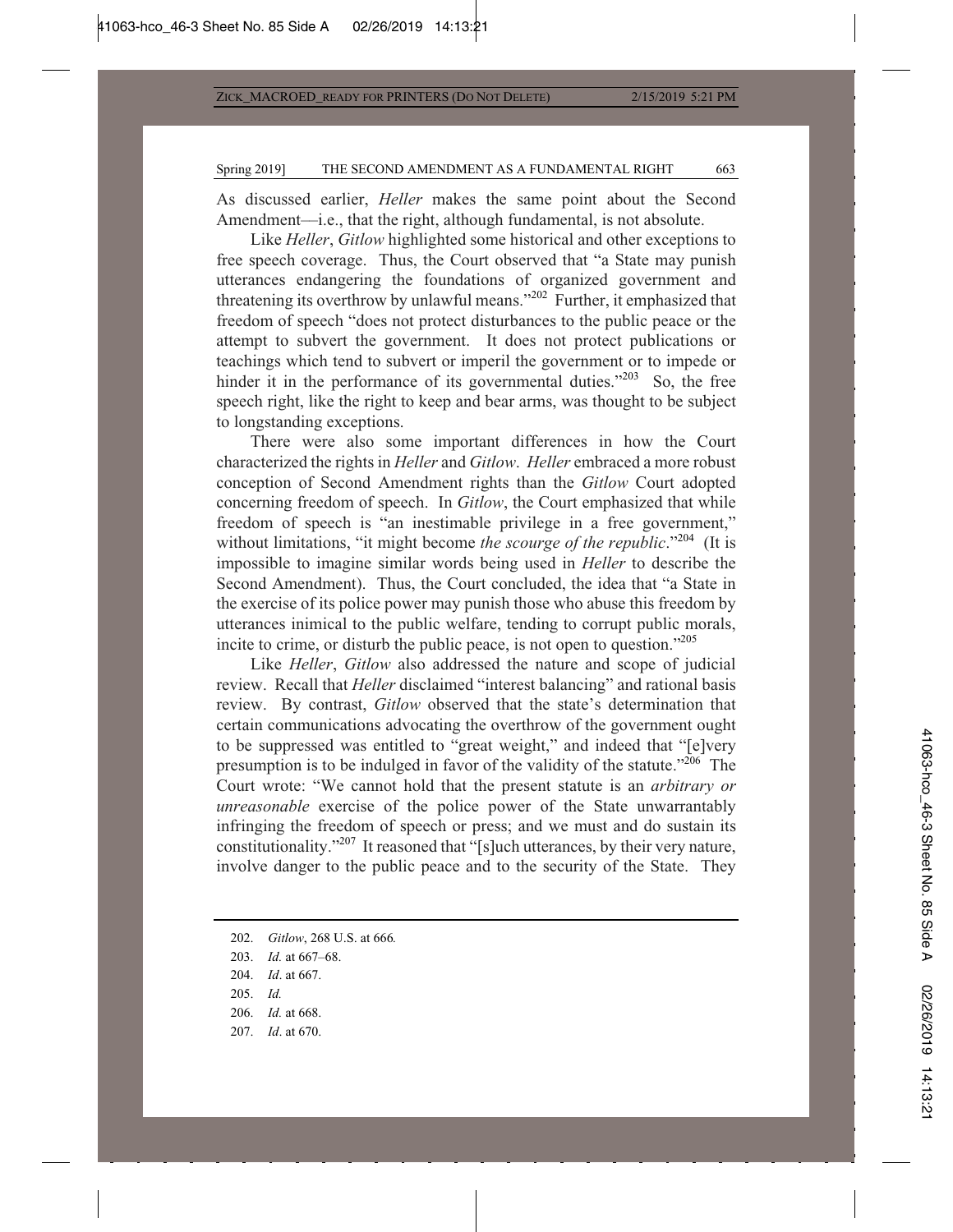threaten breaches of the peace and ultimate revolution."<sup>208</sup> At the outset, then, *Gitlow* embraced a form of rationality review for the nominally "fundamental" free speech right. Now, this was obviously long before the Court adopted a "tiered" approach to judicial review of burdens on constitutional rights.209 However, at the outset, fundamentality did not entail a rigorous form of judicial scrutiny, and indeed allowed government to restrict speech in furtherance of public safety, order, and other communal interests.

Far from envisioning a strong trump against governmental speech regulation, *Gitlow* held that syndicalism laws could be "applied to every utterance—not too trivial to be beneath the notice of the law—which is of such a character and used with such intent and purpose as to bring it within the prohibition of the statute."210 Unlike *Heller* and *McDonald*, which recognized self-defense as the core justification for the Second Amendment right, *Gitlow* did not even articulate a value that would presumptively outweigh the state's interests. Thus, as long as the government had a nonarbitrary basis for concluding that speech posed some danger to public safety, the Court concluded that governments could criminalize it––even absent any real showing of "clear and present danger."<sup>211</sup>

*Gitlow*'s framing and conception of the free speech right made it more likely that the Supreme Court and lower courts would reject most free speech claims. That is precisely what occurred. I examined all of the reported federal and state cases (trial and appellate) invoking the First Amendment's Free Speech Clause between 1925 and 1935—in effect, the first decade of the provision's post-incorporation enforcement.<sup>212</sup> Discarding decisions that did not significantly implicate or discuss the merits of First Amendment claims yielded approximately two dozen published opinions.<sup>213</sup> The sample size is obviously small––too small to perform any meaningful empirical analysis. In comparison, there have been more than *one thousand* post-*Heller* Second Amendment decisions.<sup>214</sup>

- 210. *Gitlow*, 268 U.S. at 670.
- 211. *Id*. at 671.

 212. I conducted the following Westlaw search: adv: "first amendment" & (speech OR "freedom #of speech" OR "speech clause" or "first amendment" OR "gitlow v. new york") & DA (aft 06-08-1925 & bef 06-08-1935).

 213. The search terms captured a large number of Twenty-first Amendment cases, as well as some cases involving the free exercise of religion.

 214. Reuben & Blocher, *supra* note 6. There are several possible explanations for the difference. Most prominently, in the 1920s and 1930s, there were no interest groups, much less entire industries devoted to constitutional litigation. Further, *Gitlow* clearly emphasized the limited

 <sup>208.</sup> *Id.* at 669.

 <sup>209.</sup> *Carolene Products*, 304 U.S. at 152 n.4.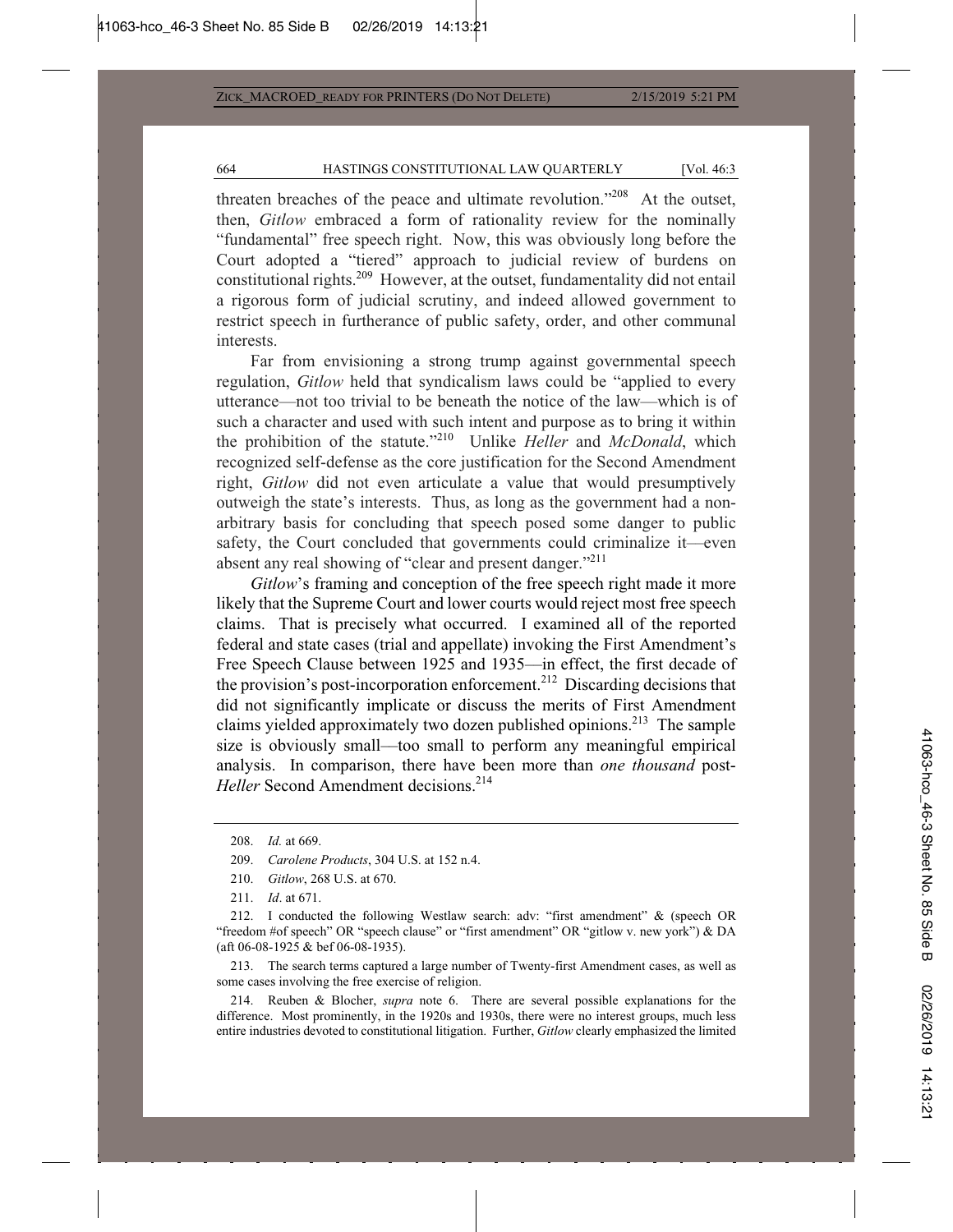Although the sample size is small, it is still revealing. Consider the Supreme Court's own review of First Amendment claims in the initial decade. During the first post-incorporation decade, the Supreme Court handed down just three free speech decisions<sup>215</sup>—not quite an "orphaning" of the right, as Justice Thomas might say, but certainly not far from it.216

One of these cases was *Whitney v. California*, decided in 1927.<sup>217</sup> *Whitney* involved a challenge to California's Criminal Syndicalism Act, which criminalized willfully organizing and becoming a member of a group assembled to advocate, teach, or aid and abet unlawful acts of force or terrorism as a means of effecting political change.<sup>218</sup> The Court upheld Anita Whitney's conviction, even though she denied joining the Communist Labor Party with intent to aid or abet acts of syndicalism by the group.<sup>219</sup>

The Court's analysis consisted of a total of three paragraphs. The first emphasized that the free speech right "does not confer an absolute right to speak, without responsibility, whatever one may choose" and specifically does not cover "utterances inimical to the public welfare, tending to incite to crime, disturb the public peace, or endanger the foundations of organized government and threaten its overthrow by unlawful means."220 The second paragraph declared that the state's determination that communications and assemblies furthering syndicalism "must be given great weight," that "[e]very presumption must be indulged in favor of the validity of the statute," and that the law may not be declared unconstitutional "unless it is an arbitrary or unreasonable attempt to exercise the authority vested in the State in the public interest."<sup>221</sup> The third and final paragraph applied these standards to uphold the application of the syndicalism law to Whitney's

 215. The Court also decided a free press case. *See* Near v. Minnesota, 283 U.S. 697, 713 (1931) (invalidating state law on the ground that it constituted a prior restraint on the press).

 216. *See infra* Part IV.D. (discussing whether the Second Amendment has been "orphaned" by the Court).

217. Whitney v. California, 274 U.S. 357 (1927).

218. *Id.* at 359–60.

 219. Although the record below indicated that Whitney had not even raised any First Amendment claim, the Court decided to entertain it on appeal. *Id.* at 360-61.

220. *Id.* at 371.

221. *Id.*

scope of free speech and press rights. This too likely depressed litigation of First Amendment claims. By contrast, Professors Reuben ad Blocher found an above-average appeal rate in Second Amendment cases. *Id.* at 1474. They surmised that the trend is related, in part, to the overall lack of success in Second Amendment litigation. Thus, litigants may have brought more Second Amendment claims "due to uncertainty in the doctrine (whether real or perceived), strongly motivated or overconfident litigants, or some other reason hard to pin down with our data." *Id.* In the context of what we might call the modern culture of constitutional litigation, which includes dedicated advocacy and interest groups willing to fund Second Amendment cases, federal and state reporters have predictably swelled with decisions.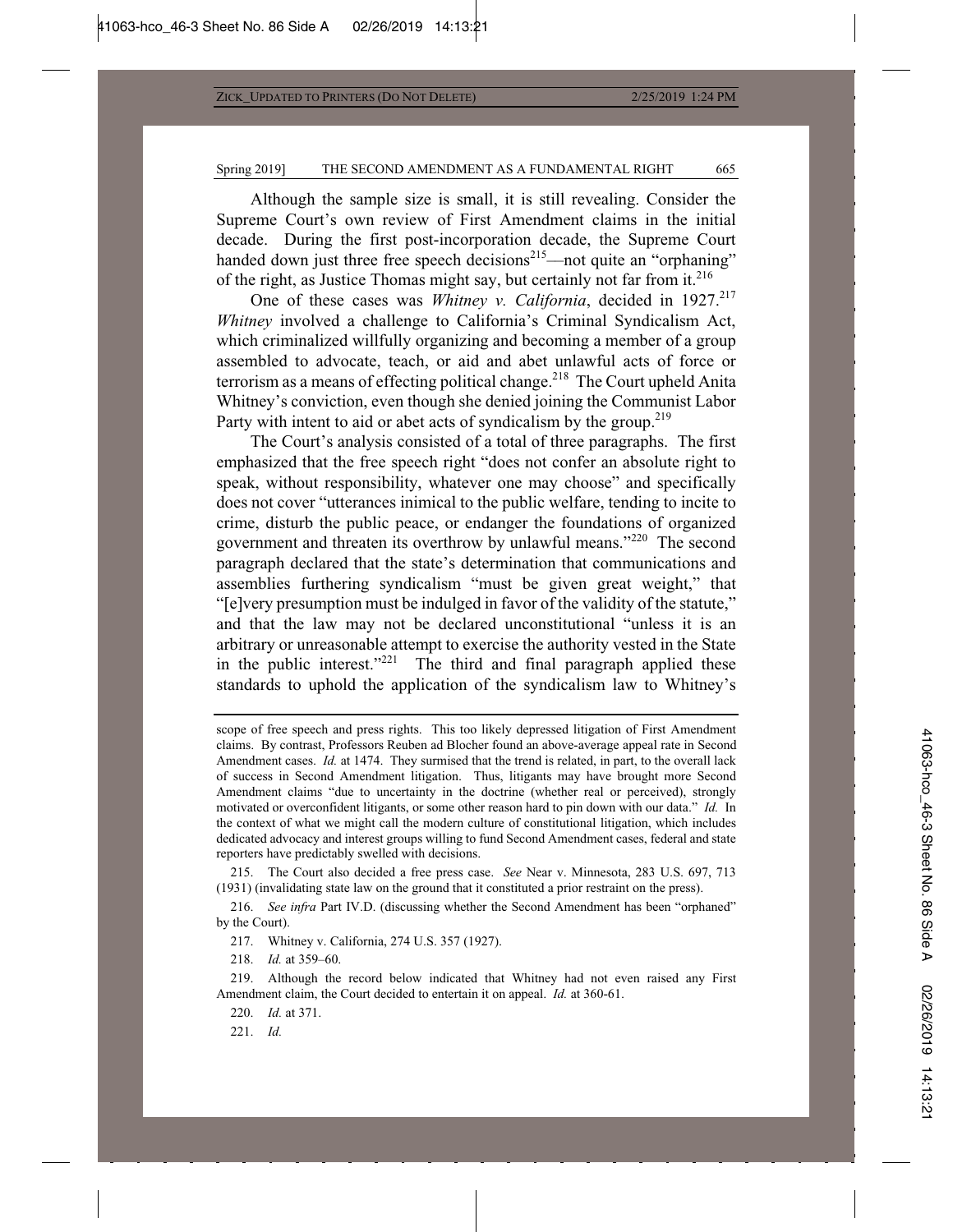expressive activities.<sup>222</sup> Even Justice Brandeis, who wrote a stirring and now-famous concurrence extolling the values of freedom of speech, ultimately concluded that Whitney had effectively waived her First Amendment claims.<sup>223</sup>

The Court decided one other syndicalism case during the postincorporation decade. In *Fiske v. Kansas*, the Court distinguished *Gitlow* and *Whitney* on the ground that the record before it did not contain sufficient evidence that the Industrial Workers of the World had advocated or taught the necessity of criminal syndicalism.<sup>224</sup> *Fiske* was a brief, unanimous, and straightforward application of the Court's earlier syndicalism precedents.

The only other free speech case decided during the first postincorporation decade was *Stromberg v. California*. 225 The case involved a 19-year-old summer camp supervisor who allegedly directed camp attendees to display a red flag––a reproduction of the flag of Soviet Russia—as part of a daily camp ceremony.<sup>226</sup> The camp supervisor was convicted by a jury of violating a state law banning such displays when done for the purpose of opposing organized government, inviting anarchistic action, or aiding propaganda of a seditious character.<sup>227</sup> The Court emphasized that freedom of speech is not an "absolute" right, and that it is subject to various coverage exceptions.<sup>228</sup> It concluded that the state law could generally be applied against the camp supervisor's activities, but owing to vagueness concerns could not be applied to acts of displaying the flag "as a sign, symbol or emblem of opposition to organized government."<sup>229</sup>

Unlike *Heller*, *Gitlow* and *Whitney* delegated very little interpretive authority to the lower courts. Based on those precedents, several lower courts upheld state syndicalism and sedition laws.<sup>230</sup> One court—the Ohio Supreme Court––was not yet convinced that the Free Speech Clause actually applied against the states, although it briefly analyzed and rejected the free speech claim anyway. $^{231}$ 

- 228. *Id.* at 368–69.
- 229. *Id.* at 369–70.

 230. *See* State v. Kassay, 126 184 N.E. 521 (Ohio Sup. Ct. 1932); State v. Boloff, 7 P.2d 775 (Ore. Sup. Ct. 1932); Carr v. State, 166 S.E. 827 (Ga. Sup. Ct. 1932); Comm. v. Goodman, 16 Pa. D. & C. 253 (1931); Comm. v. Lazar, 103 157 A. 701 (Pa. Super. Ct. 1931).

231. *See Kassay*, 126 N.E. at 525 (stating that Bill of Rights was "not applicable to the states").

 <sup>222.</sup> *Whitney*, 274 U.S. at 372.

 <sup>223.</sup> *Id.* at 379–80 (Brandeis, J., concurring).

 <sup>224.</sup> Fiske v. Kansas, 274 U.S. 380, 387 (1927).

 <sup>225.</sup> Stromberg v. California, 283 U.S. 359 (1931).

 <sup>226.</sup> *Id.* at 362.

 <sup>227.</sup> *Id*. at 361.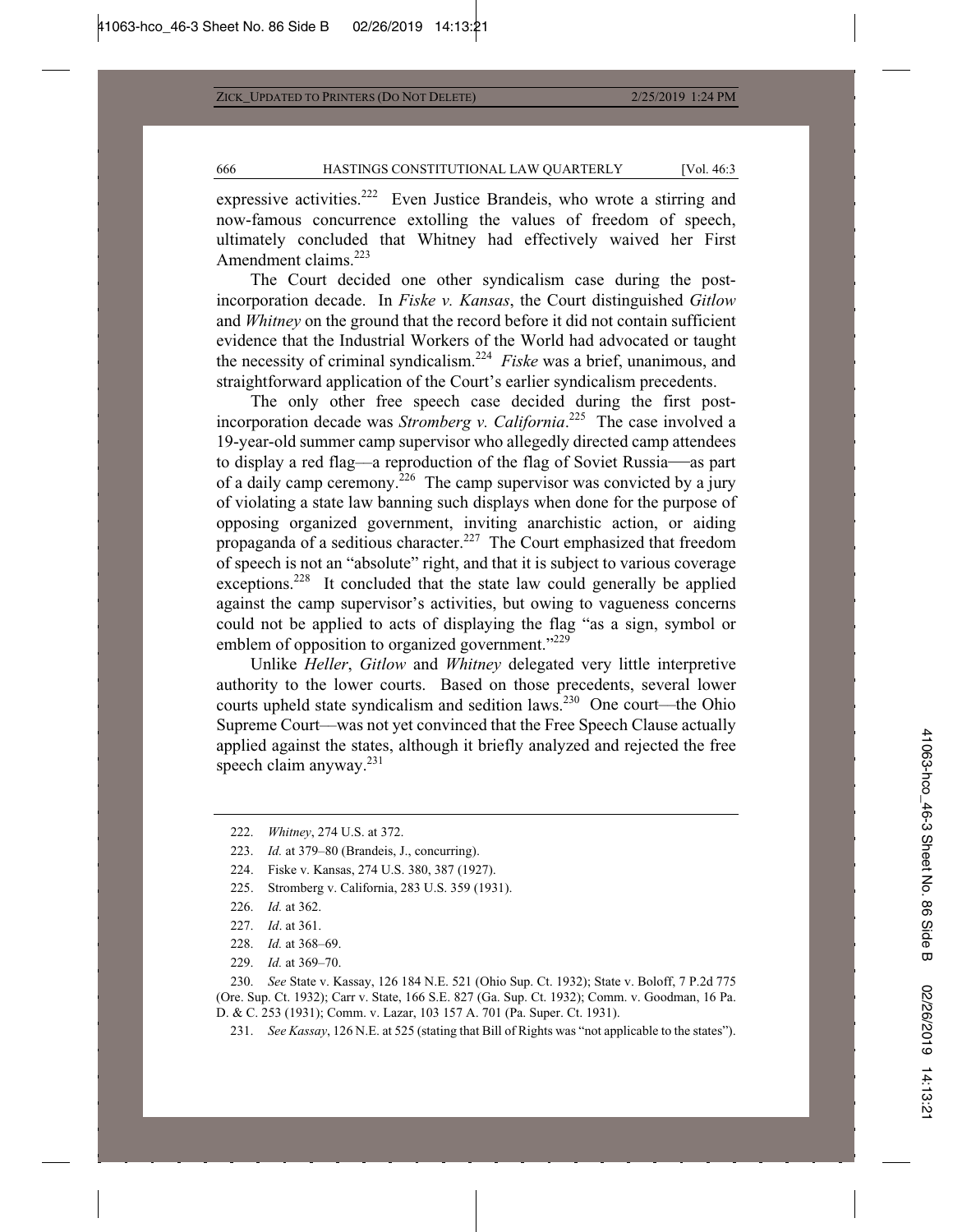As in the Second Amendment context, lower court decisions took a consistent approach to early free speech claims. Typically, they began by observing that the free speech right was not absolute.<sup>232</sup> The decisions then expressed deference to legislative judgments with regard to the need to criminalize communications constituting syndicalism and sedition.233 Some tried their hand at applying the Court's "clear and imminent danger" standard, which had been adopted in the World War I era cases, but did not engage in anything we might consider heightened scrutiny.<sup>234</sup> In all of these cases, the First Amendment claim was rejected.

Free speech claimants were nearly as unsuccessful in other contexts. For example, a federal district court upheld the exclusion from the mails of the *Revolutionary Age*, a Communist publication, on the ground that its content was "indecent."<sup>235</sup> Under the federal postal laws, material that incited arson, murder, or assassination could be deemed non-mailable on the ground that it was "indecent."236 The court rejected the publisher's First Amendment claim, reasoning that "use of the mails is a privilege" rather than a right, and that the postal authorities could exclude publications that even implicitly advocated violence.<sup>237</sup>

Similarly, the D.C. Circuit held that the Federal Radio Commission acted reasonably when it rejected a broadcaster's application for renewal of a radio license.<sup>238</sup> The court interpreted the First Amendment as prohibiting prior restraints on publication, while "leaving to correction by subsequent punishment those utterances or publications contrary to the public welfare."<sup>239</sup> With regard to the First Amendment, the court stated that the only question was whether the federal statute was a "reasonable exercise of

235. Gitlow v. Kiely, 44 F.2d 227, 232 (S. D. N.Y. 1930).

237. *Id.* at 229.

238. Trinity Methodist Church v. Fed. Radio Com., 62 F.2d 850, 852 (D.C. Cir. 1932).

239. *Id.*

 <sup>232.</sup> *See Kassay*, 126 N.E. at 525 ("The right of free speech is fundamental, but it is not absolute."); Boloff, 7 P.2d at 780 ("It is clear that freedom of speech is not an absolute right without limitation."); *Carr*, 166 S.E. at 829 (quoting *Gitlow* concerning non-absolute nature of the free speech right).

 <sup>233.</sup> *See id.* ("The question is therefore legislative, and only becomes justiciable when challenged on the ground that the statute has no reasonable relation to an existing evil."); *Boloff*, 7 P. 2d at 776 ("it is the province of the Legislature to declare what acts are injurious to the public welfare and to prohibit them by legislative enactment as crimes"); *Lazar*, 157 A. at 703 (discussing legislative deference in incitement cases).

 <sup>234.</sup> *See*, *e.g.*, *Boloff*, 7 P. 2d at 784 ("When the threatening language has progress [sic] to the point that it is creating a clear and present danger of action, the state need not wait until the blow is struck, but may proceed to protect the public peace."); *Lazar*, 157 A. at 703 (applying "clear and present danger" standard).

 <sup>236.</sup> *Id.*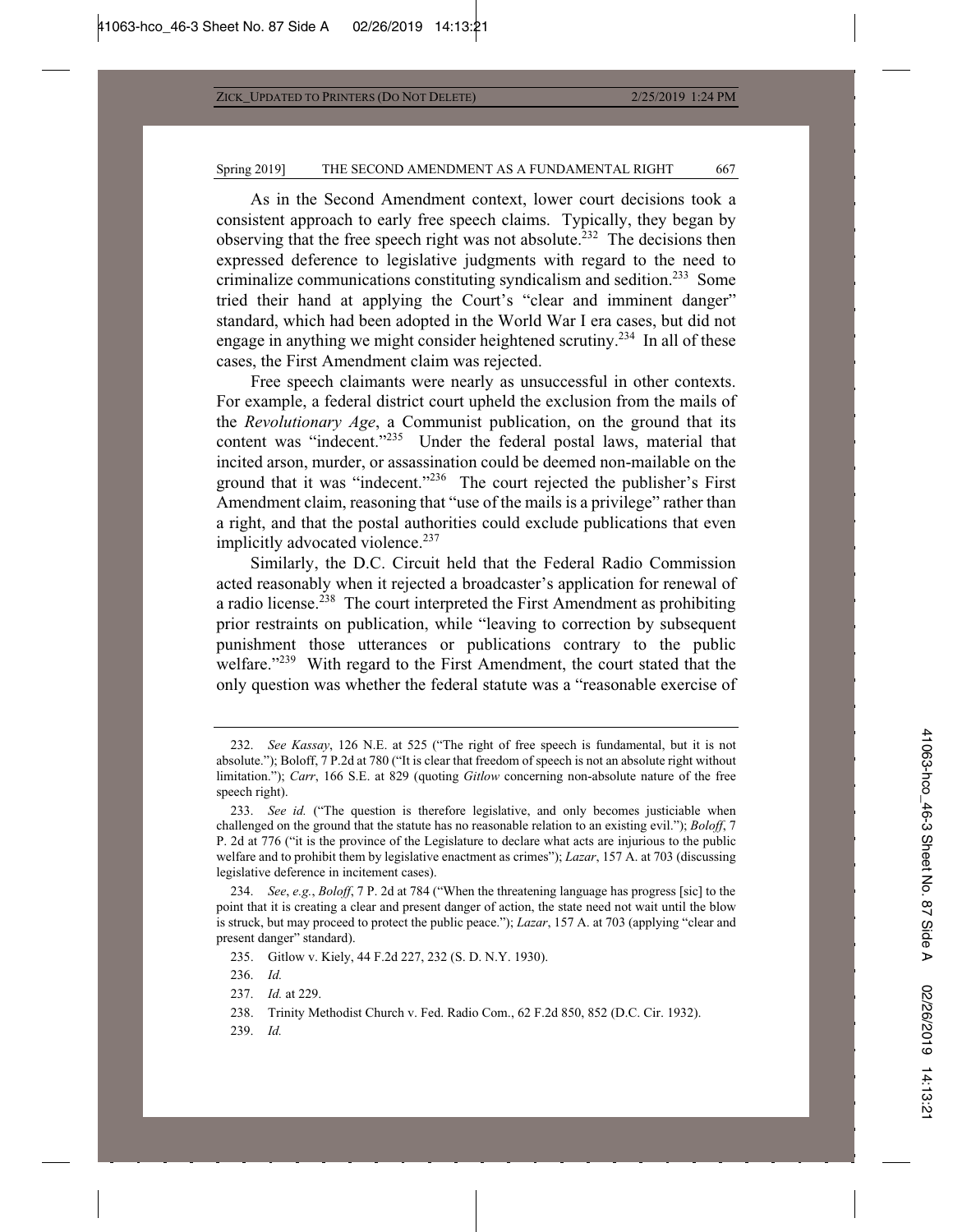governmental control for the public good."240 Since the record showed that the broadcaster had communicated attacks on the courts, Jews, and the Catholic Church (among others), the court held that the agency acted in the public interest in denying its license renewal application.<sup>241</sup>

In another case, a federal district court upheld a criminal contempt of court conviction on the ground that the defendant's publication of a series of articles having to do with racial politics would have the tendency or effect of prejudicing jurors in a pending criminal trial. $242$  Responding to the defendant's claim that he had a right to comment on pending criminal proceedings, the court wrote that freedom of speech and press "are necessarily limited to avoid trespasses upon other rights of equal dignity."<sup>243</sup> The court also observed that these rights were "not paramount to other privileges guaranteed the citizen under the Constitution," including the right to trial by jury.<sup>244</sup>

During this period, arguments about the hierarchy and status of different constitutional rights were already being presented to courts. In one case, the Wisconsin Supreme Court upheld an order enjoining a defendant, then on a crusade to expose the producers of oleomargarine in the state, from publishing lists of such producers.<sup>245</sup> In response to the claim that the order violated the Free Speech Clause, the court observed:

This argument proceeds upon the theory that the right of free speech, for some reason not defined, rests upon a different basis than other rights guaranteed to the citizen by the Constitution. While the right of free speech may in popular estimation be accorded a higher rank than other rights guaranteed to the citizen by the Constitution, in a legal and constitutional sense the right of free speech is of no greater dignity than the right to life, liberty, property, trial by jury, freedom of conscience, and other rights guaranteed to the citizen by the Constitution.246

Arguments about "first-class" and "second class" rights, and the rankings of rights, were thus already gaining some currency in the courts. In this instance, the free speech right was being put "in its place" as just one

244. *Id*.

246. *Id.*

 <sup>240.</sup> *Trinity Methodist Church*, 62 F.2d at 852*.*

 <sup>241.</sup> *Id.*

 <sup>242.</sup> United States. v. Sullens, 36 F.2d 230, 238 (S.D. Miss. 1929).

 <sup>243.</sup> *Id*.

 <sup>245.</sup> John F. Jelke Co. v. Hill, 247 N.W. 576, 582 (Wis. Sup Ct. 1932).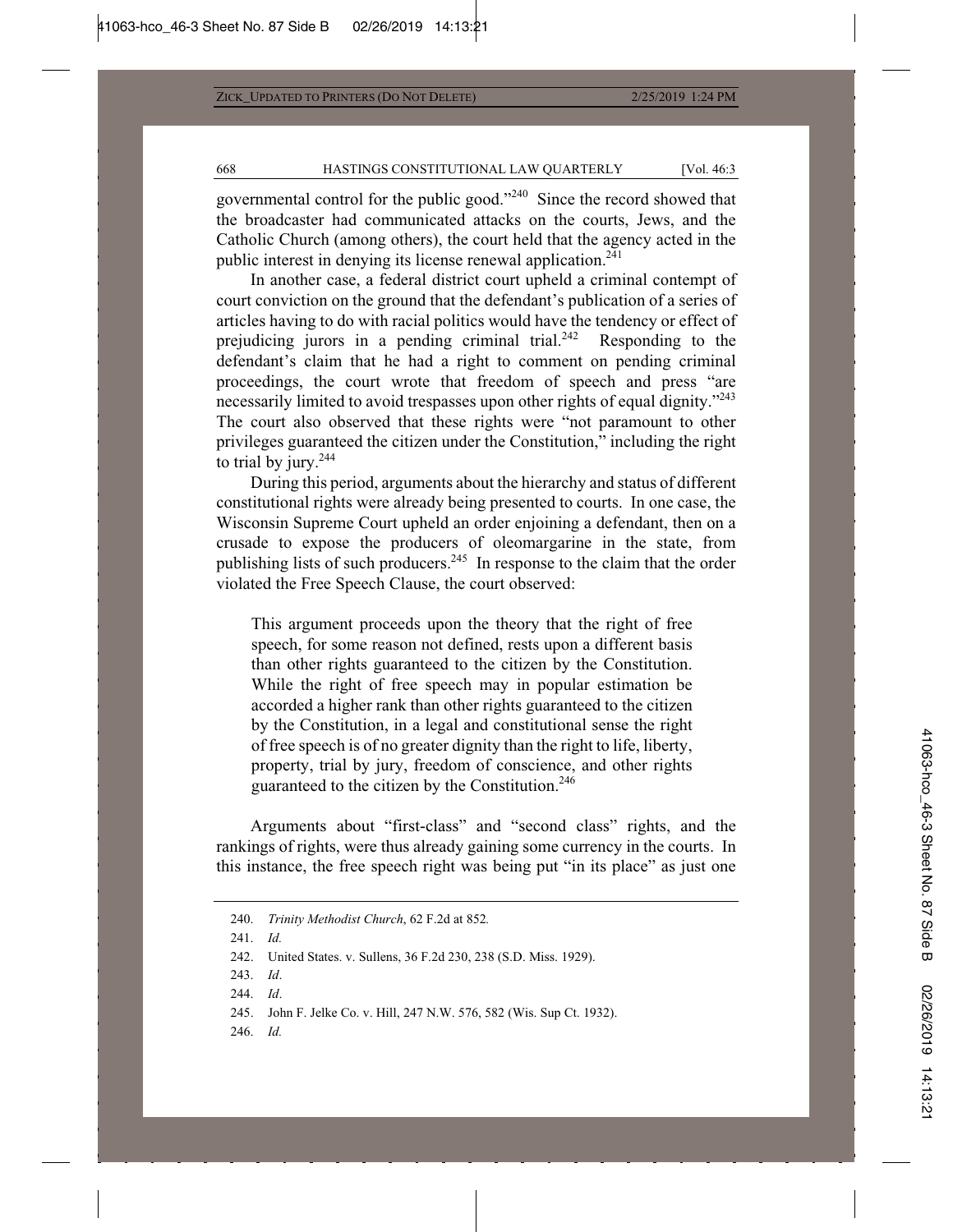among many fundamental rights entitled to no greater weight than others in its class. Regarding the merits of the claim, the court wrote simply: "One may not, under the cover of free speech, wrongfully do injury to the business of another."<sup>247</sup>

Defendants in defamation and libel cases were also generally unsuccessful. This was, of course, well before the Supreme Court's decision in *N.Y. Times Co. v. Sullivan*, which required that state libel laws conform to First Amendment standards.<sup>248</sup> At the time, lower courts relied on the Supreme Court's statement in *Gitlow*, that the rights of free speech and press were not absolute, and held that publishers were responsible for any reputational harms––including harms suffered by public officials––that were caused by their false statements.<sup>249</sup>

The Minnesota Supreme Court upheld a state public nuisance procedure, similar to one later invalidated by the Supreme Court of the United States as a prior restraint, as applied to a newspaper.<sup>250</sup> "There is no constitutional right," the court explained, "to publish a fact merely because it is true."251 Indulging "every reasonable presumption" in favor of the validity of the statute, the court concluded that the public nuisance law was a legitimate exercise of the state's police power.<sup>252</sup>

One federal court of appeals reversed a criminal libel conviction against a newspaper which was based upon publication of a report alleging police misconduct.<sup>253</sup> The decision was based on the court's finding that the article did not meet the statutory definition of libel rather than any constitutional right or principle.254 The appeals court did find that the district court erred in rendering a verdict based upon its *personal* belief that the press had overstepped its proper bounds by criticizing public officers.<sup>255</sup> However, the same appeals court also upheld a contempt order against the defendant, who had published an article criticizing the conduct of his bench trial on the libel charge. $256$ 

248. N.Y. Times Co. v. Sullivan, 376 U.S. 254, 279–80 (1964).

- 253. Francis v. Virgin Islands, 11 F.2d 860 (3d Cir. 1926).
- 254. *Id.* at 862.

 <sup>247.</sup> *Hill*, 247 N.W. at 666–67.

 <sup>249.</sup> *See*, *e.g.*, Pentuff v. Park, 138 S.E. 616, 621–22 (N.C. Sup. Ct. 1927) (upholding libel judgment).

 <sup>250.</sup> State v. Guilford, 219 N.W. 770 (Minn. Sup. Ct. 1928).

 <sup>251.</sup> *Guilford*, 219 N.W. at 462.

 <sup>252.</sup> *Id.* at 460, 463.

 <sup>255.</sup> *See id.* at 863 ("The courts of the Virgin Islands are not instrumentalities for the regulation of the public press.").

 <sup>256.</sup> *Id.* at 865.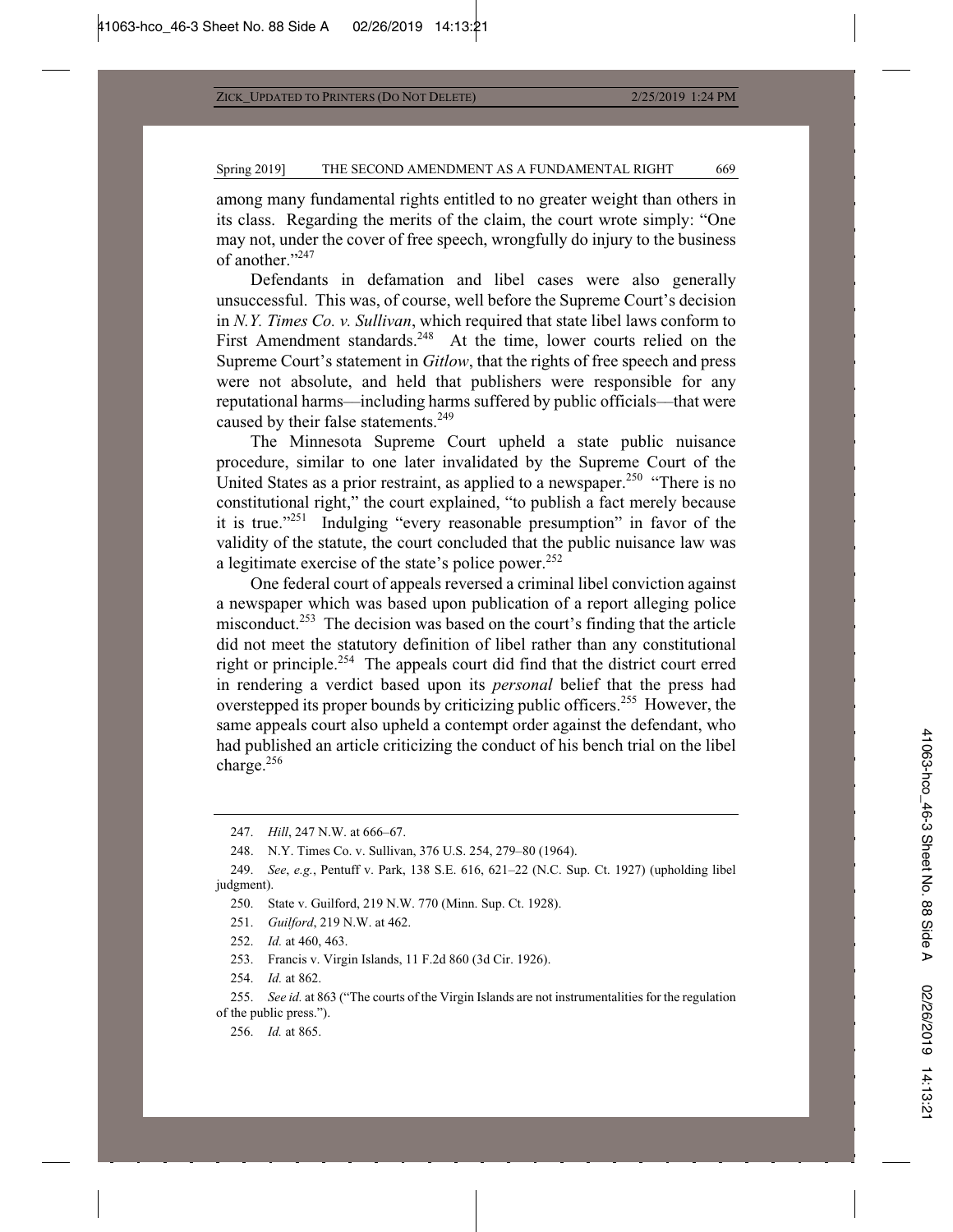Finally, during the period under review, a New York trial court invalidated revocation of the charter of a local chapter of the American Legion based upon the "spirit if not the very letter" of the state and federal constitutions.<sup>257</sup> Specifically, the court concluded that the national organization's revocation of the charter, based on positions the chapter took on matters of public concern, unreasonably inhibited the local chapter's freedom of speech.<sup>258</sup> The court did not elaborate further on the First Amendment issue.

As noted earlier, firearms proponents would undoubtedly argue that the Court's initial hostility to free speech claims reflects the fact that doctrines relating to constitutional rights––including free speech––were still in their infancy. That fact would, of course, significantly limit the force of any argument that relied on a comparison of the success rates or records in First Amendment and Second Amendment cases in their respective first decades.

That, however, is not the point of this comparative exercise. Rather, it is intended to contextualize the claim that the Second Amendment has been *specially* or *uniquely* disfavored during its first post-recognition decade.

Arguments about the proper rank or station of constitutional rights have been circulating for a very long time. Free speech proponents once had to argue that the First Amendment ought not to be consigned to "second-class" status. The class of fundamental rights was new and small, and free speech claimants were staking a claim to the top of the rights hierarchy, or at least equal respect and dignity.

Relative to the Second Amendment in its initial decade, in its first postrecognition decade, the Free Speech Clause was subject to greater restrictions and a much deeper level of skepticism from federal and state courts. The Free Speech Clause was interpreted as protecting a non-absolute right that was circumscribed by a number of coverage exceptions, and enforced under a very deferential standard of judicial review. As noted, some courts even treated litigants to lectures about how the free speech right was not special. At least judged by today's standards, during its first enforcement decade, freedom of speech was arguably itself a "second-class" right.

There is an even more important general lesson to be drawn from the First Amendment's first enforcement decade. Fundamental rights do not come fully formed straight out of the box. They develop over very long periods of time. Thus, although free speech was an anemic right at its origins, the situation for free speech claimants began to improve somewhat

 <sup>257.</sup> Gallaher v. American Legion, 277 N.Y.S. 81, 85 (Sup. Ct. N.Y. Cty. 1934).

 <sup>258.</sup> *Id.* at 85.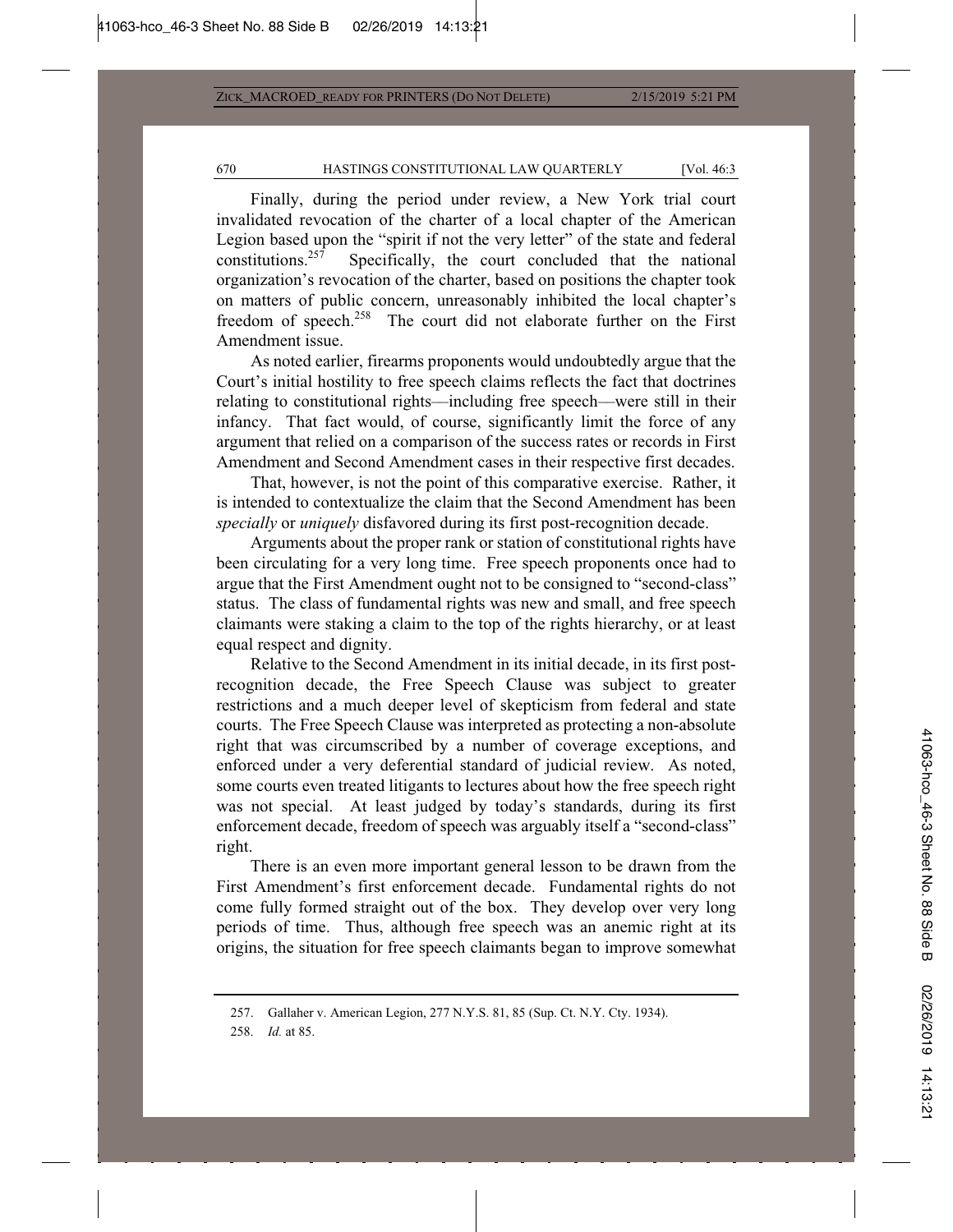in the decade subsequent to the one under consideration. Claimants began to win some important cases, and these precedents established what would later become basic pillars of the modern free speech right.<sup>259</sup> However, it would be another *three decades* before freedom of speech would became "fundamental" in the sense we now tend to think of it—a strong trump against content-based regulations of political speech, and a more general limitation on government efforts to censor or burden expression. $260$ 

For those presently concerned about the supposed "second-class" status of the Second Amendment, first decades ought to be considered mere snapshots in time. They certainly do not dictate what a right will ultimately become. Some rights flourish over time, as the Free Speech Clause certainly has in many respects. Others do not fare as well. The first decade of Free Speech Clause enforcement does not debunk but informs the "second-class" complaints of contemporary gun control opponents. What the Second Amendment has been in its first post-recognition decade may turn out to be very different from what the right eventually becomes. The Article returns to this theme in Part VI, its conclusion.

# *2. The Contemporary Free Speech Clause*

The free speech history lessons are notable, and lessons drawn from them can provide context or perspective concerning modern Second Amendment "second-class" claims. However, what firearms proponents really seem to be after is the supposed "gold standard" treatment accorded to claims under the Free Speech Clause. Measured against the modern free speech right, critics complain, courts have substantially disfavored the right to keep and bear arms. $^{261}$ 

Insofar as the Supreme Court's attention to free speech claims goes, critics have a point––but only up to a point. The Court's docket, particularly

 <sup>259.</sup> During the five years immediately following the Article's study period, the Hughes Court decided a number of cases in which free speech, press, and assembly claims were successful. *See*, *e.g.*, Lovell v. City of Griffin, 303 U.S. 444 (1938) (invalidating conviction for distributing literature on the public streets); Schneider v. New Jersey, 308 U.S. 147 (1939) (same). It was also during this period that the Supreme Court indicated, in its famous footnote in *United States v. Carolene Products*, that courts ought to review burdens on First Amendment rights with special care. During this period, the Court sometimes referred to First Amendment rights as "preferred." 304 U.S. 144, 152 n.4 (1938).

 <sup>260.</sup> *See* N.Y. Times Co. v. Sullivan, 376 U.S. 254, 270–72 (1964) (opining on the "central meaning" of the First Amendment); Brandenburg v. Ohio, 395 U.S. 444, 447–48 (1969) (narrowing the categorical exclusion for speech that incites violence).

 <sup>261.</sup> *See*, *e.g.*, Mance v. Sessions, 896 F.3d 390, 395–96 (5th Cir. 2018) (Willet, J., dissenting) ("Constitutional scholars have dubbed the Second Amendment 'the Rodney Dangerfield of the Bill of Rights.' As Judge Ho relates, it is spurned as peripheral, despite being just as fundamental as the First Amendment.").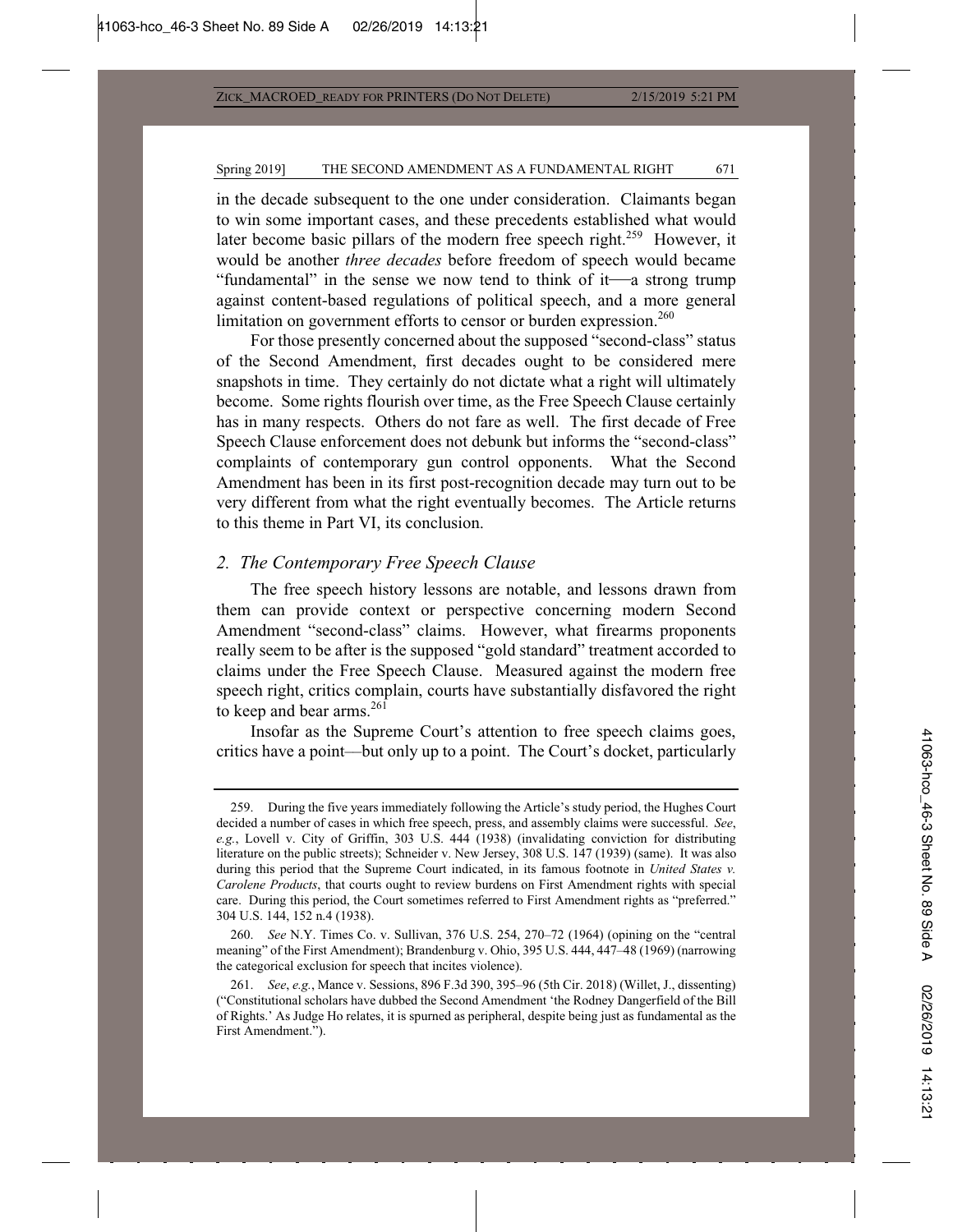in recent years, has featured a significant number of free speech claims.<sup>262</sup> Thus, freedom of speech has clearly not been "orphaned" by the Court, in the way some have argued the Second Amendment has been.

However, several aspects of the free speech comparison are a result of either caricaturing free speech doctrine or misunderstanding its scope. In addition to admitting various coverage exceptions, the Free Speech Clause actually permits a wide range of restrictions on expressive activity.

For example, the notion that strict scrutiny is always––or even ordinarily––applied to free speech claims is false. Moreover, while it is true that strict scrutiny is usually fatal when applied to speech regulations––as it has been for core burdens on Second Amendment rights--- it is not the case that all or most speech regulations are subject to this standard. Only laws that target or single out speech based on its subject matter or viewpoint––a relatively small category—are subject to this standard of review.<sup>263</sup> Among other contexts, strict scrutiny does not apply to content-neutral time, place, and manner regulations, restrictions on expressive conduct, spending conditions that restrict speech, regulations of government employee speech, restrictions on the speech of public school students, many campaign finance regulations, and so on. $264$ 

Under modern First Amendment doctrine, an "intermediate" level of scrutiny frequently applies. Under that standard, freedom of speech can be, and often is, *outweighed* by a range of governmental interests––public order, public safety, residential privacy, workplace efficiency, educational pursuits, and even pure aesthetics.<sup>265</sup> Moreover, as in the case of other fundamental rights, "tiered" scrutiny is becoming a less reliable indicator of whether these and other interests will ultimately prevail. Thus, in some recent free speech

 265. *See, e.g.*, Geoffrey R. Stone, *Content-Neutral Restrictions*, 54 U. CHI. L. REV. 46, 5052 (1987) (observing that, despite the Supreme Court's use of language suggesting heightened scrutiny of time, place, and manner restrictions and content-neutral restrictions on speech mixed with action, the Court often applies a deferential standard in such cases).

 <sup>262.</sup> *See* GREGORY P. MAGARIAN, MANAGED SPEECH: THE ROBERTS COURT'S FIRST AMENDMENT (2017).

 <sup>263.</sup> *See* Reed v. Town of Gilbert, 135 S. Ct. 2218 (2015). *See*, *e.g.*, Texas v. Johnson, 491 U.S. 397, 411–12 (1989) (applying strict scrutiny to law targeting political speech).

 <sup>264.</sup> *See*, *e.g.*, Hill v. Colorado, 530 U.S. 703, 717 (2000) (recognizing right of "privacy" in some "confrontational settings"); Rust v. Sullivan, 500 U.S. 173, 196 (1991) (upholding federal funding restrictions on abortion counseling by physicians at funded programs); FCC v. Pacifica, 438 U.S. 726 (1978) (upholding order limiting time of day when indecent speech could be broadcast on the radio); Clark v. Cmty. for Creative Non-Violence, 468 U.S. 288 (1984) (upholding restrictions on overnight camping in national parks); Frisby v. Shultz, 487 U.S 474, 484 (1984) (recognizing residential privacy and tranquility as substantial interests); Tinker v. Des Moines Indep. Sch. Dist., 393 U.S. 503, 508 (1969) (allowing school officials to restrict speech that disrupts learning); United States v. O'Brien, 391 U.S. 367, 371 (1968) (upholding conviction for public burning of draft card).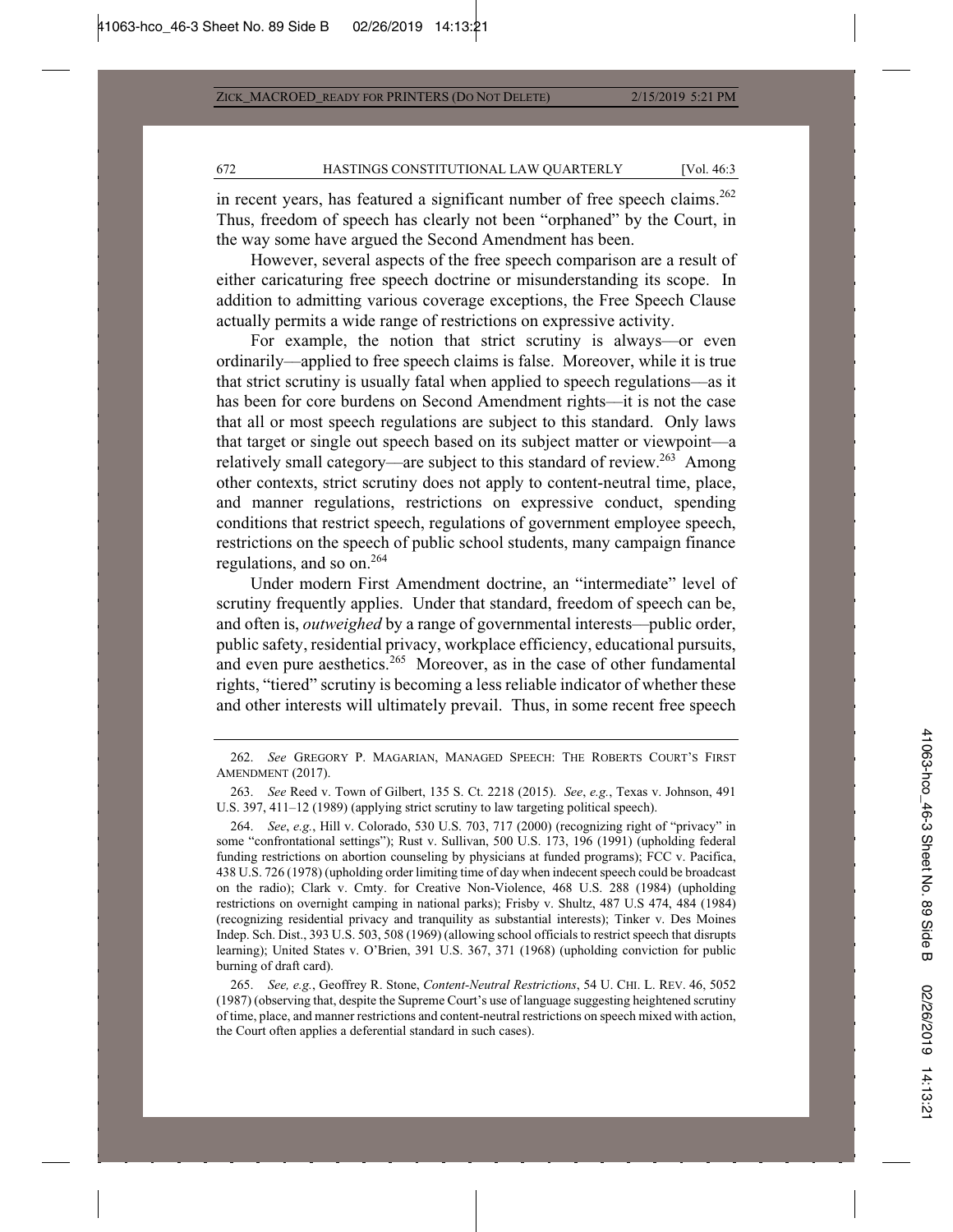cases, the Court has applied intermediate scrutiny that resembles strict scrutiny—and vice versa.<sup>266</sup> Further, the Court has also developed a "government speech" principle that allows the state to explicitly discriminate against private speech—notwithstanding the general rule prohibiting content discrimination—where the government acts as a speaker rather than as a regulator of expression.<sup>267</sup> One wonders how opponents of firearms restrictions would react to a similar doctrine in the Second Amendment context.

Thus, not even the Free Speech Clause is always and everywhere treated as a "first class" fundamental right––at least according to one of the standards relied upon by gun rights proponents. It is no answer to say that gun regulations must *all* be treated as "content-based" by analogy to the Free Speech Clause and thus subject to strict scrutiny. The entire point of gun control laws is to address the subject matter of guns, whereas only a narrow class of laws offends the First Amendment's core content-neutrality principle. The same form of argument would result in treating *all* laws that regulate private property as a violation of the Takings Clause or the Due Process Clause, and *all* laws that regulate the subjects of marriage or voting as subject to strict scrutiny owing to the fact that these laws implicate a fundamental right.

First Amendment doctrines, like those now developing around the Second Amendment, are far more complex and nuanced than "second-class" claimants often suggest. The demand for strict scrutiny for *all* regulations of Second Amendment rights is not a plea for parity with the Free Speech Clause. Rather, it is an argument for a baseline of judicial scrutiny that does not apply to *any other* fundamental constitutional right, including freedom of speech.

To be sure, despite the foregoing limitations, the Free Speech Clause is special. For a variety of reasons unique to its text, history, and cultural salience, the free speech right has expansionist tendencies.<sup>268</sup> Although the Court long ago abandoned the label "preferred" as it relates to freedom of speech, in some respects the Free Speech Clause remains first among equals.

 <sup>266.</sup> *See, e.g.*, McCullen v. Coakley, 134 S. Ct 2518, 2531–32 (2014) (invalidating abortion clinic buffer law under intermediate scrutiny); Williams-Yulee v. Fla. Bar, 135 S. Ct 1656, 1657 (2015) (upholding content-based regulation of judicial campaign speech). *See also* Floyd Abrams, *When Strict Scrutiny Ceased To Be Strict*, SCOTUSBLOG, http://www.scotusblog.com/ 2015/04/s ymposium-when-strict-scrutiny-ceased-to-be-strict.

 <sup>267.</sup> *See* Walker v. Tex. Div., Sons of Confederate Veterans, Inc., 135 S. Ct. 2239, 2248 (2015) (concluding that specialty license plates were government speech and that state could thus discriminate based on content in approving them).

 <sup>268.</sup> *See generally* Amanda Shanor, *First Amendment Coverage*, 93 N.Y.U. L. REV. 318 (2018) (discussing the expansionist tendencies of freedom of "speech").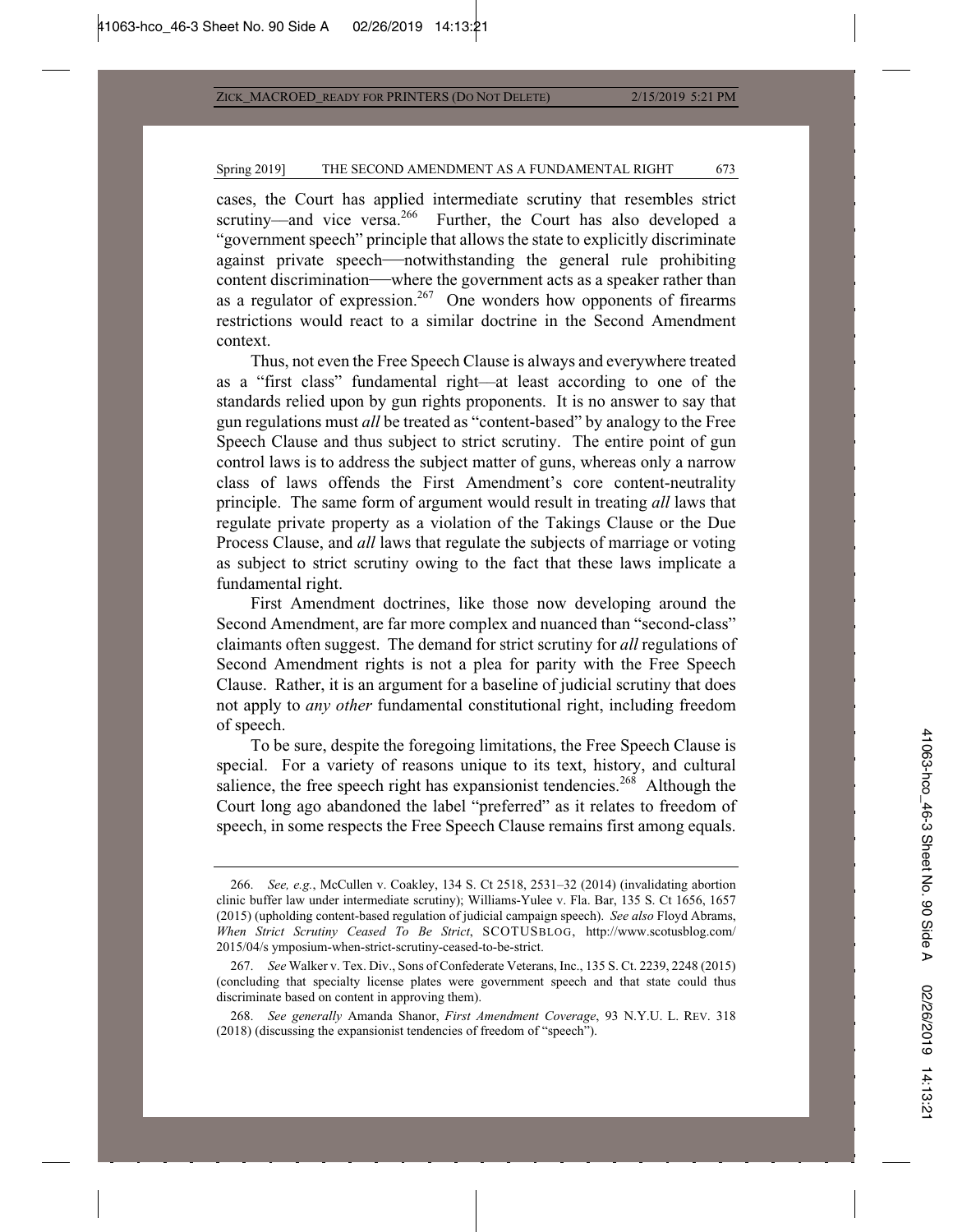Once we strip away arguments about strict scrutiny and particular doctrines, what firearms proponents seem to want is the same degree of respect and regard for the right to keep and bear arms that is generally accorded the freedom of speech. So long as there is a preferred fundamental right in this sense, anything else will, by definition, look "second-class."

However, the quest for free speech-like specialness is problematic. The modern free speech right is a function of a unique history and distinctive attributes. To simplify greatly, owing to the textual and conceptual capaciousness of "speech" and the ubiquity of communicative activity, it is relatively easy to argue that laws implicate and regulate freedom of speech. As a result, freedom of speech has burrowed into vast and increasingly expansive areas of regulation, politics, and culture. Further, free speech rights have long been a cornerstone of American democracy. They have facilitated social movements, political mobilization, and broad constitutional change.<sup>269</sup>

Over time, the currency of free speech arguments and their influence on social and political discourse have contributed to what Fred Schauer calls the "magnetism" of the Free Speech Clause.<sup>270</sup> Owing to their salience and influence, free speech claims seem to be irresistible to litigants and judges. In these general respects, then, free speech is indeed special. It is little wonder, then, that proponents of gun rights—along with advocates and defenders of equal protection, free exercise, and other constitutional rights—have frequently invoked the Free Speech Clause as a model and as a means of enforcement.<sup>271</sup> Like the free speech right, proponents of gun rights and other fundamental rights claim that their right is antecedent––a necessary condition for the enjoyment of other rights.<sup>272</sup>

The quest by firearms proponents for free speech-like specialness raises important questions about the modern conception of both rights. The Free Speech Clause's magnetism poses some acute problems for the system of constitutional rights. For example, critics have argued that the free speech right crowds out other arguments, colonizes other areas of law, alters nonfree speech constitutional doctrines, and threatens broad regulatory agendas.273 To be sure, the Second Amendment would not likely pose the

 <sup>269.</sup> *See* ZICK*, supra* note 86, at ch. 5 (discussing the role of freedom of speech in the Civil Rights Movement).

 <sup>270.</sup> *See* Schauer, *supra* note 194.

 <sup>271.</sup> *See generally* ZICK, *supra* note 86.

 <sup>272.</sup> *Id.* at 6 (explaining free speech antecedence).

 <sup>273.</sup> There is an expansive, and growing, literature devoted to these problems. *See*, *e.g.*, Amanda Shanor, *The New Lochner*, 2016 WIS. L. REV. 133, 176–82 (2016) (discussing the Free Speech Clause's deregulatory power); Leslie Kendrick, *First Amendment Expansionism*, 56 WILL.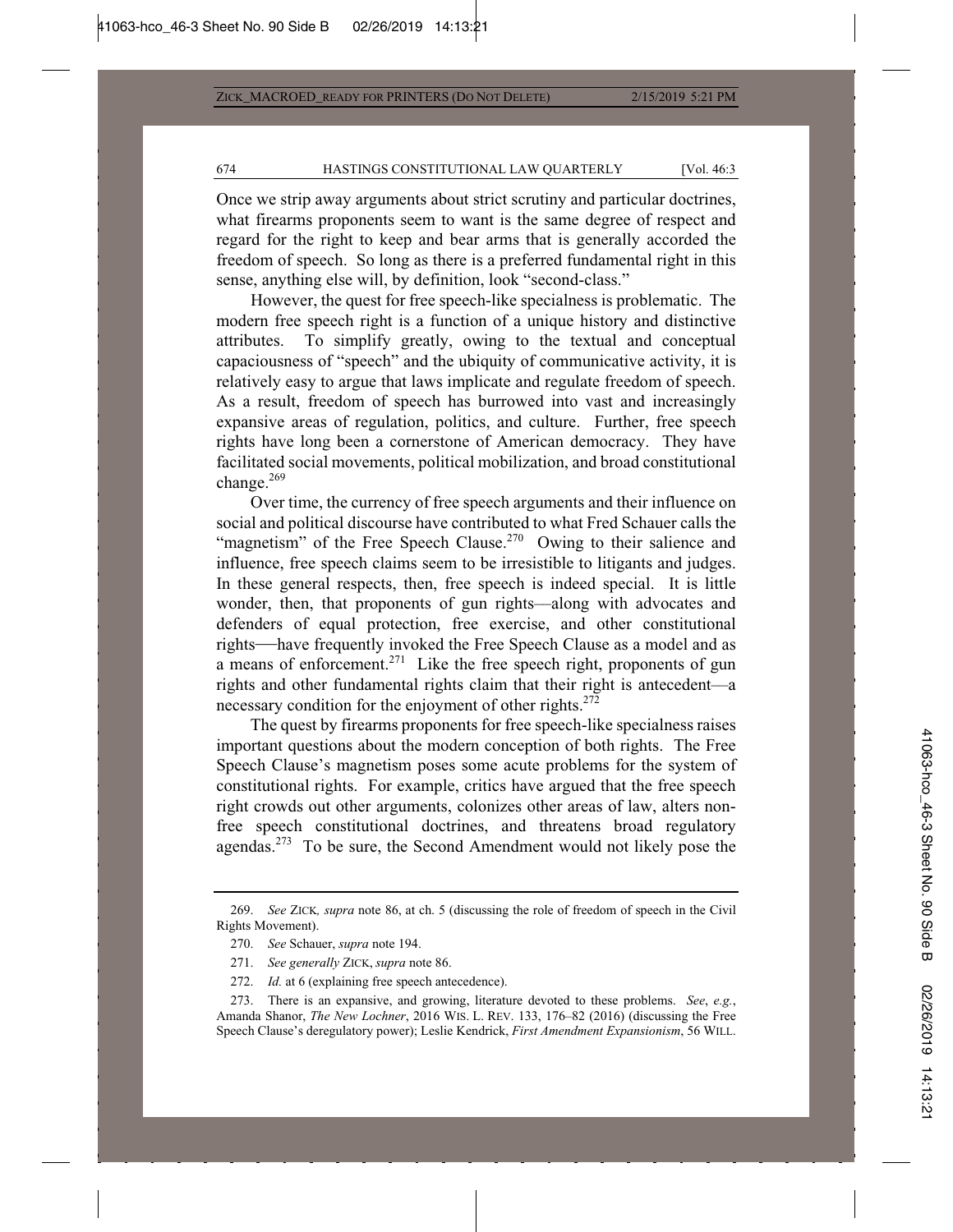same set of problems were it to act like the Free Speech Clause. However, an exalted Second Amendment could pose some unique problems of its own. It could, as some have suggested, distort constitutional discourse and deter reasonable gun control measures.<sup>274</sup> Broad interpretations of public carry rights could also inhibit free speech and assembly, or complicate law enforcement.<sup>275</sup> Owing to these and other concerns, some might argue that instead of leveling the Second Amendment *up* to make it as special as free speech, we ought to consider leveling the Free Speech Clause *down*.

The analogy firearms rights proponents have drawn to freedom of speech is more complicated than is often appreciated. The history of the free speech right shows that in its first decade, freedom of speech was a rather anemic fundamental right. Judged according to contemporary standards, courts have not subjected Second Amendment claims to foreign or disfavored doctrinal rules but rather have applied doctrines that in many respects resemble those applied in free speech contexts. Moreover, the fact that the Second Amendment has not (yet) attained the same veneration and magnetism as the Free Speech Clause does not mark it as "second-class." Any difference in status or magnetism relates more to the unique experiences and attributes of the free speech right than to any grand conspiracy—judicial or otherwise—to deprive the Second Amendment of its rightful place in the hierarchy of fundamental rights.

# **D. "Orphaned," Abandoned, and Neglected Constitutional Rights**

One final complaint, associated most closely with Justice Thomas, is that the Supreme Court has abandoned the Second Amendment by failing to review lower court decisions and elaborate on its meaning.<sup>276</sup> As noted earlier, now that the Court has granted certiorari in a Second Amendment case, that claim will itself have to be abandoned.<sup>277</sup> Still, the concept of abandoning or orphaning fundamental rights merits some attention. Although we do not know why the Supreme Court accepted review in the

<sup>&</sup>amp; MARY L. REV. 1199 (2015) (critiquing the tendency of the Free Speech Clause to colonize other areas of law).

 <sup>274.</sup> *See*, *e.g.*, Blocher, *supra* note 10.

 <sup>275.</sup> *See, e.g.*, Timothy Zick, *Arming Public Protests*, 104 IOWA L. REV. 223 (2018) (discussing intersection between free speech and Second Amendment rights in context of public protests and demonstrations); Jeffrey Bellin, *The Right to Remain Armed*, 93 WASH. U. L. REV. 1 (2015) (discussing intersection between Fourth Amendment and open carry laws).

 <sup>276.</sup> *See*, *e.g.*, Silvester v. Becerra, 138 S. Ct. 945, 952 (2018) (Thomas, J., dissenting) ("The right to keep and bear arms is apparently this Court's constitutional orphan.").

 <sup>277.</sup> *See* N.Y. State Rifle & Pistol Ass'n v. City of New York, 883 F.3d 45 (2d Cir. 2018), cert. granted. 2019 WL 271961.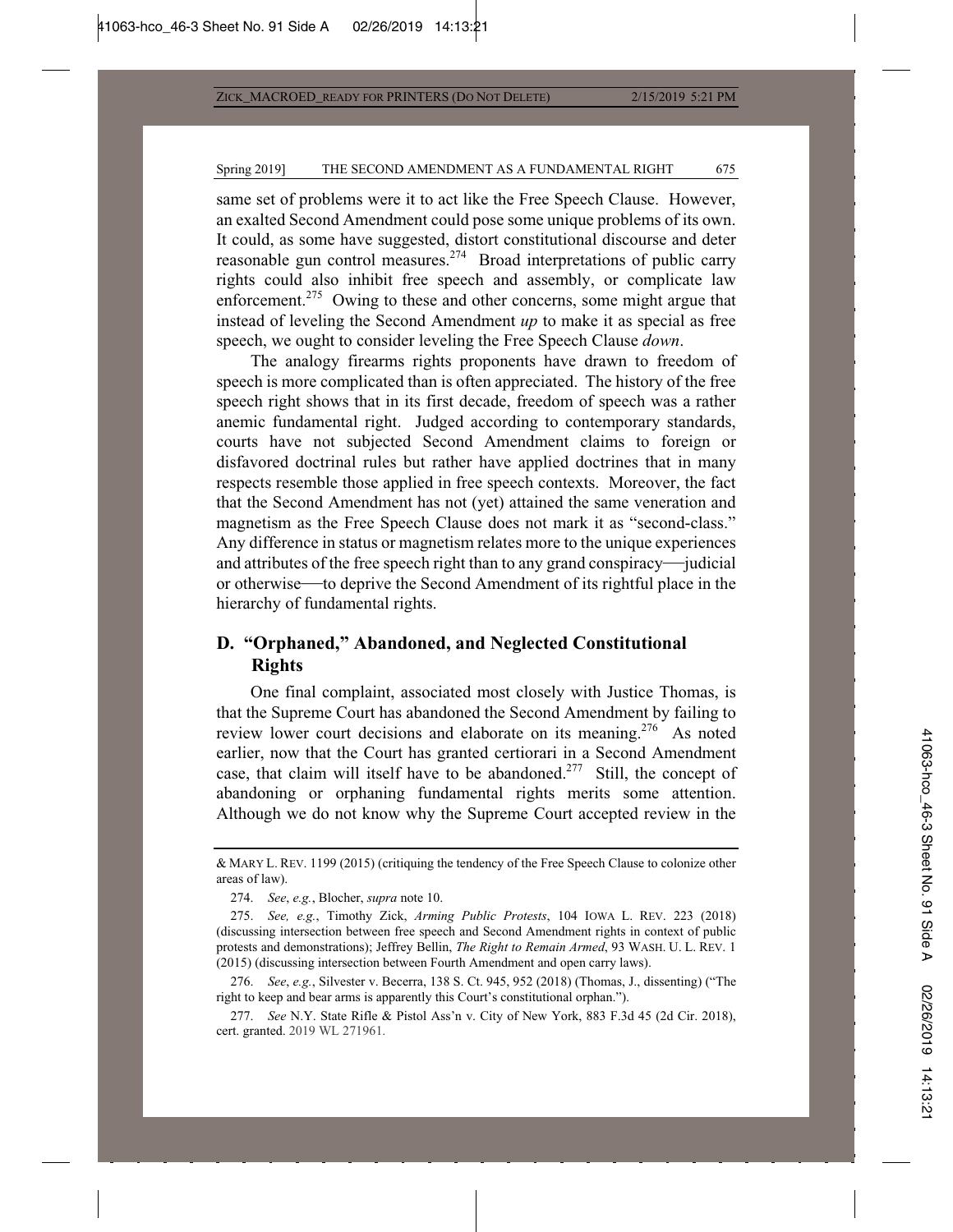recent case, it may have done so out of a concern that it was shirking its constitutional duty to elaborate on the meaning of a constitutional right. Correcting that misperception may influence how much ground the Court thinks it needs to make up. This Section examines what it means to say that a constitutional right has been orphaned, abandoned, or neglected. It shows that the Second Amendment has not been subjected to any untoward or exceptional treatment in this regard either, particularly relative to how other fundamental constitutional rights have been treated by the Court.

Of course, nothing compelled the Court to take any Second Amendment cases. There are non-abdication explanations for the Court's failure to review gun rights claims for the past decade. Perhaps there was some uncertainty on the Court regarding how the Second Amendment's doctrinal rules ought to be constructed. Allowing lower courts to sort these rules out in the first instance could be very helpful in terms of future decisions and interpretations. Or perhaps the justices could not agree on a proper case to take, or circuit split to address, or were concerned about how their colleagues might interpret the Second Amendment.<sup>278</sup> They may also have been aware that the political process has generally produced robust protection for gun rights, thus reducing the need for judicial action. Or they may have been concerned that a broad interpretation of the Second Amendment, for instance one relating to public carry rights, could have negative consequences in terms of public safety. All of these factors, and others, likely reduced the incentives for Supreme Court intervention.

There is no established standard or metric for determining whether or when the Court has orphaned, abandoned, or neglected a constitutional right. If orphaning a right means to permanently abandon it, that is clearly not the case with regard to the Second Amendment. It seems likely that the Court will continue to add Second Amendment cases to its future docket.

As the life cycle of other fundamental rights shows, a decade-long silence does not a constitutional orphan make. Moreover, fundamental rights can be abandoned or neglected at birth, only to be reunited with the family of fundamental rights later on. Finally, in terms of doctrinal neglect, the Second Amendment has not suffered nearly the long-term effects that other rights, or certain aspects of them, have experienced.

It might make sense to think of the Second Amendment as having been "orphaned" or abandoned during the long era prior to *Heller*, during which the Court failed to recognize an individual right to keep and bear arms. On this view, *Heller* actually rescued the Second Amendment from its initial abandonment. We might say the same thing about the Free Speech Clause,

 <sup>278.</sup> *See* Levinson, *supra* note 14, at 23–24 (discussing reasons for the Court's reticence).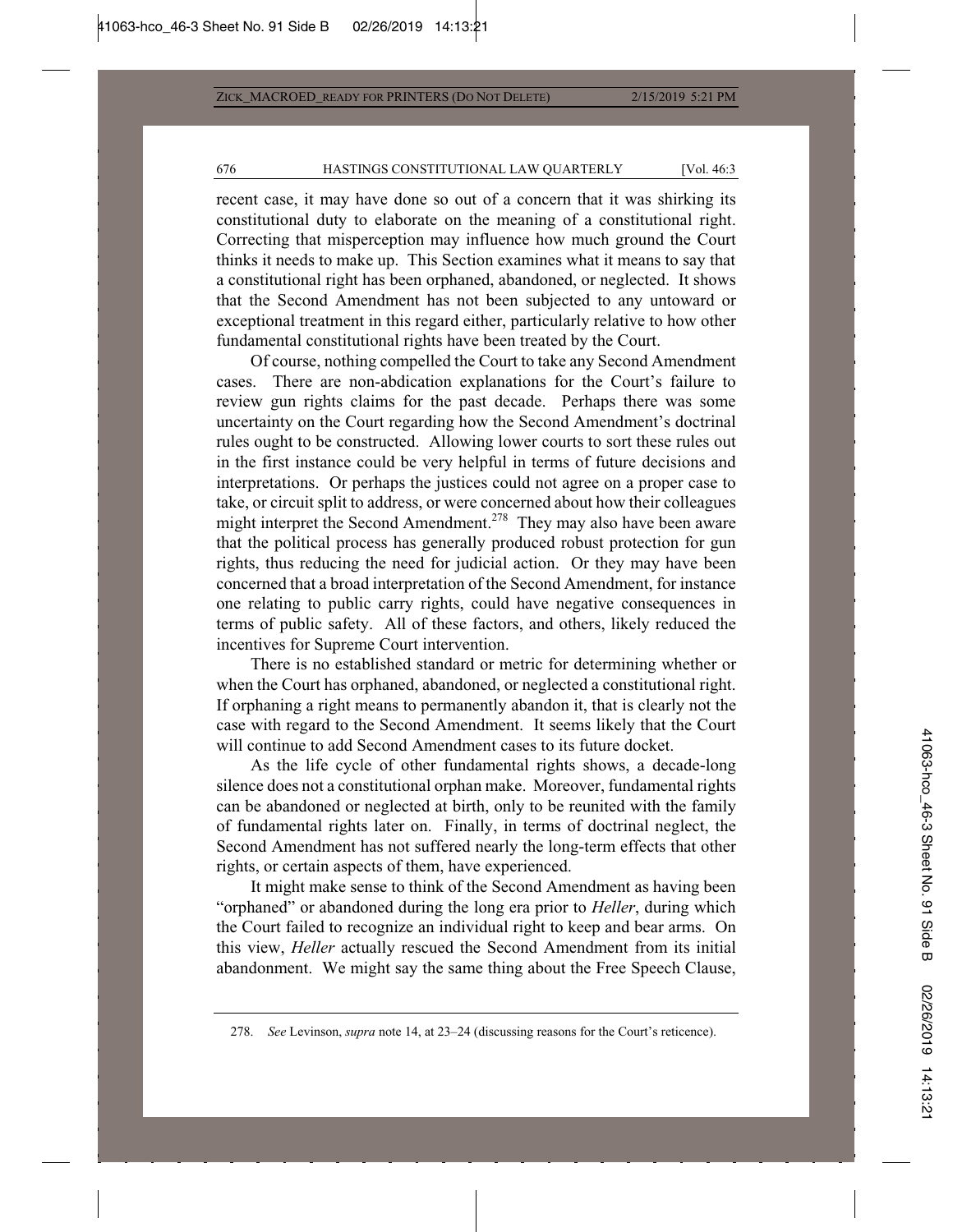which the Court essentially abandoned until the first quarter of the twentieth century when it addressed World War I era sedition cases. Judged according to this historical standard, a decade––or even three––of silence pales in comparison to the abandonment of these provisions in their early years.

The true orphans of the Constitution, it would seem, are those that have been forever abandoned or effectively banished from the class of fundamental rights. There are several obvious examples. Owing to its effective abandonment, one commentator has dubbed the Third Amendment, which restricts the quartering of soldiers in private homes, "the Rodney Dangerfield of the Bill of Rights."<sup>279</sup> Judge Robert Bork famously dismissed the Ninth Amendment's reservation of rights not enumerated elsewhere in the Constitution as an "inkblot."280 The Fourteenth Amendment's Privileges and Immunities Clause was effectively abandoned in 1873, when the *Slaughterhouse-House Cases* held that it did not protect a broad range of fundamental rights. $^{281}$ 

Moreover, certain fundamental rights have been orphaned or abandoned through absorption or collapse into other provisions. The equality and substantive rights aspects of the Privileges and Immunities Clause are now performed by the Equal Protection Clause and the Due Process Clause, respectively. Looking to the First Amendment, the Supreme Court has not based any decision on the Assembly Clause in more than three decades.<sup>282</sup> Ditto the Petition Clause, which the Court long appended to the Assembly Clause before turning it into a right of expressive association.<sup>283</sup> The Press Clause has received more attention from the Court, but like the assembly and

 <sup>279.</sup> *See* Glenn Harlan Reynolds, *Foreword: The Third Amendment in the 21st Century,* 82 TENN. L. REV. 491, 491 (2015) ("For many years, the Third Amendment to the Constitution has been the Rodney Dangerfield of the Bill of Rights, getting no respect.").

 <sup>280.</sup> Mark C. Niles, *Ninth Amendment Adjudication: An Alternative to Substantive Due Process Analysis of Personal Autonomy Rights*, 48 UCLA L. REV. 85, 97–98 (2000) (quoting Nomination of Robert H. Bork to be Associate Justice of the Supreme Court of the United States: Hearing before the *S. Comm. on the Judiciary*, 101st Cong. 117 (1989) (testimony of Robert Bork), reprinted in 2 THE RIGHTS RETAINED BY THE PEOPLE: THE HISTORY AND MEANING OF THE NINTH AMENDMENT 441 (Randy E. Barnett ed., 1993)).

 <sup>281.</sup> Slaughter-House Cases, 83 U.S. 36 (1873). The Court did rely on the Privileges and Immunities Clause in *Saenz v. Roe*, 526 U.S. 489 (1999), which held that the right to interstate travel was protected by the provision. However, it has refused to re-engage with the clause in other respects, including incorporation of fundamental rights. *See* McDonald v. City of Chicago, 561 U.S. 742 (2010).

 <sup>282.</sup> *See* Ashutosh Bhagwat, *The Democratic First Amendment* 110 NW. U. L. REV. 1097, 1098 (2016).

 <sup>283.</sup> *See* JOHN D. INAZU, LIBERTY'S REFUGE: THE FORGOTTEN FREEDOM OF ASSEMBLY (2012).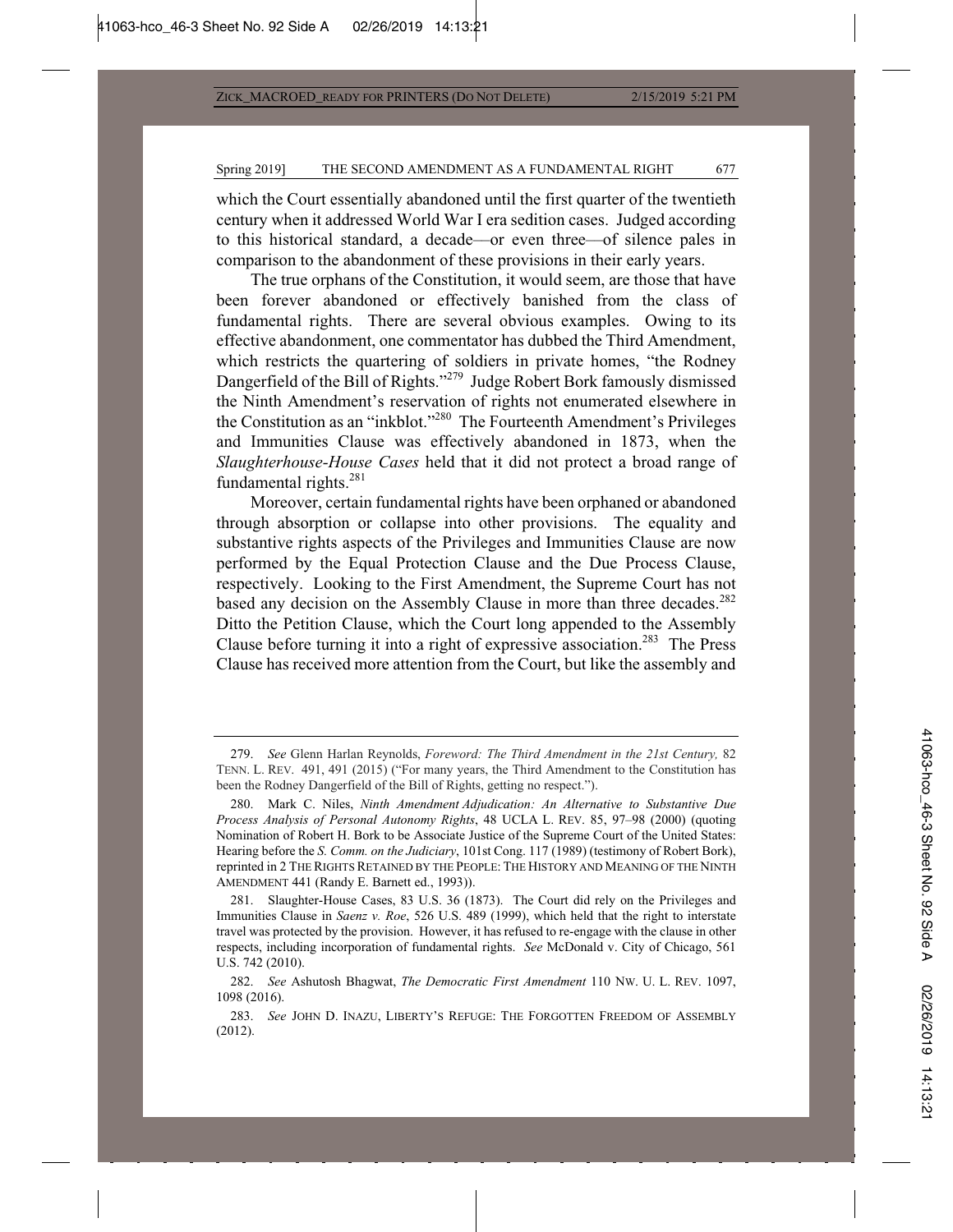petition rights the Court has more or less collapsed freedom of the press into the Free Speech Clause.<sup>284</sup>

To be sure, the Court has not altogether ignored these "expressive" rights. Some decisions have at least referenced the Assembly Clause.<sup>285</sup> However, the Court has not expressly elaborated or constructed the meaning of the Assembly Clause, or accepted "Assembly Clause" cases for review. Further, the Court has often written about the *values* served by a free press; but that has not resulted in any distinctive interpretations of freedom of the press.286 Finally, the Court has indicated that the Petition Clause more or less overlaps with the Free Speech Clause, and declined to elaborate further. The general approach has been to collapse all of these rights into a fictional "Free Expression Clause."<sup>287</sup>

Thus, some enumerated constitutional rights have indeed been orphaned or abandoned by the Supreme Court. However, the Second Amendment has not experienced anything like this kind of treatment. The Court has clearly not forever abandoned the provision or abdicated its role as the final interpreter of its meaning. Even before the recent grant, the Supreme Court had not treated the Second Amendment as anachronistic, indecipherable, or ancillary to some other constitutional right.

The real complaint appears to be that the Court has *neglected* the Second Amendment by failing to address its meaning during the past decade. Free Speech Clause proponents could have made a similar argument during the decades after that provision was recognized as a fundamental right. As discussed earlier, in the first decade the Court accepted only three cases for review, and its decisions did not add anything of substance to the interpretation of the free speech right.

Recognizing a fundamental right and subsequently failing to elaborate its meaning is a rather mild form of neglect when judged according to the experience of other rights and aspects of those rights. For example, the Supreme Court first interpreted the Free Exercise Clause in 1878, in *Reynolds v. United States*. 288 Reviewing a federal prosecution for bigamy, the Court narrowly construed the free exercise right to prohibit Congress from restricting or punishing a person's religious *beliefs*, but to permit it to broadly regulate *conduct* through criminal and other laws. Twelve years

- 287. ZICK, *supra* note 86, at 77–78.
- 288. 98 U.S. 145 (1878).

 <sup>284.</sup> *See* Michael W. McConnell, *Reconsidering* Citizens United *as a Press Clause Case*, 123 YALE L.J. 412, 416 (2013).

 <sup>285.</sup> *See* Whitney v. California, 274 U.S. 357, 375 (1927) (Brandeis, J., concurring).

 <sup>286.</sup> *See* Sonja West, *Awakening the Press Clause*, 58 UCLA L. REV. 1025 (2011).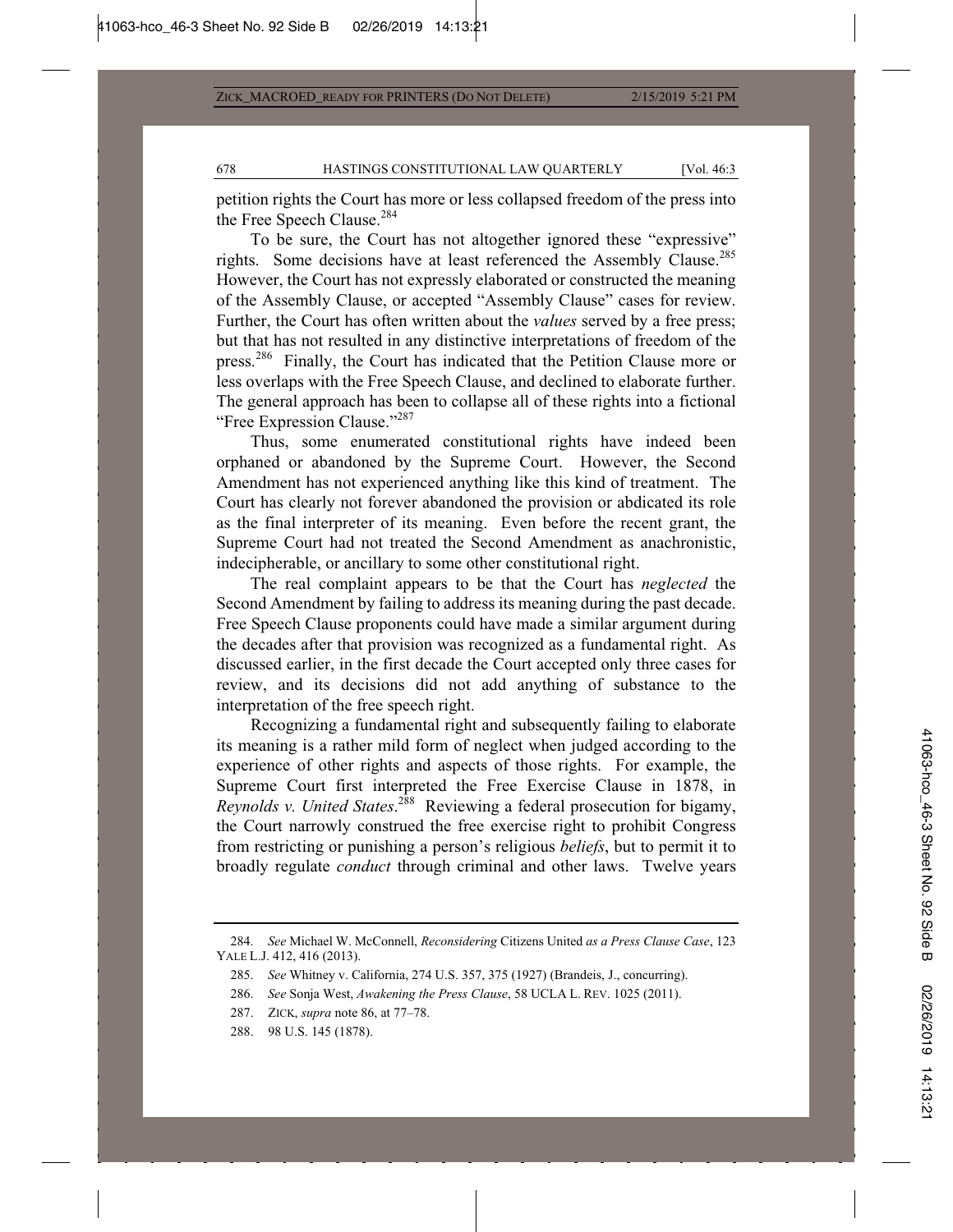later, in dicta, the Court reaffirmed the belief/conduct distinction.<sup>289</sup> And there matters stood, until the Court incorporated the free exercise right in the  $1940s$ <sup>290</sup> It would be another two decades before the Court finally abandoned the belief/conduct distinction and adopted a form of heightened scrutiny for free exercise claims.<sup>291</sup> If neglect is measured in decades, the Second Amendment has a very long way to go.

Other constitutional rights have suffered from extensive postrecognition neglect. For example, the Court suggested in the 1960s, and then again in the 1980s, that there is a right of "intimate association."<sup>292</sup> However, in the ensuing decades, it has not elaborated on the scope or substance of the right.<sup>293</sup> The right sometimes makes a cameo appearance, as it did in the Court's recent marriage equality decision, but otherwise remains a mystery.<sup>294</sup>

The Court has also neglected, for varying periods, specific aspects or dimensions of fundamental rights. This has been true of several aspects of the Free Speech Clause. For example, although the Court held in 1969 that public school students enjoyed free speech rights, it did not elaborate on those rights for almost two decades.<sup>295</sup> During the 1960s, the Court indicated that public university students enjoy robust free speech rights.<sup>296</sup> However, the Court has not taken many free speech cases in that context since. As a result, it has largely been left to lower courts to ascertain, for example, what constitutional standard applies to student speech and how the First Amendment applies more generally on public university campuses.<sup>297</sup> Finally, again in the free speech area, in 1942 the Court cast "purely

 293. *See* Kenneth L. Karst, *The Freedom of Intimate Association*, 89 YALE L.J. 624 (1980) (tracing the origins of the right but noting that its parameters are unclear).

 294. *See* Obergefell v. Hodges, 135 S. Ct. 2584, 2599–600 (2015) (observing that same-sex couples have the same right as opposite-sex couples to enjoy intimate association)*.*

 295. *See* Tinker v. Des Moines Indep. Cmty. Sch. Dist, 393 U.S. 503 (1969); Bethel Sch. Dist. No. 403 v. Fraser, 478 U.S. 675 (1986).

 296. *See* Keyishian v. Bd. of Regents, 385 U.S. 589 (1967). The Court has addressed issues relating to recognition of student groups and funding issues. Healy v. James, 408 U.S. 169 (1972); Rosenberger v. Rector of the University of Virginia, 515 U.S. 819 (1995); Board of Regents v. Southworth, 526 U.S. 1038 (1999). However, none of these precedents address standards specific to university student speech.

 297. *See* John D. Inazu, *The Purpose (and Limits) of the University*, UTAH L. REV. (2018); Mary-Rose Papandrea, *The Free Speech Rights of University Students*, 101 MINN. L. REV. 1801 (2017).

 <sup>289.</sup> *See* Davis v. Beason, 133 U.S. 333 (1890).

 <sup>290.</sup> Cantwell v. State of Connecticut, 310 U.S. 296, 303 (1940).

 <sup>291.</sup> Sherbert v. Verner, 374 U.S. 398, 405–06 (1963).

 <sup>292.</sup> *See* Griswold v. Connecticut, 381 U.S. 479 (1965) (relying on marital association to invalidate restrictions on distribution and receipt of contraceptive information); Roberts v. Jaycees, 468 U.S. 609 (1984) (referring to the right, but not elaborating upon it).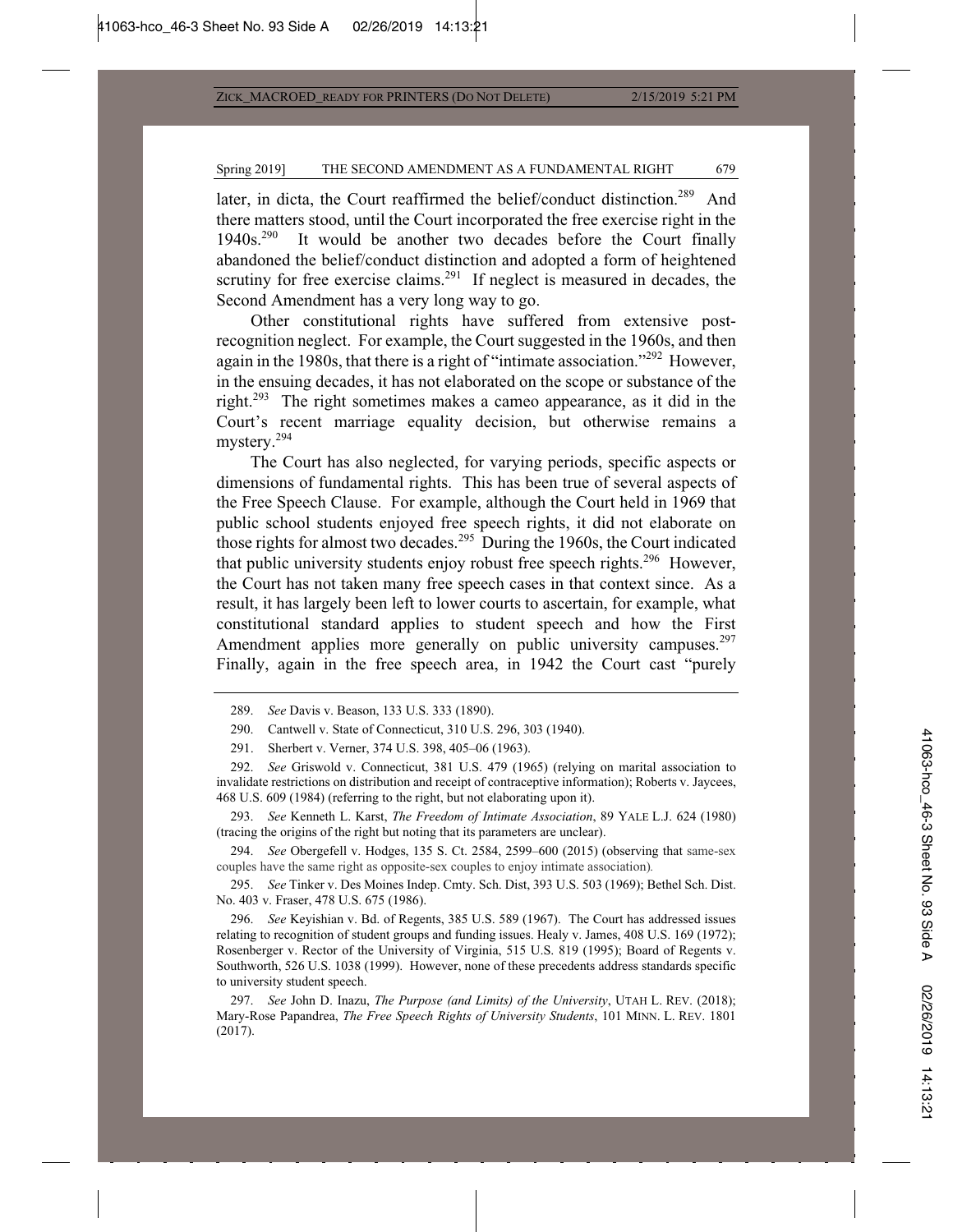commercial advertising" outside the domain of the First Amendment.<sup>298</sup> There it languished until 1976, when the Court concluded that commercial speech was entitled to some First Amendment protection.<sup>299</sup>

There are other examples of rights, or aspects of rights, that the Court has neglected for far longer than a decade if not abandoned altogether. Since 2008, the Supreme Court has essentially left it to lower courts to flesh out the meaning of the right to habeas corpus in cases involving suspected terrorists.<sup>300</sup> The original Constitution contains a prohibition on state impairment of contracts.<sup>301</sup> However, the Court's early interpretation of this provision led to the right's effective abandonment or at least its severe neglect in subsequent decades.<sup>302</sup>

Judged in relation to these examples, the Court's initial silence regarding Second Amendment rights has been neither unusual nor a cause for marked concern. It is not indicative of the kind of abandonment or severe neglect that other fundamental rights have experienced. A decade is not a very long time in terms of the life span of a constitutional right. In comparative terms, the argument that the Court had "orphaned" the Second Amendment or subjected it to severe neglect was at least premature. It should not encourage or suggest making up for lost ground in future Second Amendment cases.

# **Conclusion – The Second Amendment's Second Act**

The principal burden of this Article has been to assess the merits of various claims that the Second Amendment, as it has been interpreted and enforced, is a "second-class" constitutional right. As the foregoing analysis shows, fundamental rights are dynamic constructs. As the experiences of the Free Speech Clause, the Free Exercise Clause, and other fundamental rights suggest, what the Second Amendment has been in its first decade will not determine what it will become in its second decade and beyond.

The dynamics that affect constitutional rights tend to play out over the course of long periods of time, and in response to a variety of influences and circumstances.<sup>303</sup> As Professor Jack Balkin has observed:

 <sup>298.</sup> Valentine v. Chrestensen, 316 U.S. 52, 54 (1942).

 <sup>299.</sup> Va. State Bd. of Pharmacy v. Va. Citizens Consumer Council, 425 U.S. 748, 761–62 (1976).

 <sup>300.</sup> *See* Levinson, *supra* note 14, at 24 (suggesting that the Court has been absent from the debate over habeas corpus rights of alleged enemy aliens after Boumediene v. Bush, 553 U.S. 723 (2008)).

 <sup>301.</sup> U.S. CONST. art. I, §10.

 <sup>302.</sup> Home Bldg. & Loan Ass'n v. Blaisdell, 290 U.S. 398 (1934).

 <sup>303.</sup> *See generally* ZICK, *supra* note 86.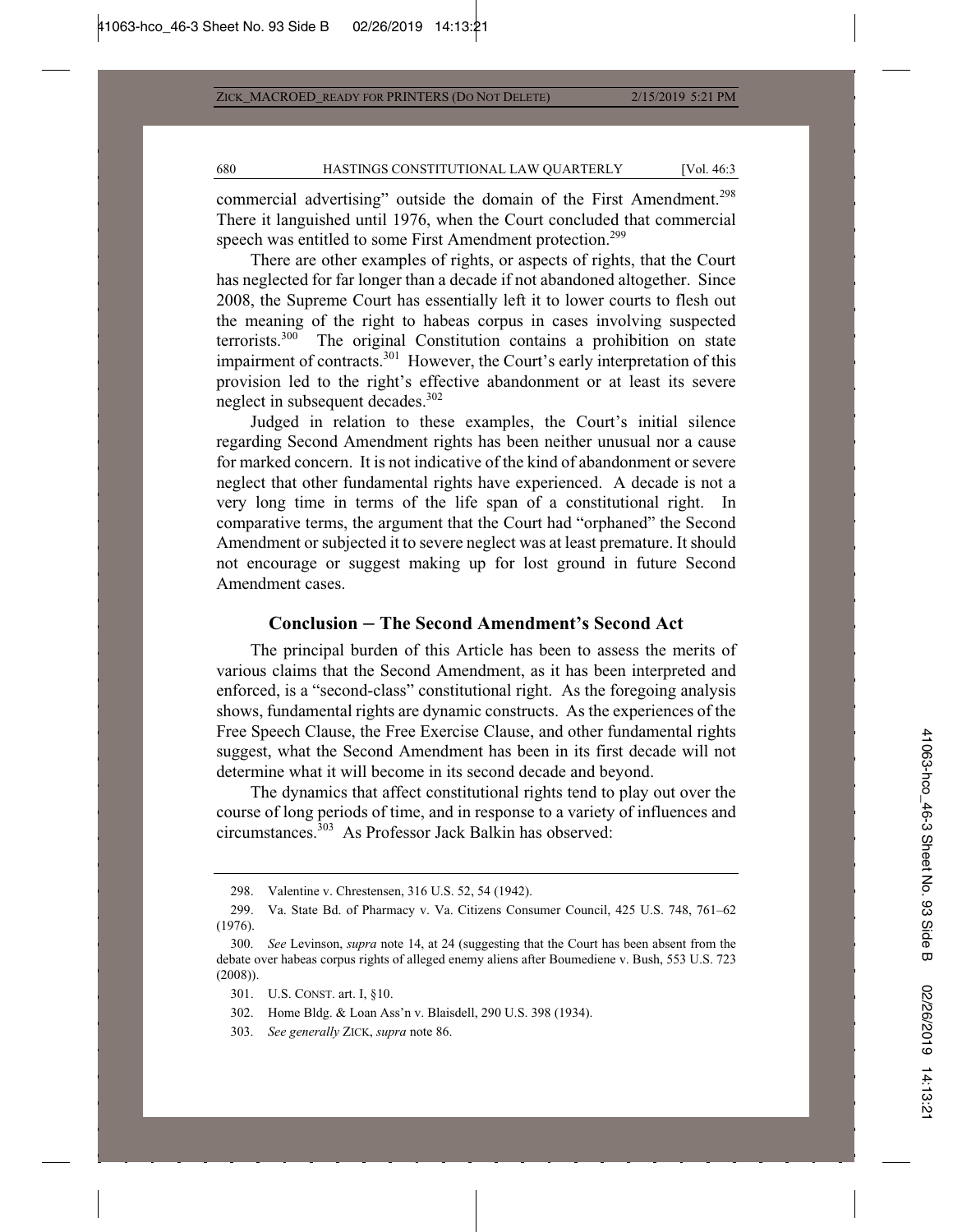Rights are not simply a fixed set of protections that the state affords or fails to afford. Rights are a terrain of struggle in a world of continuous change—a site of ongoing controversies, a battleground where the shape and contours of the terrain are remade with each victory. Rights, and particularly fundamental rights, far from being fixed and immovable, are moving targets. They are worth fighting over because the discourse of rights has power and because that discourse can be reshaped and is reshaped through intellectual debate and political struggle.<sup>304</sup>

Fundamental rights can retract or expand, depending on their unique dynamics. The right to contraception, which was first characterized as an aspect of the privacy of the marital relationship, was extended to unmarried persons and then to minors.<sup>305</sup> The scope of the right to abortion, first recognized in *Roe,* was diminished as a result of the Court's decision in *Casey*.

Fundamental rights can also experience peaks and valleys. Think of the wild ride of the Free Exercise Clause, which started out as a narrow ban on suppression of belief, morphed into a fundamental right protected under heightened judicial scrutiny, and is now once again a relatively narrow prohibition on certain types of discriminatory measures.<sup>306</sup>

As discussed, freedom of speech offers still another case study in the transformation of fundamental rights. From its humble beginnings, the free speech right has vaulted all the way to the top of the fundamental rights hierarchy. The change in status was a result of decades of activism, litigation, political and cultural upheaval, public discourse, and doctrinal change.

Firearms proponents who are presently concerned about the status of the right to keep and bear arms can take some comfort in these transformation narratives. *Heller*'s legacy has thus far not been what firearms rights proponents––and, frankly, opponents––had expected. However, the Second Amendment will not become an "inkblot." It is not going to be collapsed into some other constitutional right, or abandoned for all time. Indeed, its second act, in terms of Supreme Court review, is just

 <sup>304.</sup> Balkin, *supra* note 54, at 53–54.

 <sup>305.</sup> *See* Griswold v. Connecticut, 381 U.S. 479, 483; Carey v. Population Services Int'l, 431 U.S. 678 (1977).

 <sup>306.</sup> *Compare* Sherbert v. Verner, 374 U.S. 398, 405 (1963) (applying heightened scrutiny to free exercise claim), *with* Employment Div. Dep't of Human Resources of Oregon v. Smith, 494 U.S. 872, 885 (1990) (declining to apply heightened scrutiny to certain free exercise claims).